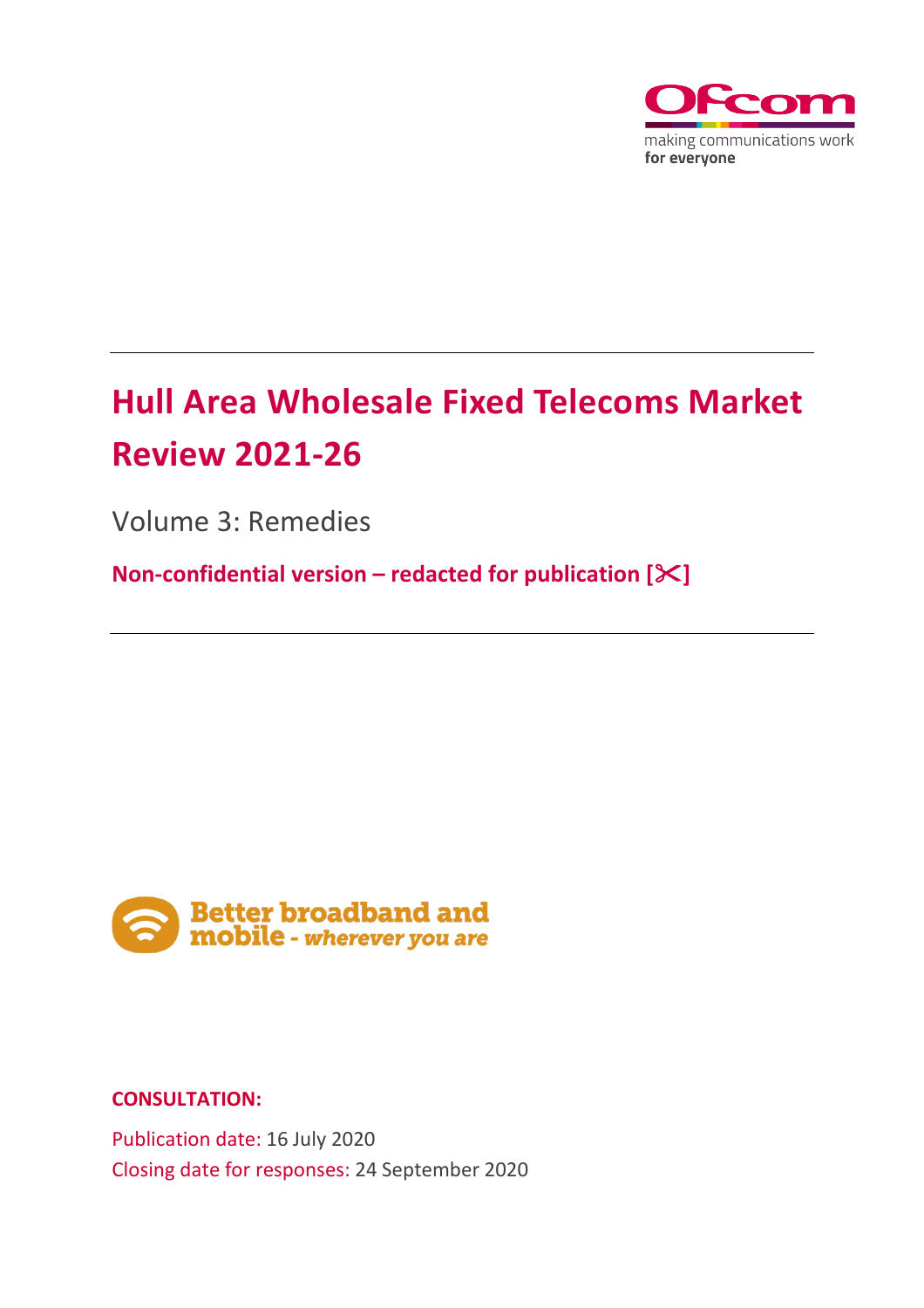# **Contents**

## **Section**

| 1. Introduction and approach to remedies                 | $\mathcal{L}$ |
|----------------------------------------------------------|---------------|
| 2. Remedies: WLA and LL Access markets                   | 8             |
| 3. Detail of regulatory financial reporting requirements | 40            |
| 4. Legal tests                                           | 57            |
| 5. Fixed voice transitional arrangements                 | 62            |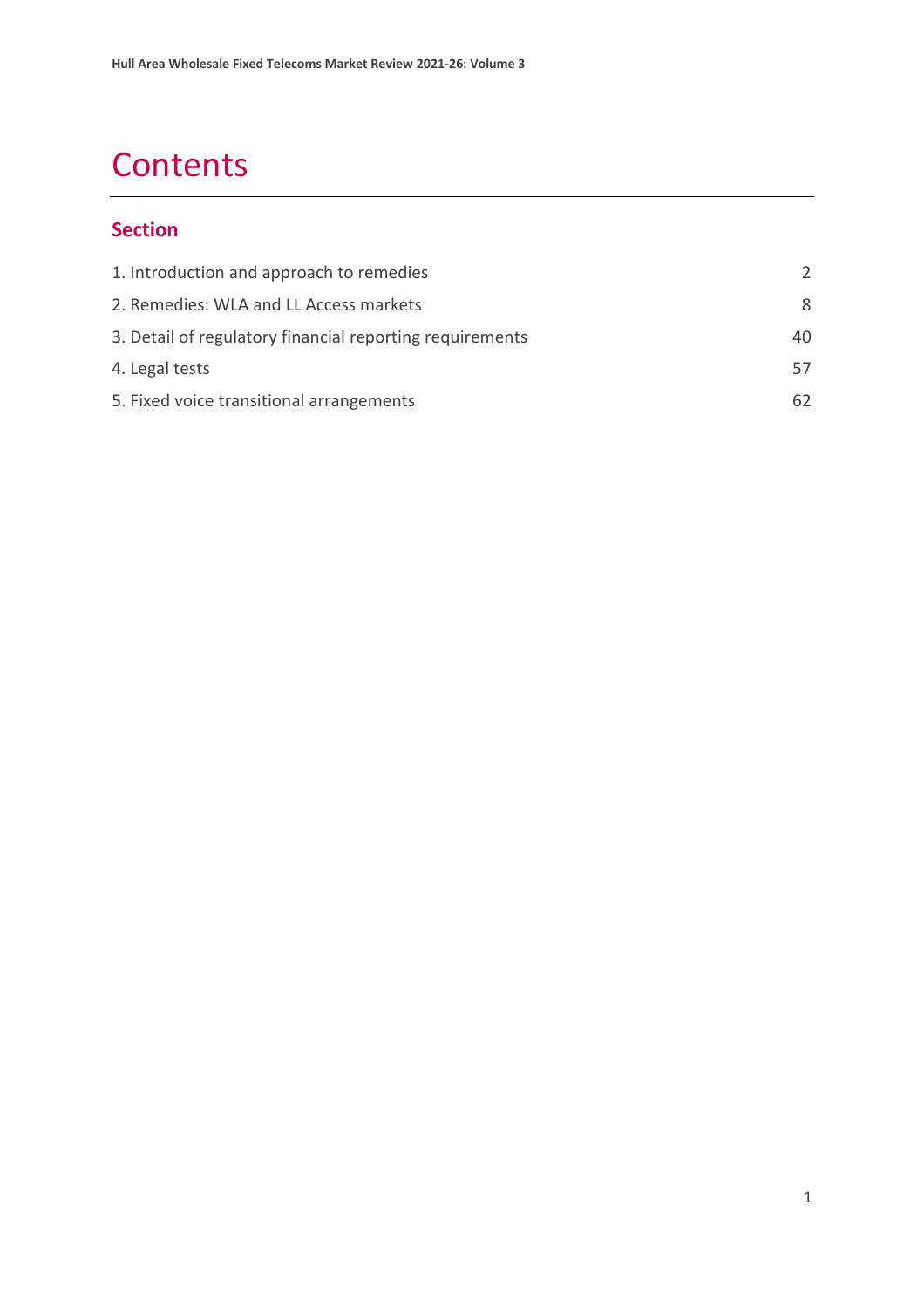# <span id="page-2-0"></span>1. Introduction and approach to remedies

- 1.1 This section sets out our approach to our proposed remedies. These proposed remedies aim to deal with the SMP findings set out in Volume 2 which, in summary, identify KCOM to have SMP in the Hull Area in the wholesale local access (WLA) market and the wholesale leased lines access services (LL Access) market.
- 1.2 In this section, before setting out the detail of the proposed remedies covered in Sections 2 and 3 we summarise:
	- the competition concerns that we are seeking to address in this consultation;
	- our strategy and objectives for promoting competition; and
	- the factors we have identified in our provisional market analysis which have led us to propose the remedies set out in this document.
- 1.3 Section 4 sets out the legal tests which apply to our proposed remedies.
- 1.4 Finally, in Section 5 we set out the transitional arrangements we propose to retain on the fixed voice markets for a 12-month period following publication of our Final Statement.

# **Competition concerns**

- 1.5 Our provisional assessment that KCOM has SMP in the WLA and the LL Access markets gives rise to a number of competition concerns. Absent regulation, KCOM's SMP would give it the ability and incentive to engage in various forms of conduct that could distort competition and/or harm consumers. KCOM would have the ability and incentive to:
	- refuse to supply access and thus restrict competition in the provision of products and services in the relevant downstream markets;
	- set excessive wholesale charges or, in combination with downstream prices, engage in price squeeze behaviour (also referred to as margin squeeze);
	- favour its downstream retail businesses to the detriment of its competitors in the relevant retail markets, by price or non-price discrimination; and
	- not maintain an adequate level of service quality in the provision and repair of wholesale services or to discriminate in the quality of provision.

# **Strategy and objectives**

1.6 In the rest of the UK (excluding the Hull Area), our strategy for regulation is focused on securing network competition with Openreach and, where this is not possible, in incentivising the incumbent to invest in very high-speed networks.<sup>[1](#page-2-1)</sup>

<span id="page-2-1"></span><sup>1</sup> See 2020 WFTMR Consultation, Volume 3, paragraphs 1.4-1.14 where we set out our objectives and strategy for the wholesale fixed telecoms markets, building on our intention set out in the DCR to regulate to encourage large-scale deployment of new fibre to both homes and businesses, support or extension of cable based broadband, and support for 5G networks. We note that this approach is also consistent with both the Government's ambition set out in its Statement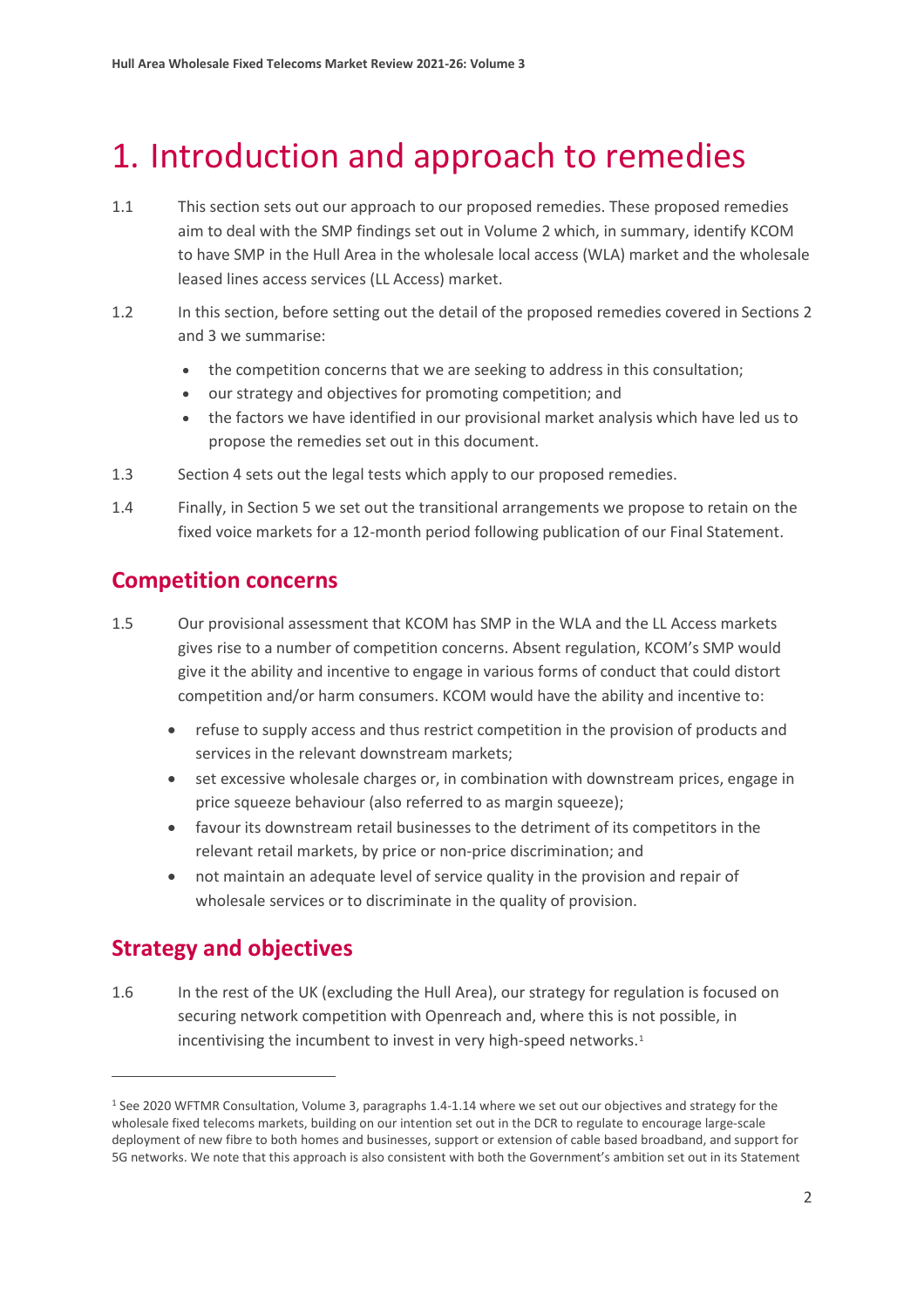- 1.7 The Hull Area already has full-fibre coverage provided by the incumbent provider KCOM, unlike the rest of the UK.
- 1.8 In the Hull Area, evidence of demand from stakeholders suggests that:
	- a) Large scale network competition in the Hull Area is unlikely to materialise in the review period. We have also seen less demand for access to KCOM's ducts and poles than is the case for BT's in other areas of the UK.
	- b) There is some evidence of increased potential for entry based on purchasing wholesale-access products (although no such entry has yet materialised) – this is discussed below (paragraphs 1.13-1.17).
- 1.9 Our general approach to remedies is to intervene at the highest level of the value chain at which we consider effective competition is viable. In the DCR we noted that where there is little prospect of investment in new fibre networks, $2$  we consider that targeted measures might be needed to establish competition (see Section 2).
- 1.10 We consider that in the Hull Area, where large scale network competition is unlikely, the highest level at which effective competition is likely to be viable is wholesale access-based competition (i.e. WLA and LL Access). We consider that wholesale access-based competition is still likely to offer a good long-term outcome for consumers and businesses in the context of these markets in the Hull Area. When such competition materialises, it is likely to give consumers a wider choice of products and provide an effective constraint on retail prices.
- 1.11 Our strategy for the Hull Area therefore focuses on requiring KCOM to provide wholesale access to its network and services.

# **Approach to remedies**

1.12 When considering which remedies are appropriate to address the competition concerns set out above, we have assessed the extent to which the existing remedies have been effective in promoting competition in the Hull Area. Our analysis has been informed by discussions with 18 telecoms providers and observed market outcomes in the Hull Area.<sup>[3](#page-3-1)</sup>

#### **The WLA market**

1.13 Our strategy in the Hull Area has long been to increase take-up of wholesale services based on KCOM's network. This was the primary aim of our last review of the WLA market in 2018. [4](#page-3-2) Our current review shows that the measures we put in place in 2018 have not been

of Strategic Priorities (SSP) to provide gigabit capable networks and making them widely available across the UK and the 2018 EECC Directive.

<span id="page-3-0"></span><sup>2</sup> DCR.

<span id="page-3-1"></span><sup>&</sup>lt;sup>3</sup> KCOM Group Limited, [ $\ll$ ], CityFibre Infrastructure Holdings Limited, [ $\ll$ ], Freshwave Group Limited, MS3 Networks Limited, Pure Broadband Limited, [ $\&$ ], Vodafone Limited, [ $\&$ ], [ $\&$ ], [ $\&$ ], Hutchison 3G UK Limited (Three), [ $\&$ ], [ $\&$ ], [ $\mathbb{K}$ ], BT Group plc, Connexin Limited.

<span id="page-3-2"></span><sup>4</sup> 2018 WLA/WBA Statement, paragraph 1.9.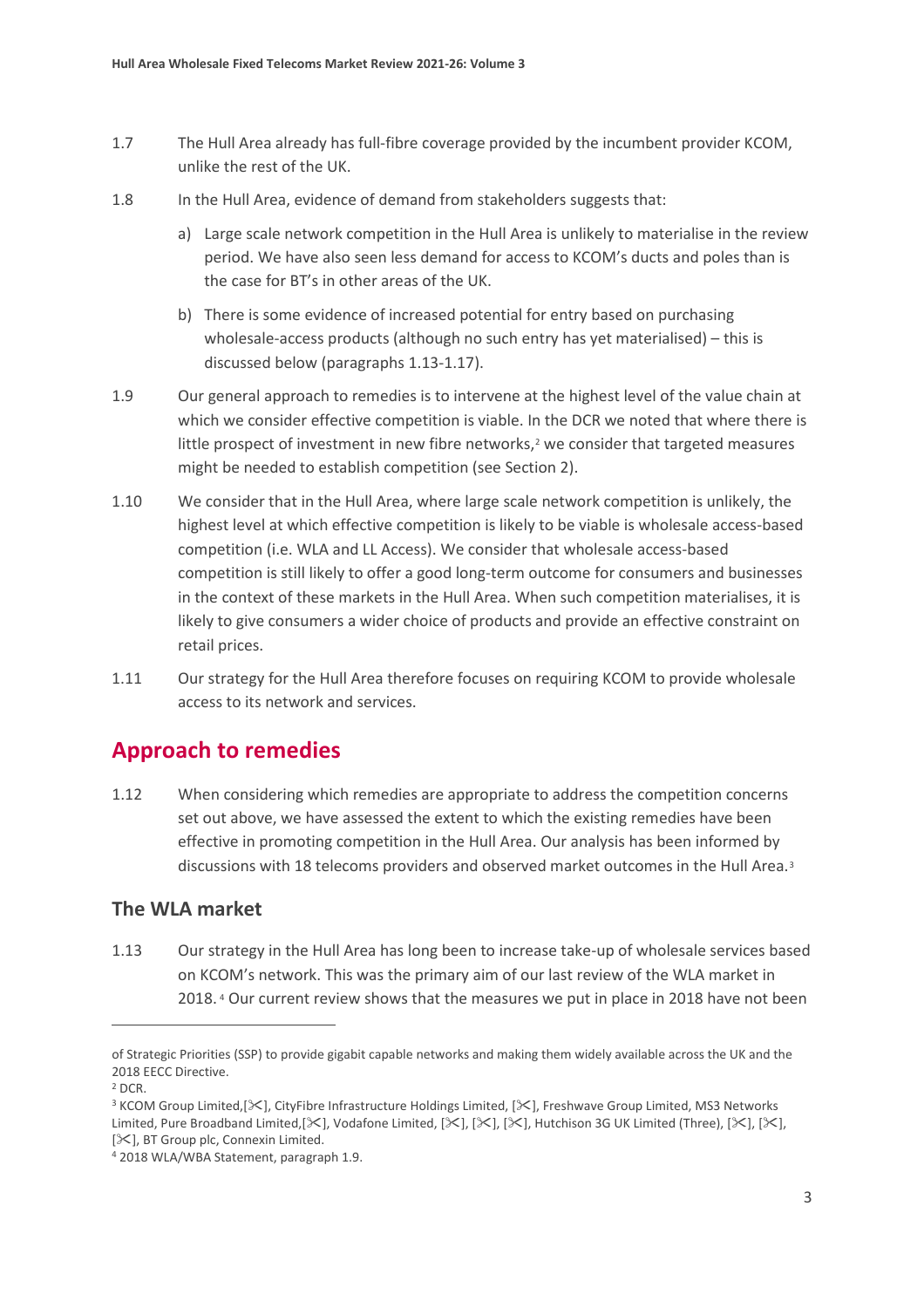successful in encouraging providers to enter and provide services in the Hull Area. In particular, large national providers are still not present in the Hull Area. As a result, increased retail competition has not yet materialised.

- 1.14 In our last review, we noted that absent increased retail competition, we would examine whether more direct regulatory measures would be required in the future.<sup>[5](#page-4-0)</sup> In this review we have therefore carefully considered whether we should continue our strategy of focusing on encouraging wholesale-based competition, or whether more direct measures, for example retail price regulation, are required.
- 1.15 Having considered the evidence gathered from our engagement with stakeholders, we believe that despite the lack of entry to date, there is now a better prospect for wholesalebased competition during the review period.
	- a) As roll-out of fibre networks progresses in many areas of the UK, some national providers now report an increased willingness to work with alternative fibre wholesale providers.
		- i) A communications provider ( $[\&$ ) is actively engaging with alternative fibre providers, including KCOM, about providing consumer broadband services via wholesale fibre services.<sup>[6](#page-4-1)</sup>
		- ii) Vodafone has indicated that it was likely to seek to work with multiple fibre providers across the UK to provide low price residential broadband services.<sup>[7](#page-4-2)</sup> [ $\geq$ ].<sup>[8](#page-4-3)</sup>
		- iii) BT has indicated it is open to working with alternative suppliers, but is not currently actively considering the Hull Area.<sup>[9](#page-4-4)</sup>
	- b) Providers have expressed a greater interest in using KCOM's fibre wholesale products.
		- i) In KCOM's  $1<sup>st</sup>$  RFI response, it provided detailed correspondence with two providers about their interest in fibre WLA services ( $[\&$ ] and  $[\&]$ )<sup>10</sup>. Pure Broadband has also enquired about KCOM's WLA services, indicating it may be interested to pursue this option further if existing barriers to take-up can be addressed.[11](#page-4-6) Both MS3[12](#page-4-7) and Pure Broadband<sup>[13](#page-4-8)</sup> have noted that the cost of obtaining accommodation services is a barrier to the take-up of KCOM's WLA products.

<span id="page-4-1"></span> $6$  [ $\&$ ].

<span id="page-4-0"></span><sup>5</sup> 2018 WLA/WBA Statement, paragraph 1.10.

<span id="page-4-2"></span><sup>7</sup> Meeting between Ofcom and Vodafone, 24 February 2020. We also note that in the rest of the UK, Vodafone is working with CityFibre to deliver full-fibre broadband services. CityFibre, 9 November 2017 [Vodafone and CityFibre bring gigabit](https://www.cityfibre.com/news/vodafone-cityfibre-bring-gigabit-speed-fibre-uk/)[speed fibre to the UK](https://www.cityfibre.com/news/vodafone-cityfibre-bring-gigabit-speed-fibre-uk/) [accessed 9 July 2020], and Digital TV Europe, 22 January 2020. CityFibre announces restructured [Vodafone deal](https://www.digitaltveurope.com/2020/01/22/cityfibre-announces-restructured-vodafone-deal-fibrenation-acquisition/) [accessed 9 July 2020].

<span id="page-4-3"></span> $8$  [ $\times$ ].

<span id="page-4-4"></span><sup>9</sup> Call between Ofcom and BT, 27 February 2020.

<span id="page-4-6"></span><span id="page-4-5"></span> $10$  KCOM  $1$ <sup>st</sup> RFI response.<br> $11$  Call between Ofcom and Pure Broadband 18 June 2020.

<span id="page-4-7"></span><sup>12</sup> Call between Ofcom and MS3, 8 June 2020.

<span id="page-4-8"></span><sup>13</sup> Call between Ofcom and Pure Broadband, 18 June 2020.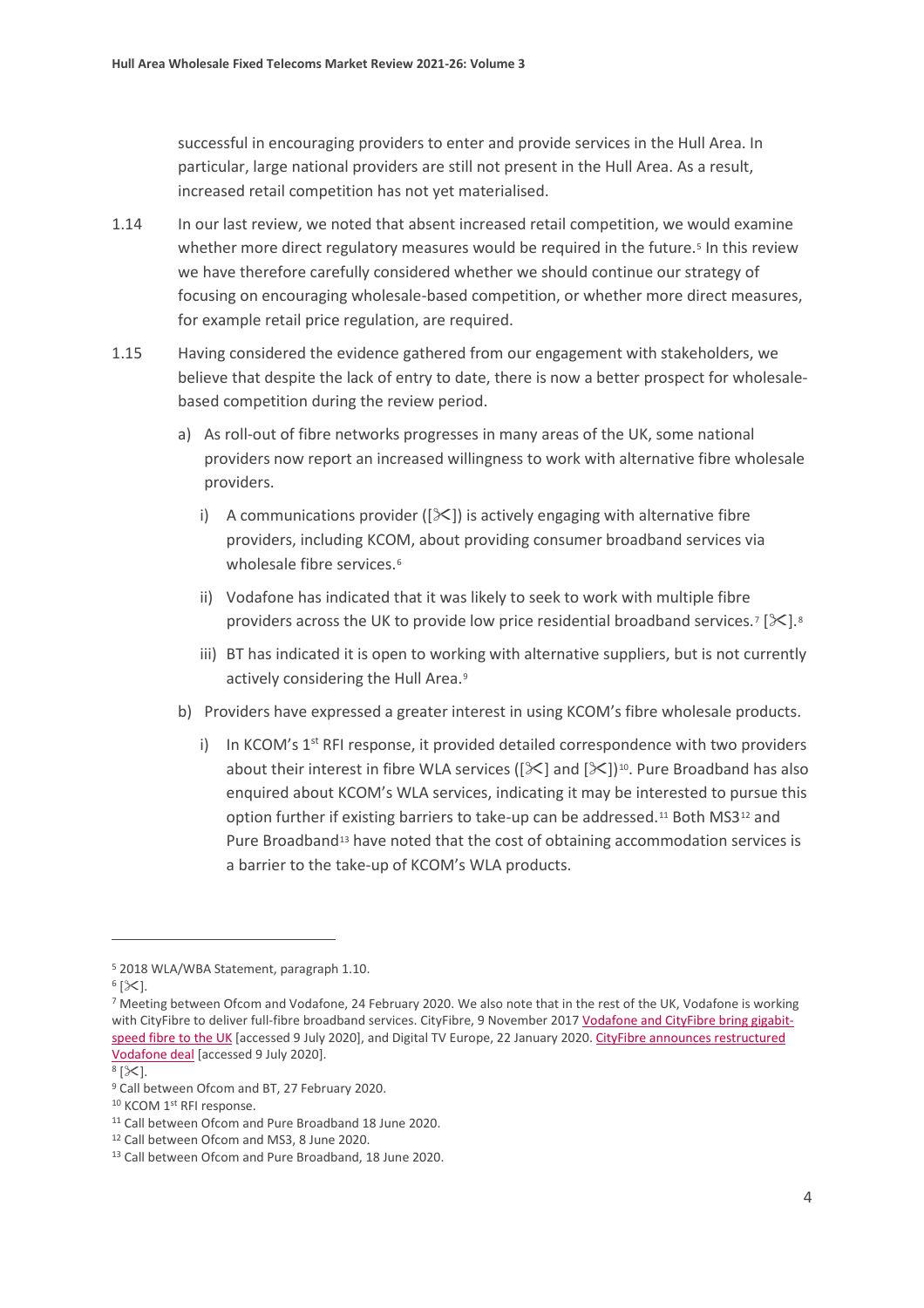- ii) A communications provider ( $[\&$ ) has engaged in exploratory discussions with KCOM about providing services via its wholesale services.[14](#page-5-0)
- iii) In KCOM's 1st RFI response, it indicated that a number of providers have enquired into the use of fibre-based WBA.[15](#page-5-1)
- c) There are significantly increasing levels of full-fibre roll-out by alternative providers in many areas of the UK - coverage is increasing at its fastest ever rate and has more than tripled, from 3% to 10%, in three years[.16](#page-5-2) As full-fibre coverage increases across the UK, an environment is emerging in which telecoms providers are working to overcome barriers to working with multiple wholesale fibre providers. We understand that one of these barriers is the lack of standardisation of the order and provisioning process  $([3117, Vodafone<sup>18</sup>, and Pure Broadband<sup>19</sup>)$  $([3117, Vodafone<sup>18</sup>, and Pure Broadband<sup>19</sup>)$  $([3117, Vodafone<sup>18</sup>, and Pure Broadband<sup>19</sup>)$  $([3117, Vodafone<sup>18</sup>, and Pure Broadband<sup>19</sup>)$  $([3117, Vodafone<sup>18</sup>, and Pure Broadband<sup>19</sup>)$ , and there are indications that some providers are now actively working to overcome this multi-sourcing barrier. KCOM has been gathering requirements from wholesale customers in recent months to inform the direction of its development of a wholesale provisioning and fault management platform,<sup>[20](#page-5-6)</sup> and a communications provider ( $[\&$ ) has indicated that it is taking measures to reduce the incremental cost of entry  $([X])^{21}$ .
- 1.16 We believe that the above evidence indicates that during this review period, there is better prospect for competitive entry in the Hull Area than has previously been the case. We therefore consider that the correct approach, despite the absence of entry to date, is to continue our strategy of encouraging wholesale-based competition through the regulation of the WLA market.
- 1.17 Our detailed reasoning on our proposed remedies in the WLA market is in Section 2.

#### **The LL Access market**

1.18 In our last review, we imposed access remedies for active leased lines in order to address KCOM's SMP. We said that it was not proportionate to introduce passive remedies as there was insufficient demand. However, we signalled that we would consider this question further in future reviews.<sup>[22](#page-5-8)</sup> The relevant BEREC common position, of which we must take utmost account, states that NRAs should encourage infrastructure competition at the deepest level where it is reasonable.[23](#page-5-9)

<span id="page-5-3"></span> $17$  [ $\times$ ].

<span id="page-5-0"></span> $14$  [ $\times$ ].

<span id="page-5-1"></span><sup>&</sup>lt;sup>15</sup> Enquiries about WBA were received from  $[\mathcal{K}]$ ,  $[\mathcal{K}]$ ,  $[\mathcal{K}]$ ,  $[\mathcal{K}]$ ,  $[\mathcal{K}]$ , and  $[\mathcal{K}]$ .

<span id="page-5-2"></span><sup>16</sup> 2020 WFTMR Consultation, Volume 1, page 3.

<span id="page-5-4"></span><sup>18</sup> Meeting between Ofcom and Vodafone, 24 February 2020.

<span id="page-5-5"></span><sup>19</sup> Call between Ofcom and Pure Broadband, 12 December 2019.

<span id="page-5-6"></span><sup>&</sup>lt;sup>20</sup> Call between Ofcom and KCOM, 13 March 2020, and KCOM, January 2020. KCOM, Previous strategic IT development [notices](https://www.kcomgroupltd.com/regulatory/kcom-wholesale/service-information/previous-notices-new-services/) [Accessed 9 July 2020].

<span id="page-5-7"></span> $21$  [ $\&$ ].

<span id="page-5-8"></span><sup>22</sup> 2019 BCMR Statement, paragraph 16.18.

<span id="page-5-9"></span><sup>23</sup> BoR (12) 126, BP3.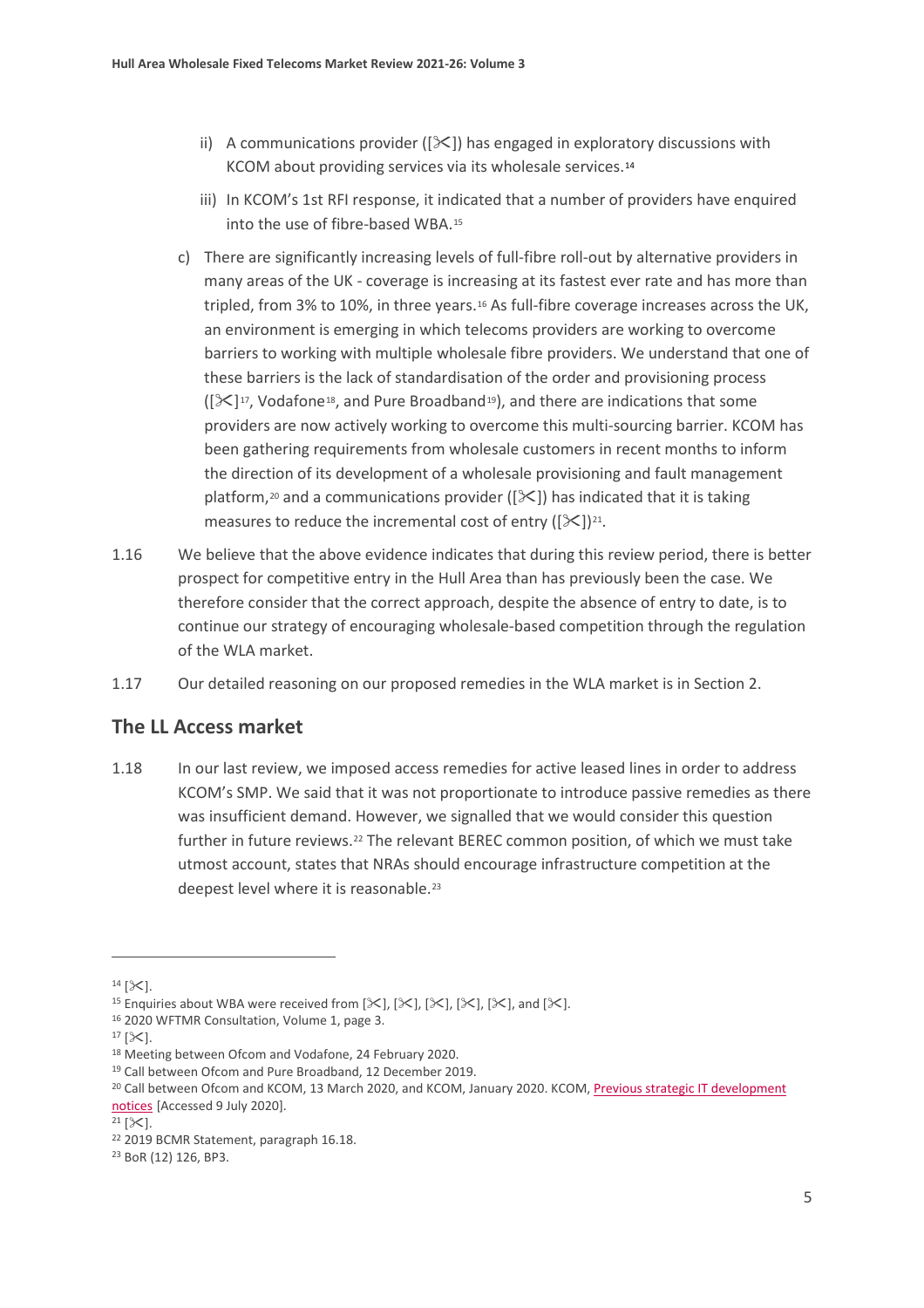- 1.19 As part of this review, we have therefore considered whether any passive remedies are required on the LL Access Market.
- 1.20 We have now seen evidence of demand for passive access for both business connectivity and mobile backhaul. In 2019,  $[\&]$  and  $[\&]$  each made enquiries about the availability of dark fibre. KCOM told each provider that a dark fibre product is not currently offered.<sup>[24](#page-6-0)</sup> This is consistent with our understanding that KCOM does not currently provide a wholesale dark fibre product.<sup>[25](#page-6-1)</sup>
- 1.21 The wider availability of dark fibre in the Hull Area could contribute to our strategic objective of improving wireless and 5G connectivity for consumers.[26](#page-6-2) Three considers that passive access is very important for its 5G roll-out plans. It considers that dark fibre is more appropriate in the context of the increasing levels of data throughput needed to support improved mobile and 5G connectivity.<sup>[27](#page-6-3)</sup> We also note:
	- a) Dark fibre access allows the access seeker more control over the technical characteristics of the service, and can therefore offer the potential of lower latency transmission of data than can be achieved with active leased lines services. This is important in the provision of backhaul for 5G mobile connectivity.
	- b) Dark fibre access is not priced according to the volume of data that each line will support, unlike active leased lines which tend to get more expensive as demands for data increase.
- 1.22 On the basis of this demand we therefore considered whether it would be appropriate and proportionate to impose a dark fibre remedy on the LL Access market.

# **Insufficiency of competition law**

- 1.23 Under Article 8(2) of the Access Directive, where we designate an operator as having SMP in a specific market, we are required to impose remedies. However, in considering the imposition of remedies, we take into account the potential application of competition law. To do this we have considered whether competition law, in particular the rules prohibiting the abuse of a dominant position, would be effective in responding to the competition concerns identified above.
- 1.24 First, we have taken account of the fact that the products in the wholesale markets we have identified are inputs into other downstream markets. Appropriate *ex ante* intervention at the upstream level can promote effective competition in downstream markets. It can also facilitate the emergence of effective competition at the upstream level itself. Competition law, insofar as is relevant, prohibits the abuse of a dominant position –

<span id="page-6-0"></span><sup>&</sup>lt;sup>24</sup> KCOM's 1<sup>st</sup> RFI response.

<span id="page-6-1"></span> $25$  From documents submitted under KCOM's 1st RFI response, we find that it has responded to enquiries about dark fibre by noting that either no dark fibre access product is available  $[\times]$  or dark fibre is not a product that is currently offered  $[\times]$ .

<span id="page-6-2"></span><sup>26</sup> Ofcom, 30 April 2020. *[Ofcom's Plan of Work 2020/21](https://www.ofcom.org.uk/__data/assets/pdf_file/0029/194753/statement-ofcom-plan-of-work-2020-21.pdf)*, paragraph 3.5.

<span id="page-6-3"></span><sup>27</sup> Call between Ofcom and Three, 3 March 2020.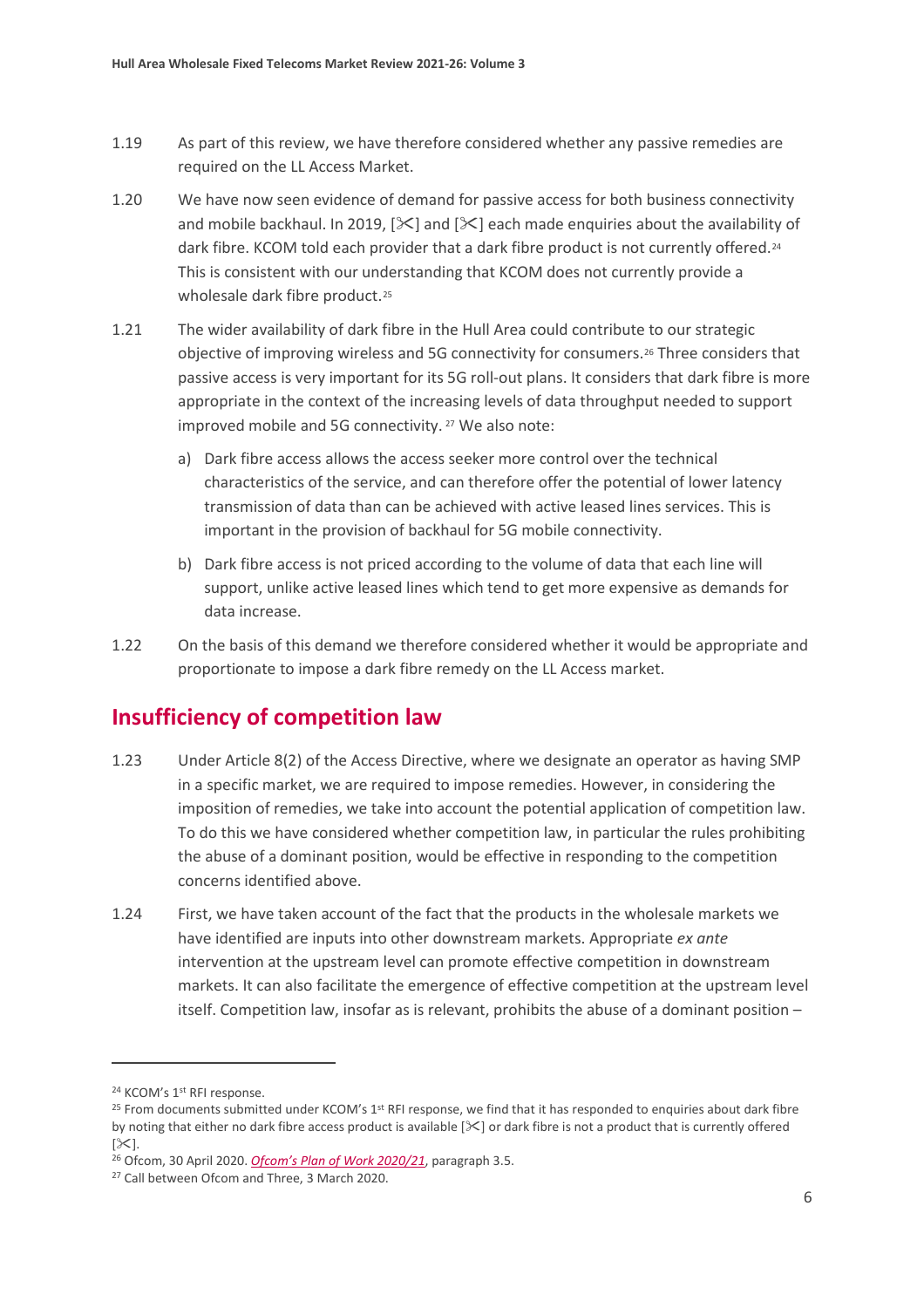it does not seek to promote competition. The key aim of our regulatory strategy is to address KCOM's market power by promoting competition.

- 1.25 Second, the requirement to address the competition problems in each of the markets in which we find SMP means imposing an interconnected and complex package of remedies, including provisions to ensure that they remain effective for the duration of the review period.
- 1.26 Third, we consider it is important to provide sufficient certainty about the rules applying to the dominant provider in the wholesale markets. We consider this certainty is best achieved through *ex ante* regulation. *Ex ante* regulation will also allow for timely intervention by us proactively enforcing the conditions and, if necessary, by parties bringing regulatory disputes to us for swift resolution.
- 1.27 We therefore consider that, in the current and expected circumstances of the relevant markets over the review period, competition law alone would be insufficient to address the competition problems we have identified. We explain in our assessment of our individual remedy proposals where we consider there are particular additional relevant points relating to the sufficiency of competition law.

#### **Consultation question**

Question 1.1: Do you agree with our proposed approach to remedies? Please set out your reasons and supporting evidence for your response.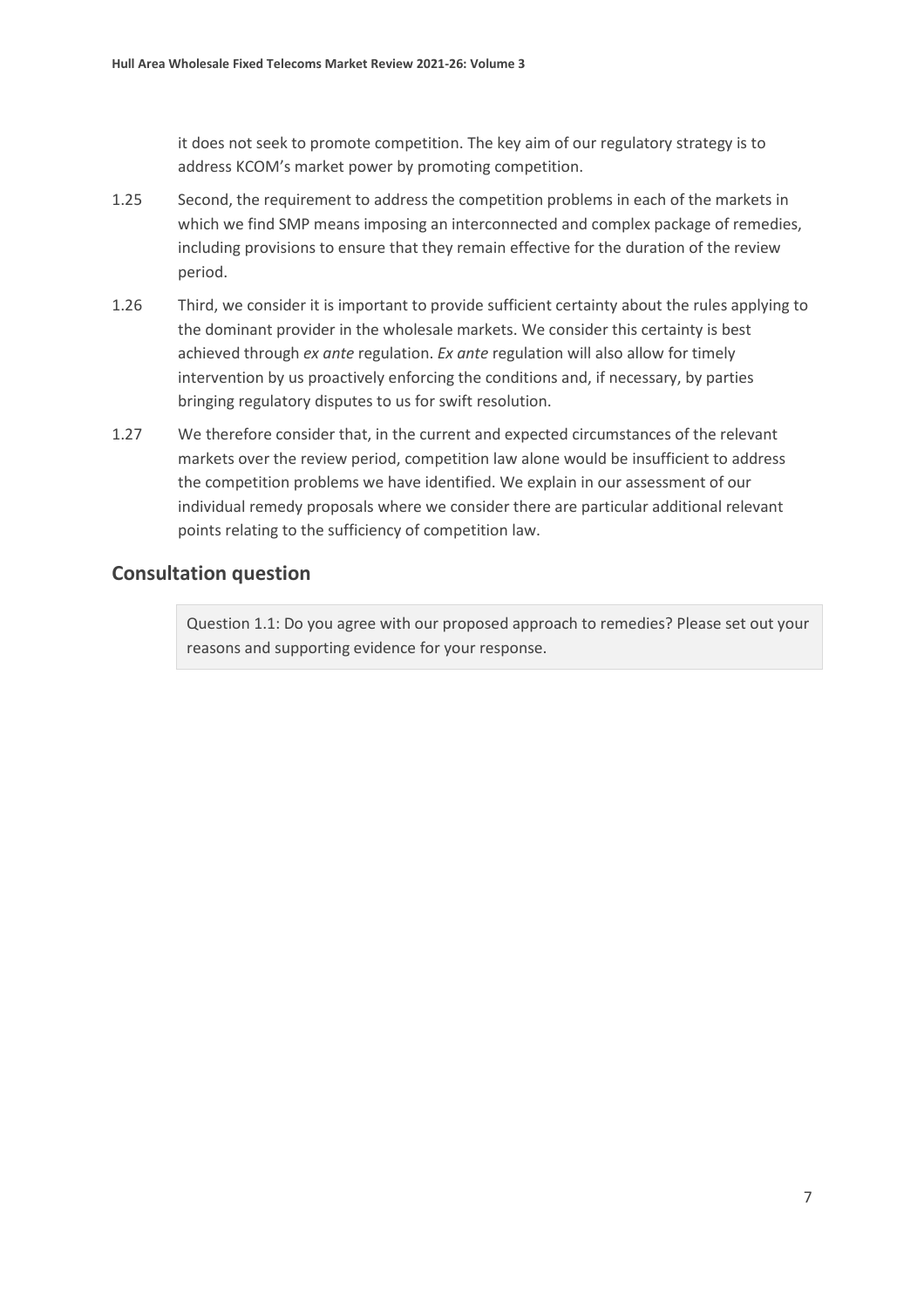# <span id="page-8-0"></span>2. Remedies: WLA and LL Access markets

# **Introduction**

- 2.1 In this section, we set out the remedies that we propose to impose on KCOM, designed to address the competition concerns that we have provisionally identified in our market assessment in Volume 2. These remedies would apply to the markets we have provisionally identified KCOM as having SMP – the markets for wholesale local access (WLA) and wholesale leased lines access services (LL Access) in the Hull Area.
- 2.2 The remedies we propose will work together to address our concerns that KCOM could use its market power to deter and prevent other providers from profitably entering the market. They will also improve our ability to detect any possible anti-competitive behaviour.
- 2.3 Our proposed general remedies are summarised in Figure 2.1 below. Our proposed specific remedies are summarised in Figure 2.2 below.

#### **Figure 2.1: Summary of the proposed general remedies**

**Proposed general remedies in the WLA and LL Access markets (including dark fibre access)**

**Requirement to provide network access on reasonable request, and on fair and reasonable terms, conditions and charges (excludes copper-based services in the WLA market).**

**Requirements relating to requests for new forms of network access [WLA only]**

**Requirement not to discriminate unduly (NUD)**

**Requirement to publish a Reference Offer (RO)**

**Requirement to notify changes to charges, terms and conditions**

**Requirement to notify technical information**

**Requirement to publish quality of service information as directed by Ofcom (QoS)**

**Regulatory Financial Reporting (general accounting separation and cost accounting)**

**Requirement to produce a Pricing Transparency Report (PTR) [LL Access only]**

#### **Figure 2.2: Summary of the proposed specific remedies**

**Proposed specific remedies in the LL Access market (including dark fibre access)**

**Requirement to provide Ethernet and dark fibre network access in the following circuit configurations:**

- **connecting end-user premises and KCOM's ODF Site or Third Party premises; and**
- **connecting an end-user premises and another end-user premises.**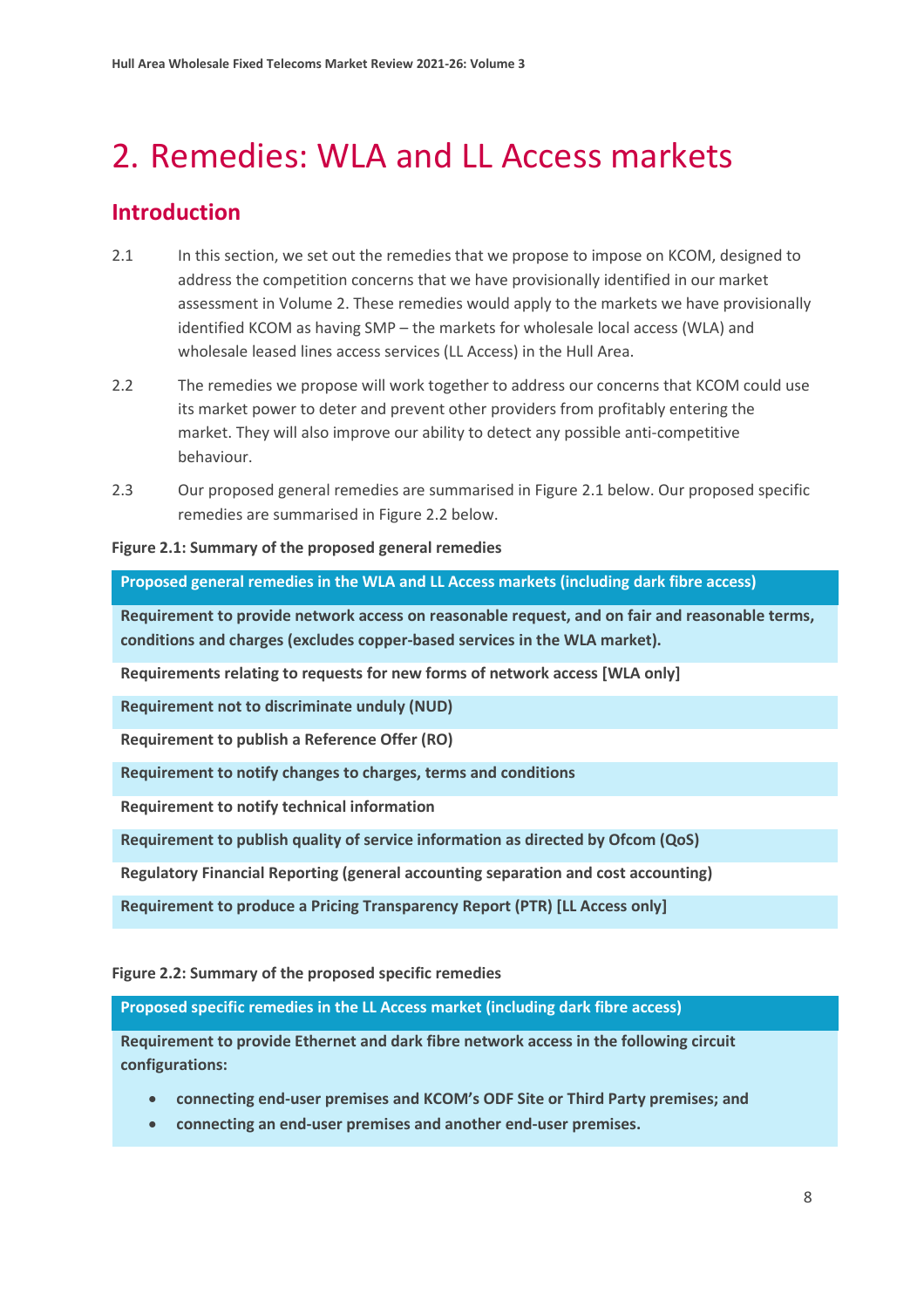2.4 We describe below the form of each remedy which we are proposing to impose in each market, and the extent to which we propose that remedy should apply.

## **Requirement to provide network access on reasonable request**

#### **Our proposals**

- 2.5 We are proposing that KCOM must offer network access in the WLA and LL Access markets where a third party reasonably requests it. Access must be granted on fair and reasonable terms and conditions, as soon as it is reasonably practicable.
- 2.6 We believe that this obligation should include a requirement for KCOM to provide network access on fair and reasonable charges.
- 2.7 We also propose that this obligation includes the power for Ofcom to make directions in order that we can secure the supply of services and, where appropriate, fairness and reasonableness in the terms, conditions and charges of network access.
- 2.8 Following KCOM's extensive roll-out of FTTP services we propose to exclude all copperbased services from the WLA network access requirement as we anticipate any competition would arise based on access to KCOM's fibre network.

#### **Our reasoning**

- 2.9 We consider that our proposed network access obligations are appropriate and proportionate in relation to KCOM's market power in the WLA and LL Access markets.
- 2.10 The level of investment required by a third party to replicate KCOM's WLA and LL Access networks, and the time it would take to do this are significant barriers to entry. An obligation requiring KCOM to provide network access where a third party reasonably requests it is therefore vital to promoting and protecting competition in downstream markets. Without such a requirement KCOM would have the incentive and ability to refuse access at the level of each relevant fixed telecoms market or provide access on less favourable terms, thereby benefiting its own retail divisions and hindering downstream competition, ultimately against the interests of consumers.
- 2.11 We consider below some specific aspects of our proposed regulation.

#### **Ancillary services**

- 2.12 Our proposed network access obligation includes an obligation on KCOM to provide any ancillary services that are necessary to make that network access effective. We propose that any necessary ancillary services should also be provided on fair and reasonable charges, terms and conditions.
- 2.13 For the purposes of this review, we have explored the reasons why KCOM's fibre WLA product is not currently purchased by any provider. This has included considering the obligations we currently impose in relation to ancillary services. We consider that certain changes to KCOM's Reference Offer may be necessary in order to address KCOM's SMP.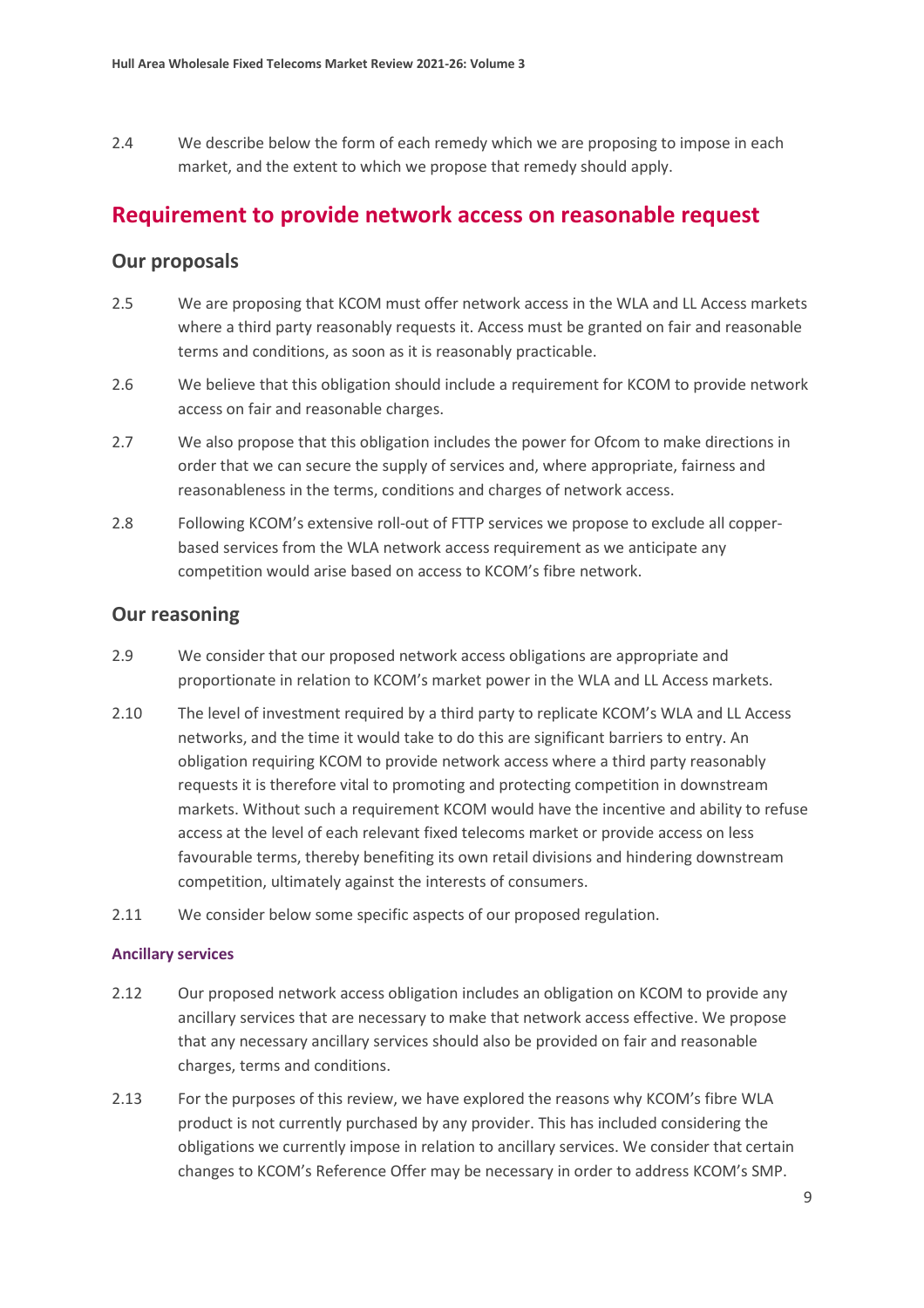We consider this point further below in relation our proposed condition requiring KCOM to publish a Reference Offer.

#### **Fair and reasonable pricing**

- 2.14 We provisionally consider that in the WLA and LL Access markets there is risk that KCOM might fix or maintain some or all of its prices for network access at an excessively high level, or impose a margin squeeze in relation to such access so as to have adverse consequences for end-users of public electronic communications services.
- 2.15 We consider therefore that a regulatory constraint on KCOM's wholesale prices is appropriate in order to address this risk, but in designing our remedy we consider that due to the scale of the market it is not proportionate to apply specific charge controls to WLA or LL Access in the Hull Area. We propose instead to impose in the WLA and LL Access markets (including dark fibre access, considered below) an obligation for charges for network access to be fair and reasonable, as the minimum regulation necessary to address this risk.
- 2.16 In general, we consider that KCOM's charges would be fair and reasonable if they are consistent with making a reasonable return over costs including a reasonable contribution to common cost recovery, and if they do not equate to a margin squeeze.
- 2.17 In order to inform our enforcement priorities, we identify appropriate benchmark prices against which to compare KCOM's prices. If KCOM's prices are in excess of these benchmarks, we would be likely to give further scrutiny to those charges.
- 2.18 For WLA services at or around 40 Mbit/s, we propose to set a specific benchmark rate for KCOM's prices, equal to the existing benchmark rate held constant in real terms during the review period. This existing benchmark rate is the published price of Openreach's VULA 40/10 rate applied to BT's GEA-FTTP connections where GEA-FTTC is not available.<sup>[28](#page-10-0)</sup> In our Statement, we would publish the rates concerned.
- 2.19 For WLA services at higher bandwidths, we do not propose to set specific benchmark rates in advance. To evaluate whether the prices are fair and reasonable we would take into account the available evidence, which might include reference to equivalent products offered by Openreach in the rest of the UK (were such products to be offered by Openreach). In all cases we would expect KCOM's retail margin over the wholesale prices to cover retail costs.
- 2.20 This differs from our current approach to benchmarking KCOM's WLA prices because in the rest of the UK we have proposed that Openreach's WLA prices should in future be regulated in a way that reflects the level of competition and market circumstances in a

<span id="page-10-0"></span><sup>&</sup>lt;sup>28</sup> We explain our existing approach to benchmarking KCOM's WLA services at or around 40 Mbit/s in the Hull Area in the 2018 WLA/WBA Statement, paragraphs 4.69, 4.78 and 4.82. This price is currently £59.97 p.a. (£5.00/mth) for the transition product variant, and £145.35 p.a. (£12.11/mth) for the data only variant. (Openreach, Superfast and Ultrafast Fibre Access price list (dated 28 April 2020) [Accessed 9 July 2020]).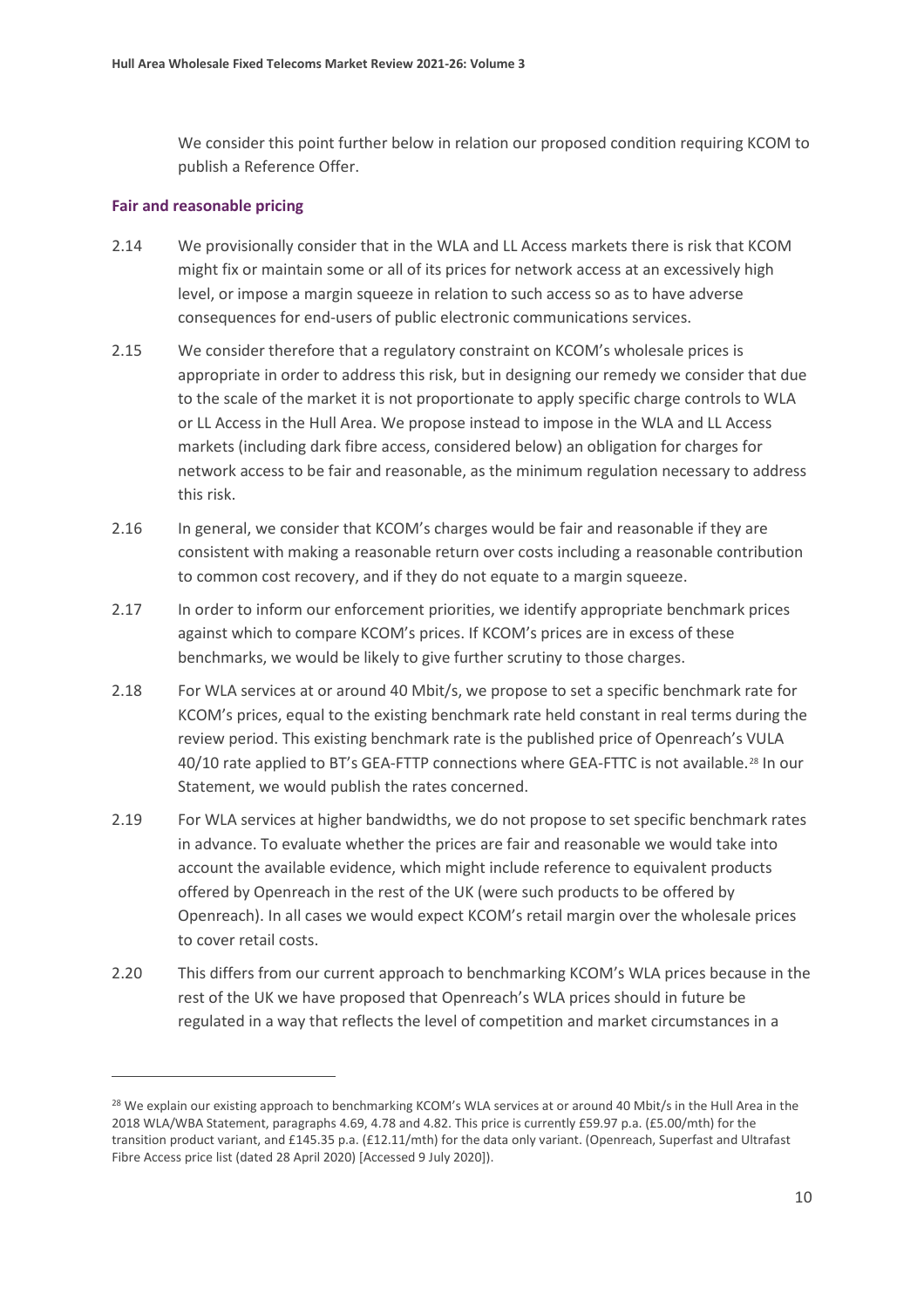given area, and these now differ from the Hull Area.<sup>[29](#page-11-0)</sup> Unlike in the Hull Area, there is established retail competition in the rest of the UK; encouraging network build is a strategic priority, and Openreach is at a different stage of the investment cycle to KCOM, which has already completed its full-fibre roll-out. We also consider that keeping the benchmark prices for services at or around 40Mbit/s constant in real terms would not compromise KCOM's ability to recover its costs.[30](#page-11-1)

- 2.21 In our consideration of whether KCOM's dark fibre charges are fair and reasonable, we would consider their alignment with the charges proposed for Openreach provision of dark fibre in Area 3. A cost-based benchmark is appropriate for dark fibre given that we do not consider rival network build is likely to materialise at scale during the review period and access to KCOM's fibre will be critical to creating the conditions for growth in access-based competition in the Hull Area and improvement of mobile connectivity through the role it plays in 5G backhaul. This is consistent with the Government's strategic priorities to "help create conditions for a competitive mobile market that supports investment and innovation in 5G" including, to "support the growth of infrastructure models […] that promote competition and investment in network densification and extension".<sup>[31](#page-11-2)</sup>
- 2.22 As well as the dark fibre product proposed, we consider that ongoing regulation of KCOM's active leased lines products is also required. Our view is that alignment of KCOM's charges for active leased lines with Openreach's equivalent active leased lines products (namely, the LL Access products in Area 2 and Area 3 subject to a charge control) would be fair and reasonable.
- 2.23 In addition, we propose to include the power for Ofcom to make directions in order that we can secure the supply of services and, where appropriate, fairness and reasonableness in the terms, conditions and charges of network access. Our proposed condition for the WLA and LL Access markets (including dark fibre access) includes a requirement for KCOM to comply with any such directions.
- 2.24 These provisions would enable us to intervene more quickly where terms, conditions or charges are not fair and reasonable than if we relied solely on *ex post* competition law.

#### **Conclusion**

2.25 We consider that these proposed requirements in the WLA and LL Access markets to provide network access on reasonable request (including dark fibre) are proportionate in that they are targeted at addressing the market power that we have provisionally found KCOM holds. We do not consider that different types of obligations or more limited

<span id="page-11-0"></span><sup>&</sup>lt;sup>29</sup> In the 2020 WFTMR Consultation, we have proposed that Openreach's regulated GEA-FTTP prices will be set at the GEA-FTTC charge controlled level plus a fibre premium of £1.50-1.85. 2020 WFTMR Consultation, Volume 4 paragraphs 1.82- 1.85.

<span id="page-11-1"></span><sup>&</sup>lt;sup>30</sup> Evidence from KCOM's RFS 2018/19 suggests that KCOM's current returns are likely to be above the cost of capital in the Hull Area.

<span id="page-11-2"></span><sup>31</sup> SSP, paragraph 33.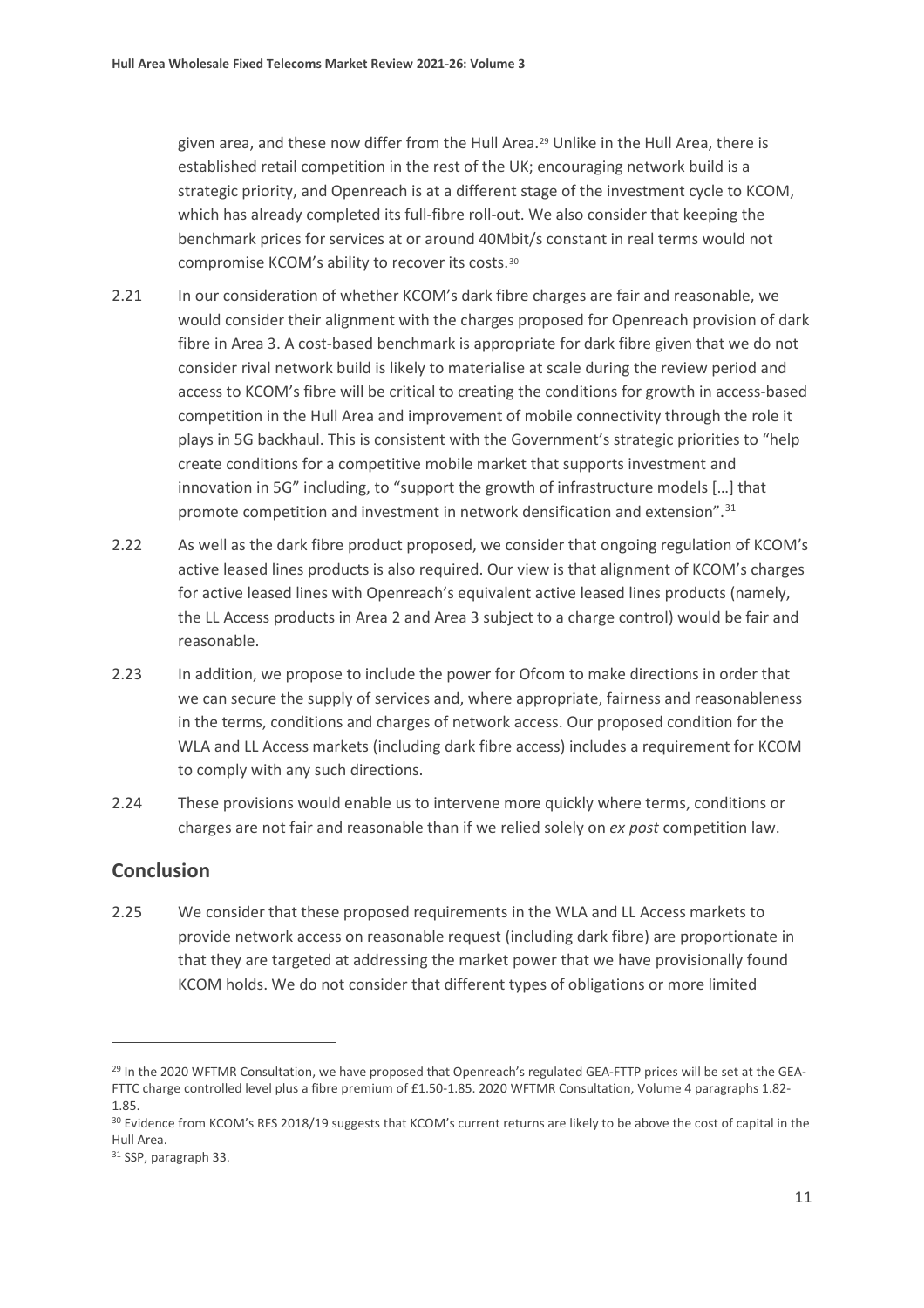network access requirements would be sufficient to address the competition concerns we have identified.[32](#page-12-0)

- 2.26 In order to implement these proposals, we propose to set the SMP Condition 1 published in Volume 4.
- 2.27 Section 87(1) of the Communications Act 2003 (the Act) provides that, where we have made a determination that a person (here KCOM) has SMP in an identified services market, we shall set such SMP conditions authorised by that section as we consider appropriate to apply to that dominant provider in respect of the relevant network or relevant facilities and apply those conditions to that person. Specifically, section 87(3) and 87(6)(c) to (e) of the Act authorises Ofcom to set SMP services conditions requiring the dominant provider to give such entitlements as Ofcom may from time to time direct as respects the provision of network access to the relevant network, the use of the relevant network and the availability of relevant facilities.
- 2.28 In determining which conditions are authorised by section 87(3) to set in a particular case, we must take into account, in particular, the factors set out in section 87(4). In this case:
	- the economic viability of building alternative access networks in the Hull Area means that in the absence of regulatory intervention, it is unlikely that there will be effective competitive entry during the review period by rival telecoms providers;
	- we consider that it is feasible for KCOM to provide the access remedies we are proposing in the WLA and LL Access markets and we have designed the scope of our proposed remedies with this in mind;
	- we do not consider that our proposal will risk undermining KCOM's investment in its fibre network deployment, as it has already invested and did so in circumstances where it was subject to a fair and reasonable pricing obligation; and
	- we consider that our proposed network access requirement is an important element of securing effective competition in the long term at a level that is appropriate to the market conditions of the Hull Area.
- 2.29 In Section 4 below, we explain why the setting of these draft SMP conditions would satisfy the tests set out in section 47 and 88 of the Act, including as potentially amended to give effect to Article 74 of the EECC.

## **Consistency with the BEREC Common Positions**

2.30 We have taken utmost account of the BEREC Common Positions on wholesale leased lines<sup>[33](#page-12-1)</sup> and wholesale (physical) network infrastructure access<sup>[34](#page-12-2)</sup> in formulating our proposals discussed above which appear to us to be particularly relevant in this context. We consider

<span id="page-12-0"></span><sup>32</sup> As set out in Volume 2, paragraphs 5.13 and 5.35, we would expect KCOM to consider requests for a suitable WLA access product to support voice only services under this Condition, should demand arise.<br><sup>33</sup> BEREC, 2012. <u>BEREC Common Position on best practice in remedies imposed as a consequence of a position of significant</u>

<span id="page-12-1"></span>[market power in the relevant markets for wholesale leased lines](https://berec.europa.eu/eng/document_register/subject_matter/berec/regulatory_best_practices/common_approaches_positions/1096-revised-berec-common-position-on-best-practices-in-remedies-as-a-consequence-of-a-smp-position-in-the-relevant-markets-for-wholesale-leased-lines) (BoR (12) 126), [accessed 18 June 2020].

<span id="page-12-2"></span><sup>34</sup> BEREC, 2012. BEREC Common Position on best practice in remedies on the market for wholesale (physical) network [infrastructure access \(including shared or fully unbundled access\) at a fixed location imposed as a consequence of a](https://berec.europa.eu/eng/document_register/subject_matter/berec/regulatory_best_practices/common_approaches_positions/1127-revised-berec-common-position-on-best-practice-in-remedies-on-the-market-for-wholesale-physical-network-infrastructure-access-including-shared-or-fully-unbundled-access-at-a-fixed-location-imposed-as-a-consequence-of-a-position-of-significant-market-power-in-the-relevant-market)  [position of significant market power in the relevant market](https://berec.europa.eu/eng/document_register/subject_matter/berec/regulatory_best_practices/common_approaches_positions/1127-revised-berec-common-position-on-best-practice-in-remedies-on-the-market-for-wholesale-physical-network-infrastructure-access-including-shared-or-fully-unbundled-access-at-a-fixed-location-imposed-as-a-consequence-of-a-position-of-significant-market-power-in-the-relevant-market) (BoR (12) 127), [accessed 18 June 2020].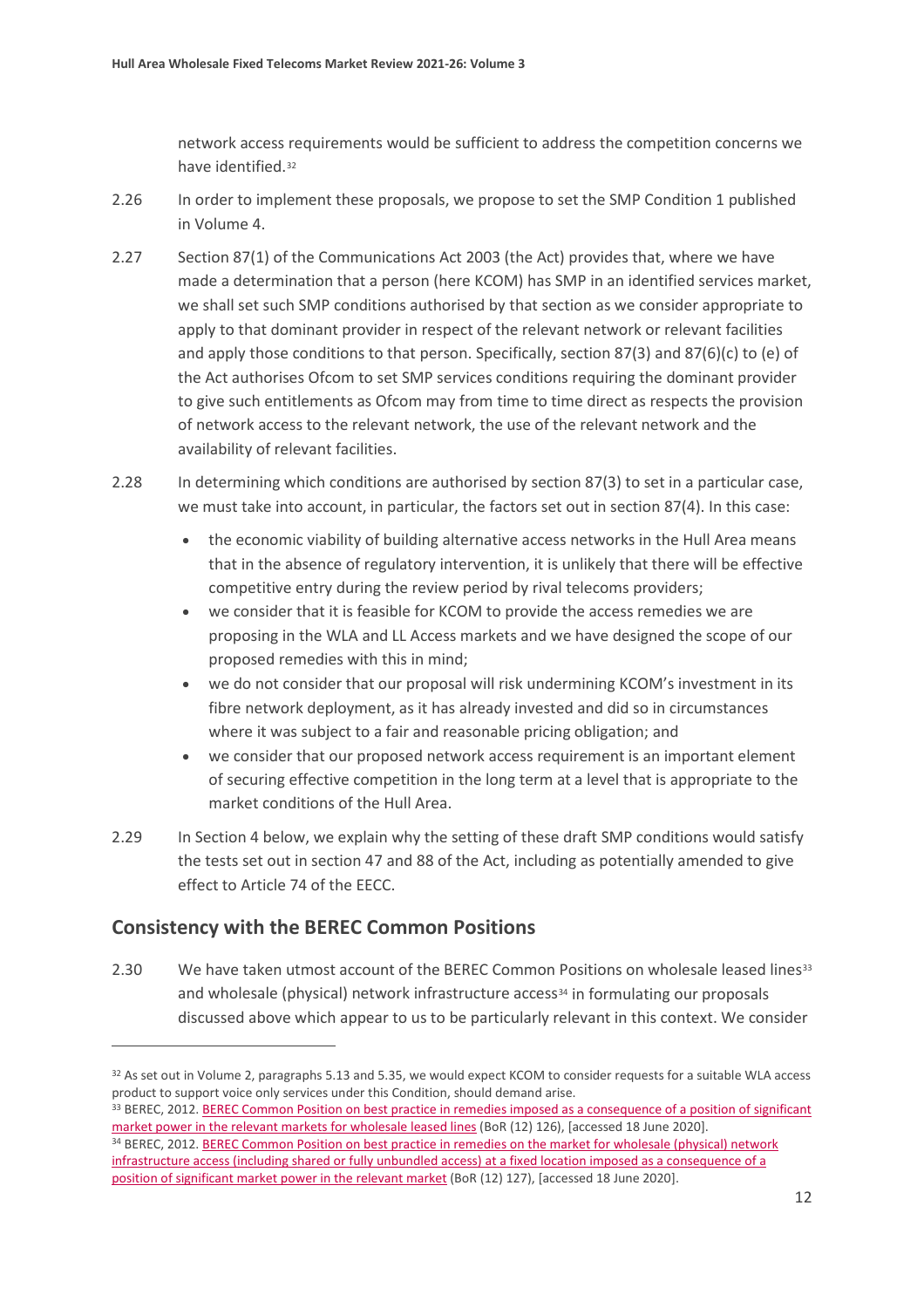that our proposals are consistent with the best practice set out in the BEREC Common Positions.

# **Requirement to provide specific forms of network access (LL Access only)**

#### **Our proposals**

- 2.31 We propose to require KCOM to provide Ethernet and dark fibre network access in the following circuit configurations:
	- a) Connecting end-user premises and KCOM's ODF Site or Third Party premises; and
	- b) Connecting an end-user premises and another end-user premises.

#### **Our reasoning**

#### **Specific network access: dark fibre**

- 2.32 In Section 1, we set out our provisional conclusion that as a result of KCOM having SMP in the provision of LL Access in the Hull Area, it is likely that KCOM would have the incentive and ability to refuse to supply access, and thus restrict competition in the provision of products and services in the relevant downstream markets.
- 2.33 Although historically we have required KCOM to offer leased lines access circuits, we have only imposed a general access obligation. The specific services provided are determined by KCOM. To date, KCOM has provided active products. We also understand that KCOM has indicated that no dark fibre access product is available, when dark fibre access has been requested.
- 2.34 Active products are less effective than passive products at securing innovation and choice for consumers in retail markets. We consider that the current absence of dark fibre access has the effect of hindering efficiency, innovation, and effective and sustainable competition in the corresponding downstream markets, ultimately against end-users' interests.
- 2.35 Regulated access to dark fibre has the potential to deliver several benefits:
	- users would be able to choose their own electronic equipment, enabling them to deliver services that better suit their needs and the needs of their customers;
	- users would be able to make efficient decisions on bandwidth upgrades based on the underlying costs of upgrades; and
	- users would be able to eliminate inefficient active equipment duplication.
- 2.36 As noted above, we have established through our engagement with stakeholders that there is now a demand for passive access to support mobile and 5G connectivity (see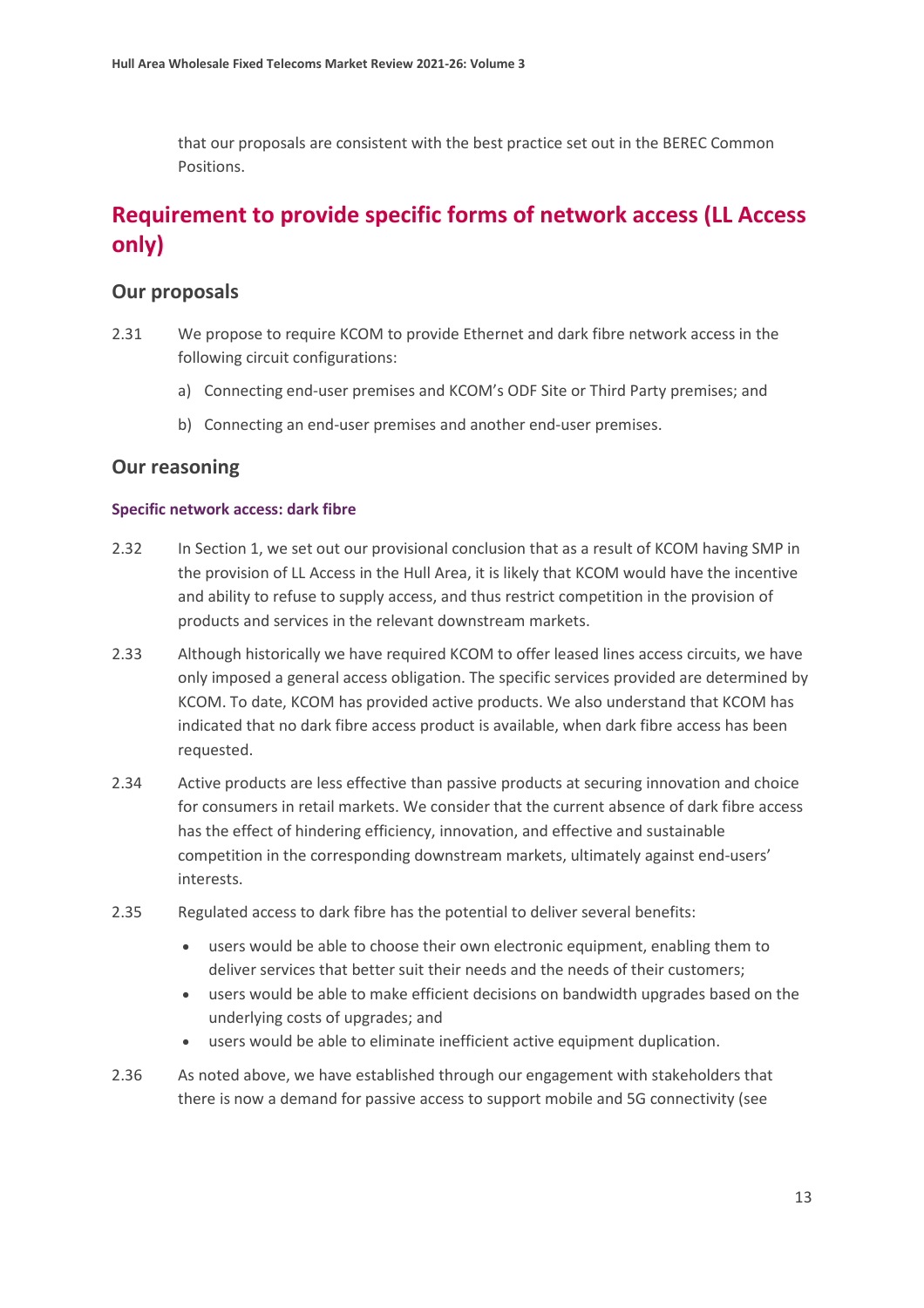paragraph 1.20 above).<sup>[35](#page-14-0)</sup> Telecoms providers in the LL Access market would benefit from the greater scalability and technical flexibility than an active product can provide.

- 2.37 We expect telecoms providers would use dark fibre instead of active products where they are able to realise these benefits discussed above (i.e. cost and flexibility advantages). We would expect the dark fibre price to be significantly lower than that of a 10Gbit/s circuit and moderately lower than the price of a 1 Gbit/s, 100 Mbit/s and 10 Mbit/s circuit. We expect telecoms providers to substitute dark fibre for active circuits.
- 2.38 The existence of a dark fibre alternative would also be likely to put downward pressure on the price of KCOM's existing active leased lines products. This would increase the competitiveness of the market and provide benefits to telecoms providers of those services.
- 2.39 Overall these benefits would allow telecoms providers to compete better on price, service quality, and product offering in downstream markets.
- 2.40 One potential adverse impact would be the effect on potential new investment by rival telecoms providers in fibre networks in the Hull Area, which may be considering offering a dark fibre product. However, we consider the combination of KCOM's SMP in this market and the limited plans for further large-scale network expansion by alternative providers (see Volume 2 paragraph 2.19) means that the benefits of dark fibre access outweigh any potential impact on investment incentives.
- 2.41 In light of these overall benefits, we propose to impose a specific requirement on KCOM to provide dark fibre access.
- 2.42 To ensure that purchasers of dark fibre are not at a competitive disadvantage to purchasers of active LL Access, we consider that telecoms providers should be able to obtain dark fibre circuits in similar configurations to KCOM's current range of active LL Access. To achieve this, we propose to impose an obligation requiring KCOM to provide dark fibre terminating segments in the following circuit configurations:
	- a) Connecting end-user premises and KCOM's ODF Site or Third Party premises; and
	- b) Connecting an end-user premises and another end-user premises.
- 2.43 To ensure that purchasers of dark fibre can obtain a flexible product suitable for different types of connection, we consider that KCOM should be required to provide one or more fibre circuits.
- 2.44 We anticipate that dark fibre would be predominantly used for leased lines sold to enterprise customers and mobile backhaul connections in the LL Access market. However, we recognise that it is difficult to predict all of the ways in which dark fibre could be used, and we are proposing not to place any usage restrictions on the remedy.

<span id="page-14-0"></span><sup>&</sup>lt;sup>35</sup> We consider that there is now more demand for passive remedies than we evidenced in our last review, at which time we said "we do not consider that there is sufficient demand for passive remedies or wholesale services more generally in the Hull Area to warrant such an intervention". 2019 BCMR Statement, paragraph 16.18.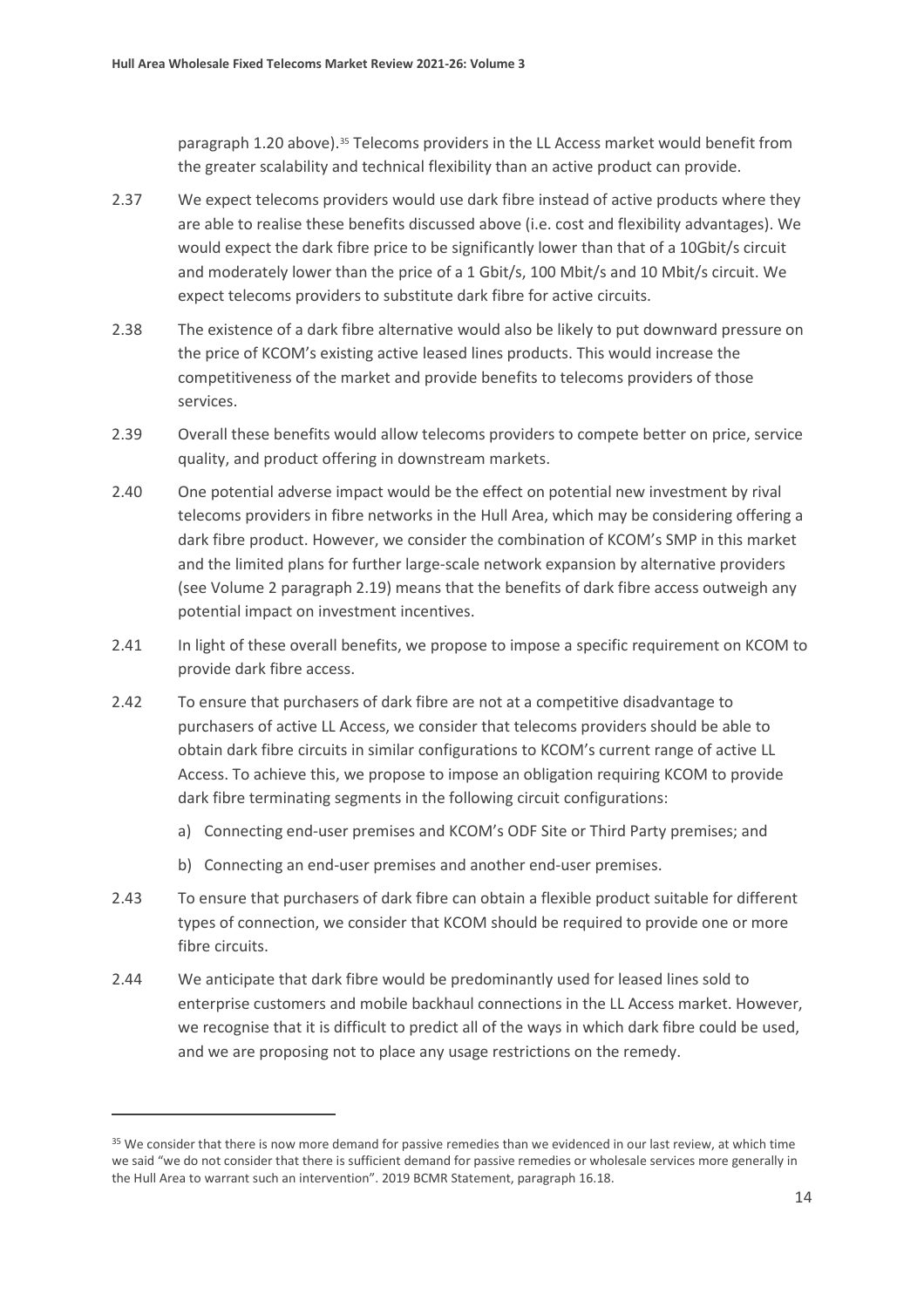- 2.45 We have considered whether it is necessary to specify in regulation more details of the product required. We do not consider that it is. As a starting point, we would have regard to the technical, operational (provisioning and repair) and commercial aspects of KCOM's current offer of Ethernet Direct Access Service (EDAS) and Ethernet Connect Access Service (ECAS) circuits, in considering the fairness and reasonableness of the arrangements applicable to dark fibre.
- 2.46 As with active leased lines services, a number of ancillary services are necessary to enable and support the provision of dark fibre. This also includes other supporting services used for installation, maintenance, modification, and ceasing of dark fibre. We expect that in most circumstances the same arrangements in respect of ancillary services and network adjustments would apply for dark fibre as for active LL Access, and the requirement in Condition 1 for KCOM to provide access on fair and reasonable terms will suffice for dark fibre as it does for active fibre.
- 2.47 We believe that by basing the dark fibre remedy directly on EDAS and ECAS, telecoms providers would be able to replicate the types of connectivity they currently offer over active products.
- 2.48 We propose that KCOM should be required to launch the dark fibre product, including the publication of the Reference Offer (paragraphs 2.90 to 2.101), within 6 months of the publication of our final statement.

#### **Specific network access: active LL Access products**

- 2.49 On the basis that we now propose to impose a specific remedy for dark fibre on the LL Access market, we have also considered whether this is sufficient on its own to address KCOM's SMP in the LL Access market, and whether, if it provides dark fibre services, it would be appropriate for KCOM to change or withdraw its RO for the active leased lines services it provides.
- 2.50 We consider that without a form of specific access, there is a risk that KCOM could seek to withdraw or change the active products it currently offers under the general network access obligation. Although we envisage that over the longer term, competition based on dark fibre would reduce the need for regulated active fibre products, we expect that this may take some time to establish itself. We therefore consider that it is important that active services continue to be provided over this review period.
- 2.51 Imposing a specific remedy would be a proportionate measure to secure this.
- 2.52 We have considered whether imposing this specific remedy might be disproportionate, taking account of the general access obligation which KCOM is under. However, the obligation we are proposing does no more than secure the continued provision of the general types of product that KCOM provides, so the impact of imposing it on KCOM is, in our view, small. The benefits to competition in terms of certainty and security that the active services will continue to be provided over the review period appear to us to be sufficient to justify imposing a specific remedy at this stage.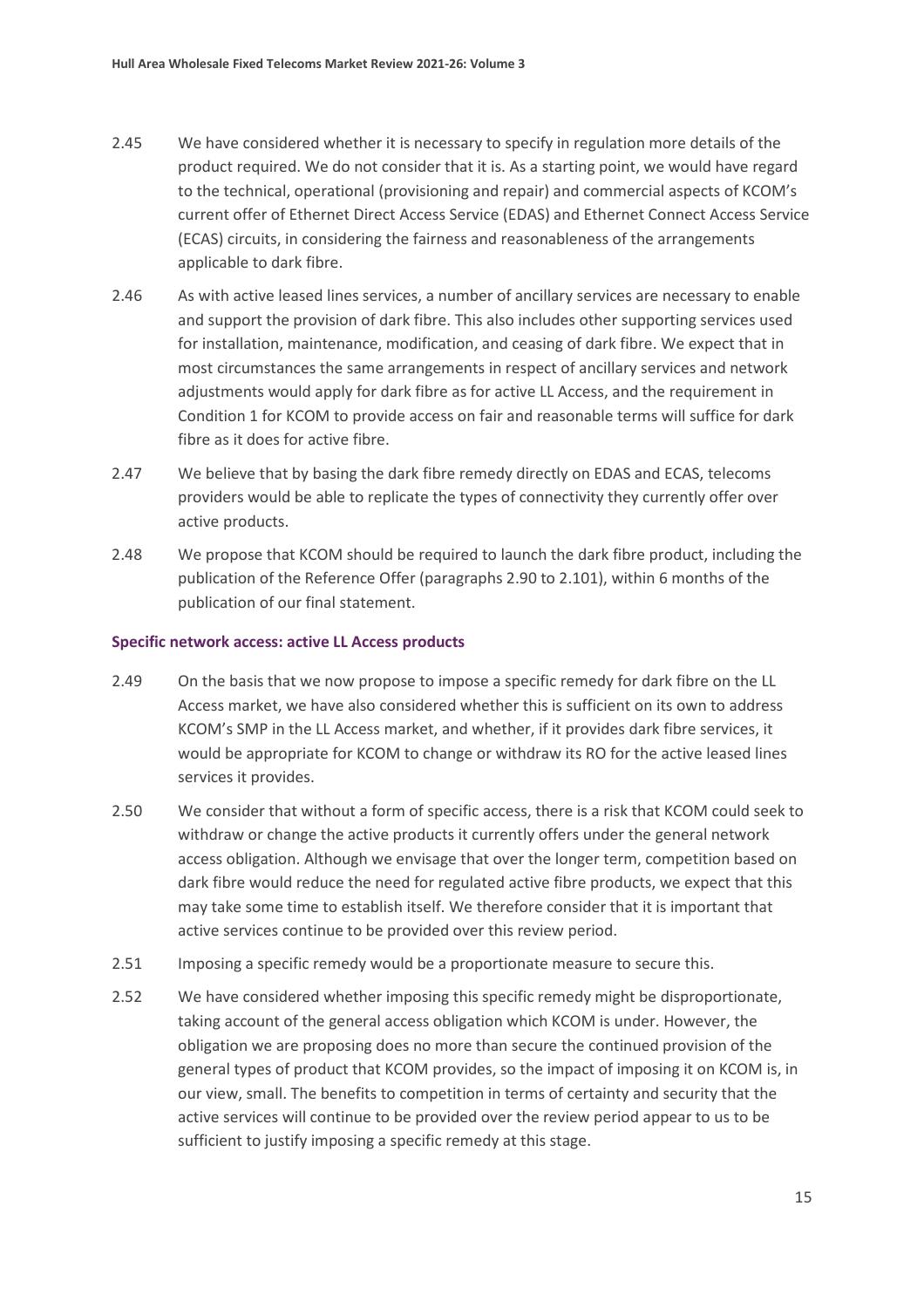2.53 We therefore propose to impose a specific access obligation on KCOM for the provision of active products on the LL Access market. We consider this proportionate and necessary for this review period, while we allow competition based on dark fibre to become fully established. We will consider whether this specific form of access continues to be necessary in future reviews.

## **Conclusion**

- 2.54 We consider that these proposed requirements in the LL Access market are proportionate in that they are targeted at addressing the market power that we have provisionally found KCOM holds. We do not consider that different types of obligations or more limited network access requirements would be sufficient to address the competition concerns we have identified.
- 2.55 In order to implement these proposals, we propose to set the SMP Condition 2 published in Volume 4.
- 2.56 We are requiring KCOM to give specific entitlements as respects the provision of network access to the relevant network, the use of the relevant network and the availability of relevant facilities. We consider that this obligation is proportionate in that we are only requiring the provision of passive versions of products that KCOM already provides as active products, in compliance with its general obligation to provide network access on fair and reasonable terms.

## **Consistency with the BEREC Common Positions**

2.57 We have taken utmost account of the BEREC Common Positions on wholesale leased lines<sup>[36](#page-16-0)</sup> in formulating our proposals discussed above which appear to us to be particularly relevant in this context, in particular BP3 and BP3a. We consider that our proposals are consistent with the best practice set out in the BEREC Common Positions.

# **Requests for new forms of network access (WLA only)**

#### **Our proposals**

- 2.58 We are proposing to re-impose an SMP obligation in the WLA market requiring KCOM to publish guidelines that would set out a Statement of Requirements (SoR) process by which it will address requests for new forms of network access, and deal with any request in accordance with those guidelines. In addition, we propose that KCOM must comply with any direction Ofcom might make under this condition.
- 2.59 We propose that this SMP condition should continue to require KCOM to:

<span id="page-16-0"></span><sup>36</sup> BoR (12) 126.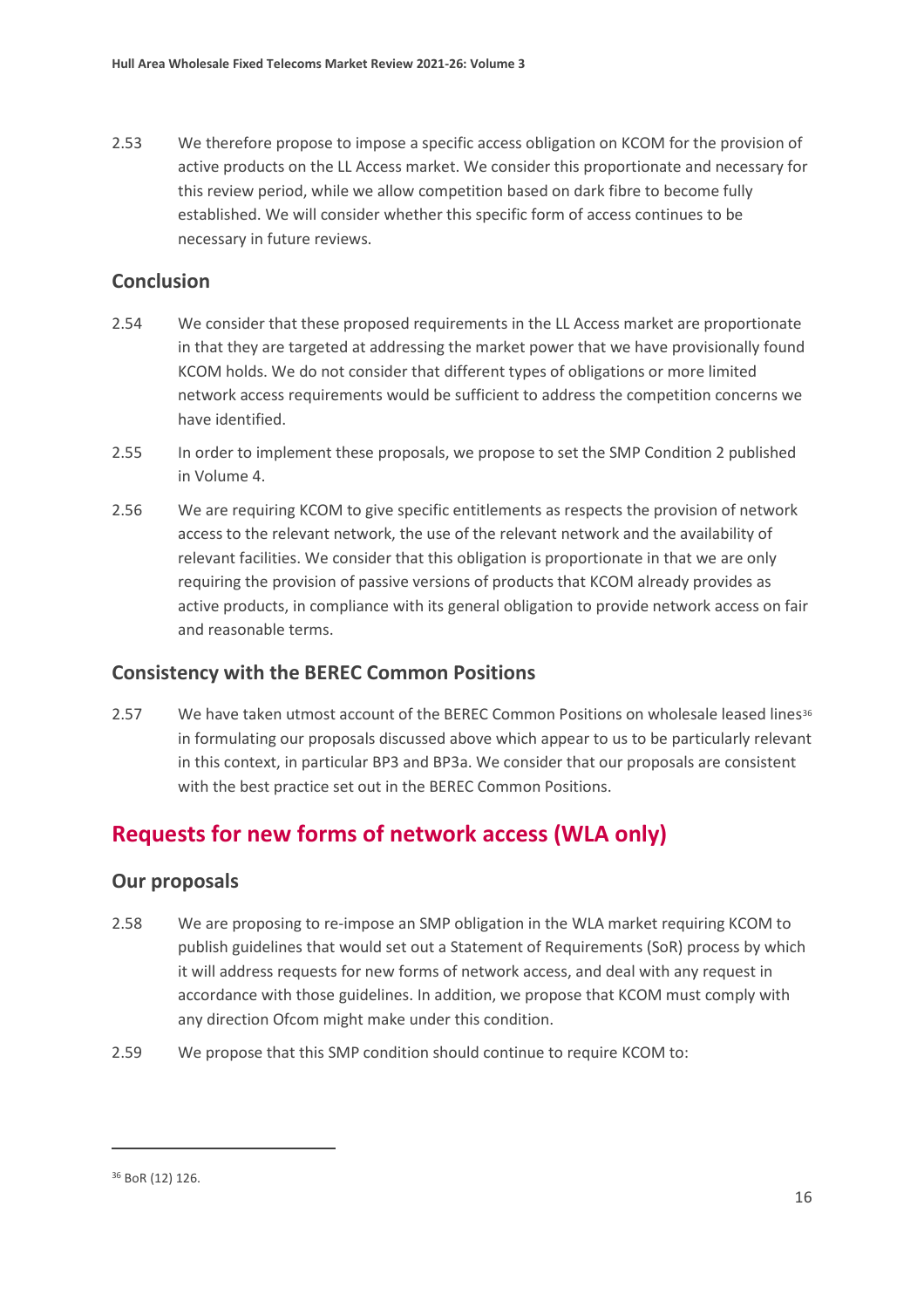- publish information on each SoR request it receives, sufficient to enable other telecoms providers to consider whether they are interested in such access (redacted to protect the commercial confidentiality of the access seeker);
- implement a process that enables an access seeker to identify to KCOM the information that is to be treated as confidential;
- publish prominently on its website non-confidential SoR data in the form of Key Performance Indicators (KPIs);
- include in any response rejecting a request for new network access, information about the avenues of redress; and
- be transparent where its SoR process applies to any particular request for new network access.

#### **Publication of KPIs**

- 2.60 The KPIs we are proposing to require are:
	- the number of SoR requests received by KCOM;
	- the number of requests that are unanswered by KCOM 25 working days or more after receip[t37](#page-17-0);
	- the number of requests that are unanswered by KCOM 75 working days or more after receipt;
	- the number of requests accepted;
	- the number of requests rejected;
	- the number of requests KCOM took longer than 25 working days to reject;
	- the number of requests KCOM took longer than 45 working days to reject;
	- the number of project plans agreed between KCOM and access seekers;
	- the number of project plans agreed between KCOM and access seekers more than 80 days the SoR request was received; and
	- the number of project plans agreed between KCOM and access seekers more than 95 days after the SoR request was received.
- 2.61 We propose to require that KCOM publish this data no later than one month after the preceding six-month period (in respect of August to January, and February to July).

#### **Options of redress for rejected SoRs**

2.62 We propose to continue to require KCOM to inform the provider responsible for submitting the SoR of the avenues of redress available. Such avenues would include any dispute resolution process that KCOM has, in addition to the dispute resolution process under the Act.

<span id="page-17-0"></span><sup>&</sup>lt;sup>37</sup> This is a change from "calendar" days in the currently applicable SMP condition, but in our view is appropriate to achieve the objective and less onerous for KCOM.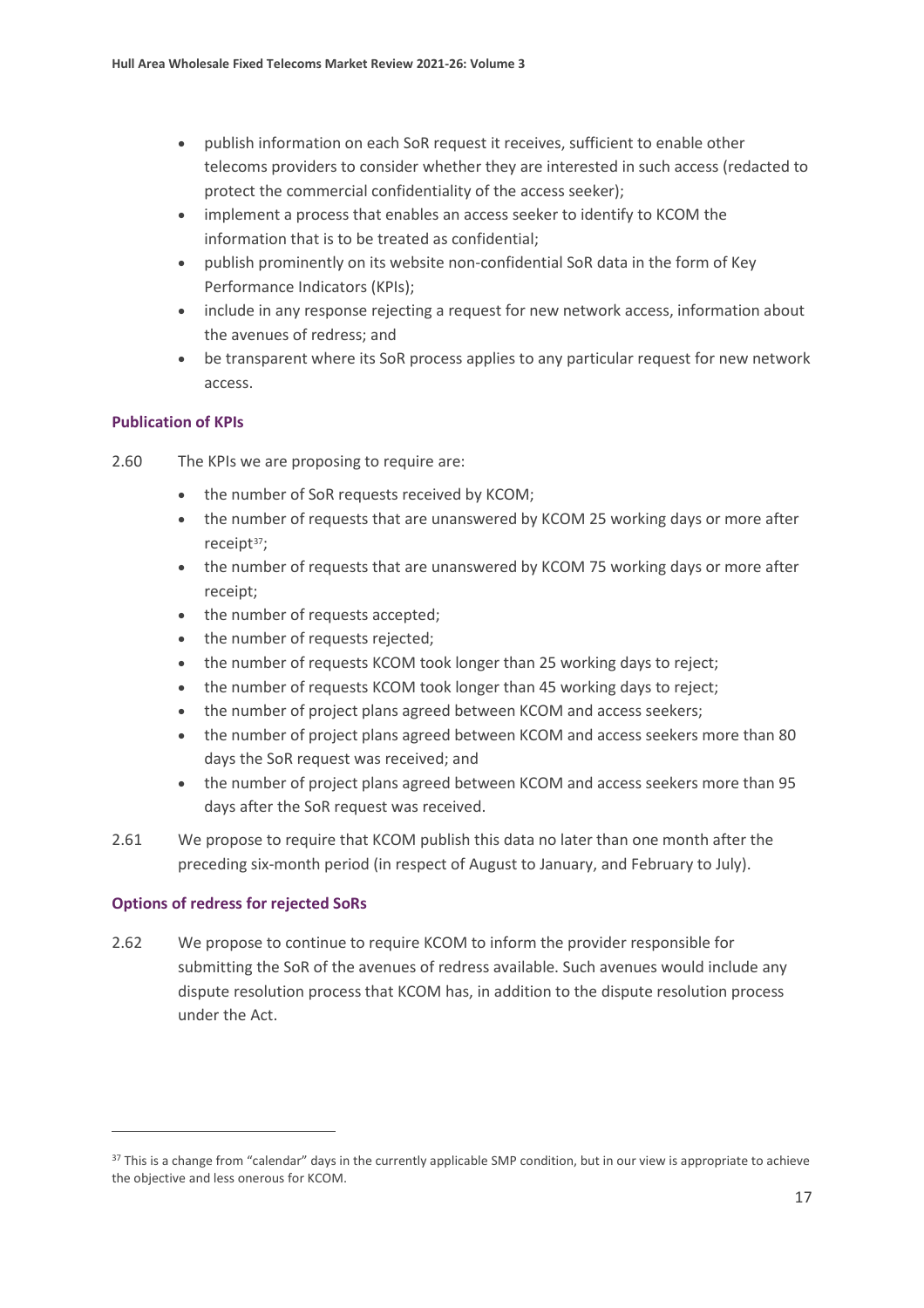#### **Transparency as to when SoRs relate to regulatory obligations**

2.63 We propose to continue to require KCOM to provide transparency on whether an SoR falls within the scope of the guidelines which apply to new requests for regulated access (see paragraph 2.58 above). This would add clarity as to the status, process and timings that apply to a telecoms provider's request.

#### **Our reasoning**

- 2.64 In the absence of a specific access obligation in the WLA market, the SoR process allows telecoms providers to request the forms of access that they need and addresses the concern that KCOM as a vertically integrated telecoms provider will discriminate in favour of its own downstream business in the handling of requests for new types of network access.
- 2.65 Given the relatively small scale of the potential Hull Area WLA market, the publication of SoRs provides a mechanism to aggregate demand for network access requirements and allow the cost to be spread out between access seekers. If the costs of developing a particular form of access were borne by only one access seeker this would create a significant barrier to competition and so the SoR process helps address this risk.
- 2.66 While this proposal may remove a first-mover advantage from providers seeking access, in our provisional view the benefits of sharing costs among multiple providers to assist the development of effective retail competition outweigh the cost of removing a first-mover advantage.
- 2.67 We consider that the transparency and reporting obligations we have included in the proposed condition are the minimum necessary both to secure that SoRs are dealt with promptly and appropriately by KCOM, and to give potential entrants sufficient confidence that this will be the case.

#### **Conclusion**

- 2.68 This SMP condition would be an appropriate and proportionate *ex ante* measure to support future access-based competition and complements the general network access discussed in the preceding subsection.
- 2.69 The form of requirement we are proposing only goes as far as we consider is necessary to address our concerns. Rather than specifying the exact process that KCOM must follow, the condition we are proposing for the WLA market would allow KCOM to implement its own process within certain parameters.
- 2.70 In order to implement this proposal, we propose to set the SMP Condition 3 published in Volume 4. Section 87(5) of the Act allows access obligations authorised by section 87(3) to include provision for securing fairness and reasonableness in the way in which requests for network access are made and responded to and for securing that the obligations in the conditions are complied with within periods and at times required by or under the conditions.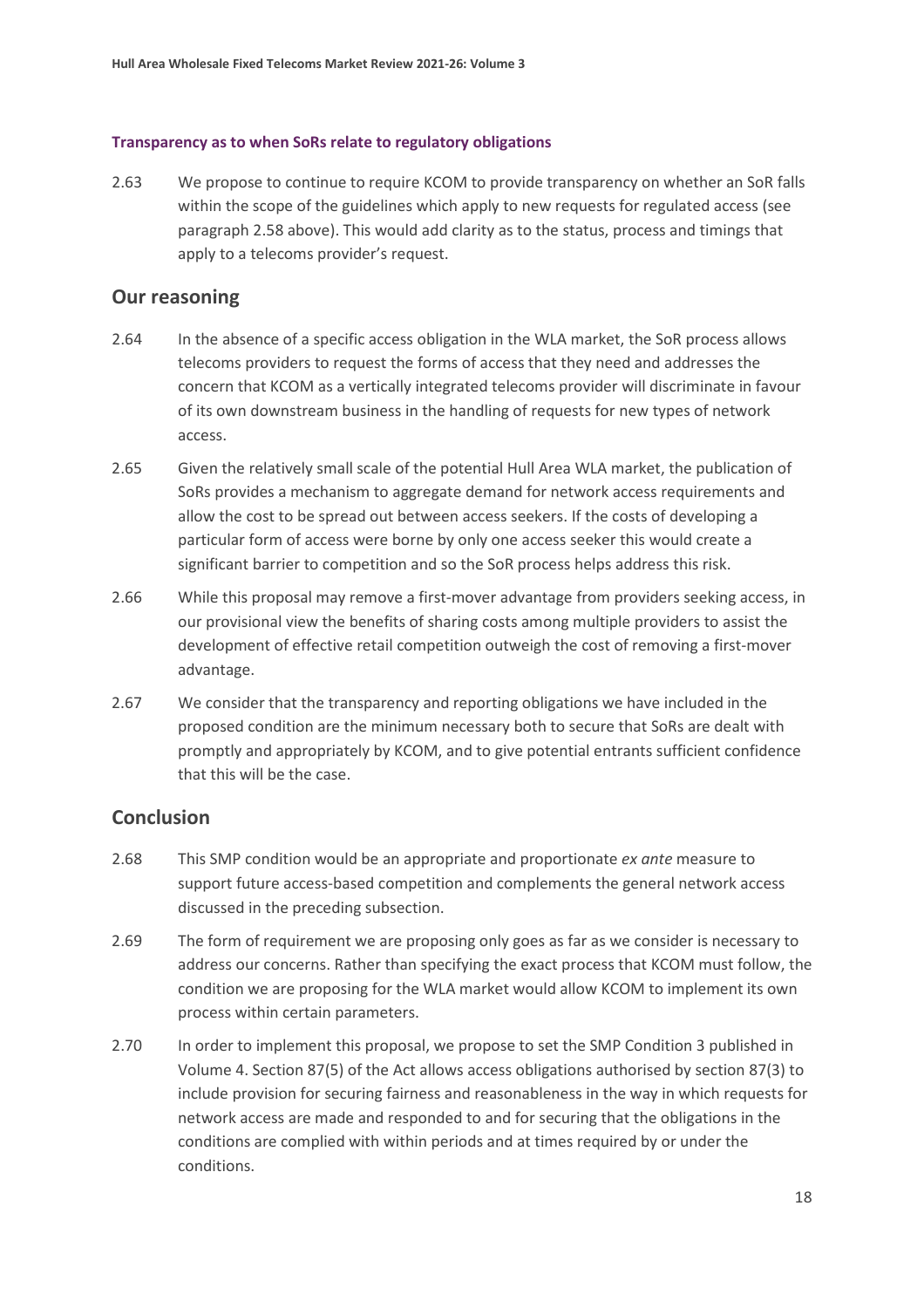- 2.71 In making our proposals, we have also taken into account the factors set out in section 87(4) of the Act. In particular, having considered the economic viability of building access networks to achieve ubiquitous coverage that would make the provision of network access unnecessary, we consider that the SMP condition is required in the WLA market to secure effective competition, including economically efficient infrastructure-based competition, in the long term.
- 2.72 In Section 4 below, we explain why the setting of these draft SMP conditions would satisfy the test set out in section 47 of the Act.

## **Consistency with the BEREC Common Positions**

2.73 We have taken utmost account of the BEREC Common Positions on wholesale leased lines and on wholesale (physical) network infrastructure access<sup>[38](#page-19-0)</sup> in formulating our proposals discussed above, including BP6/BP15 (respectively) which appear to us to be particularly relevant in this context. We consider that our proposals are consistent with the best practice set out in the BEREC Common Positions.

# **Requirements for no undue discrimination (NUD) (WLA/LL Access)**

#### **Our proposals**

- 2.74 We are proposing to retain the current obligation on KCOM that requires it to not unduly discriminate in relation to the provision of network access in the WLA and LL Access markets (extended to dark fibre access). We consider it is necessary to retain the obligation as KCOM has the ability and incentive to unduly discriminate against other telecoms providers in favour of its own retail divisions.
- 2.75 Regarding the provision of dark fibre, we propose to interpret this no undue discrimination requirement to mean that KCOM should not unduly favour its own active products over the provision of dark fibre to other telecoms providers. For example, the allocation of available dark fibre between KCOM's active product use and provisioning of dark fibre circuits to other telecoms providers should not be unduly discriminatory. Accordingly, if there is a limited amount of dark fibre available in a given route, KCOM should not unduly prioritise the provisioning of its own active services over the provisioning of dark fibre to other telecoms providers.
- 2.76 We consider that these proposed non-discrimination requirements are appropriate and proportionate in relation to KCOM's market power in the WLA and LL Access markets.

## **Our reasoning**

2.77 Strong downstream competition is vital to ensure the best outcomes for consumers. To achieve this, it is important that KCOM does not unduly discriminate between different

<span id="page-19-0"></span><sup>38</sup> BoR (12) 127.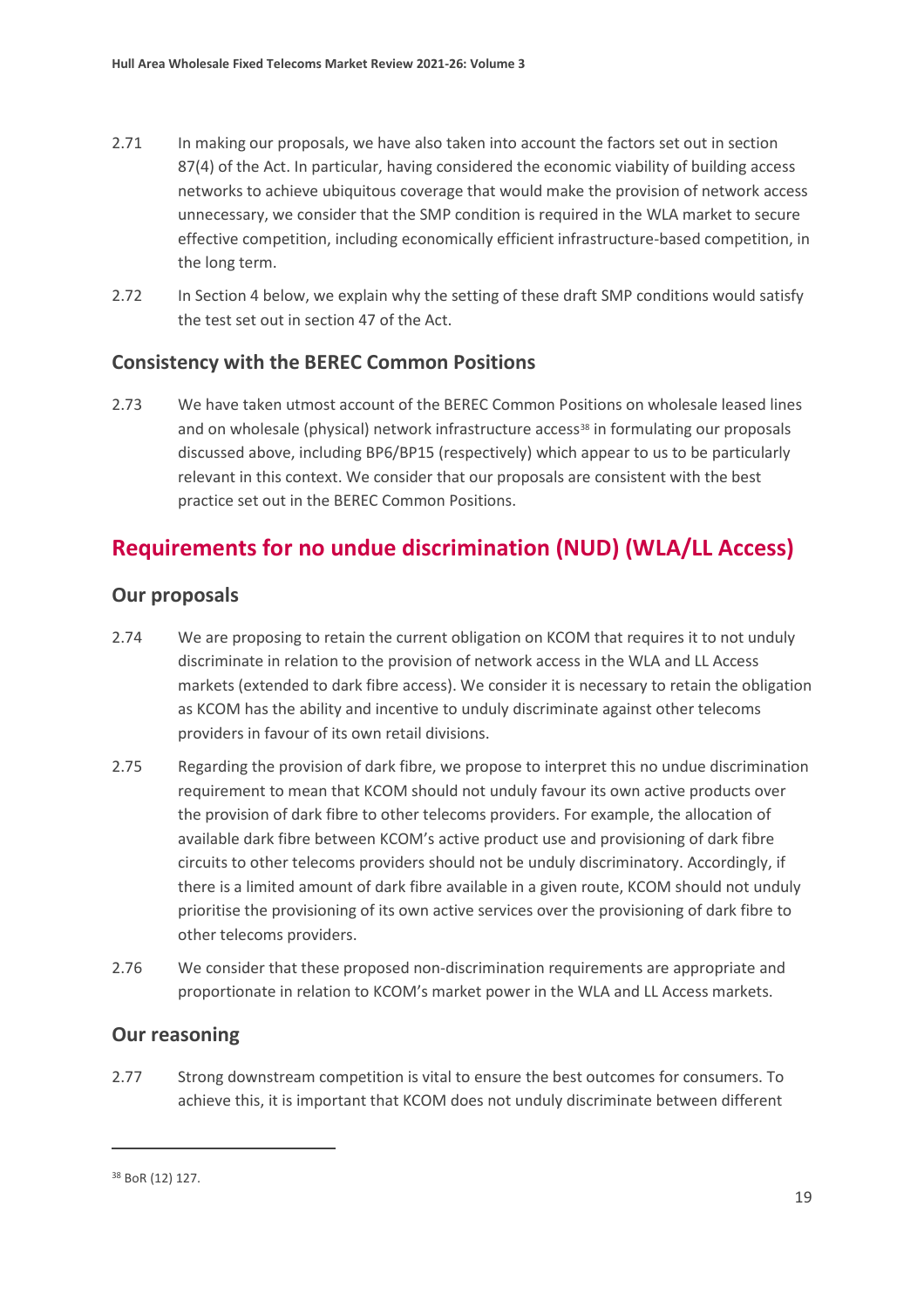customers when supplying access services. Wherever possible, it should provide access to KCOM downstream, non-KCOM access seekers and internally to KCOM itself on the same terms. Without this level playing field, KCOM could engage in practices that could distort downstream competition: for example, by providing access on less favourable terms compared to those obtained by its own downstream businesses. This may in turn discourage alternative network deployment, negatively affecting consumer outcomes.

- 2.78 Generally speaking, we consider equivalence of inputs (EOI) to be the most effective form of non-discrimination obligation. EOI is a strict form of non-discrimination, i.e. a complete prohibition of discrimination with no discretion. However, we do not consider it appropriate to apply an EOI obligation in relation to the Hull Area in either the WLA or the LL Access markets, given the limited size of the market and the significant re-engineering work KCOM would have to carry out to existing systems and processes in order to comply with it.
- 2.79 We propose a NUD obligation as the minimum necessary to prevent discrimination in favour of KCOM's own downstream divisions. A NUD obligation allows KCOM more flexibility and may result in a more practical and cost-effective implementation of wholesale inputs in cases where it is economically justified, although it does allow for certain discriminatory conduct provided that the discrimination is not undue.
- 2.80 In the WLA and LL Access markets, our proposed condition provides that we will interpret undue discrimination to be when a dominant provider "does not reflect relevant differences between (or does not reflect relevant similarities in) the circumstances of customers in the transaction conditions it offers, and where such behaviour could harm competition."[39](#page-20-0)

### **Conclusion**

- 2.81 We consider the proposed imposition of the NUD conditions as detailed above to be proportionate in that they seek to prevent discrimination that would adversely affect competition and ultimately cause detriment to citizens and consumers.
- 2.82 To implement these provisional decisions, we propose to set the SMP Conditions 4 and 5 in Volume 4. Section 87(6)(a) of the Act authorises the setting of an SMP condition requiring the dominant provider not to discriminate unduly against particular persons, or against a particular description of persons, in relation to matters connected with network access to the relevant network or with the availability of relevant facilities. Section 87(6)(b) of the Act authorises the setting of an SMP condition requiring the dominant provider to publish, in such manner as we may direct, all such information as they may direct for the purpose of securing transparency in relation to such matters.
- 2.83 In Section 4 below, we explain why the setting of these draft SMP conditions would satisfy the test set out in section 47 of the Act.

<span id="page-20-0"></span><sup>39</sup> Ofcom, 2005[. Undue discrimination by SMP providers,](https://www.ofcom.org.uk/__data/assets/pdf_file/0021/46038/contraventions4.pdf) paragraph 3.5.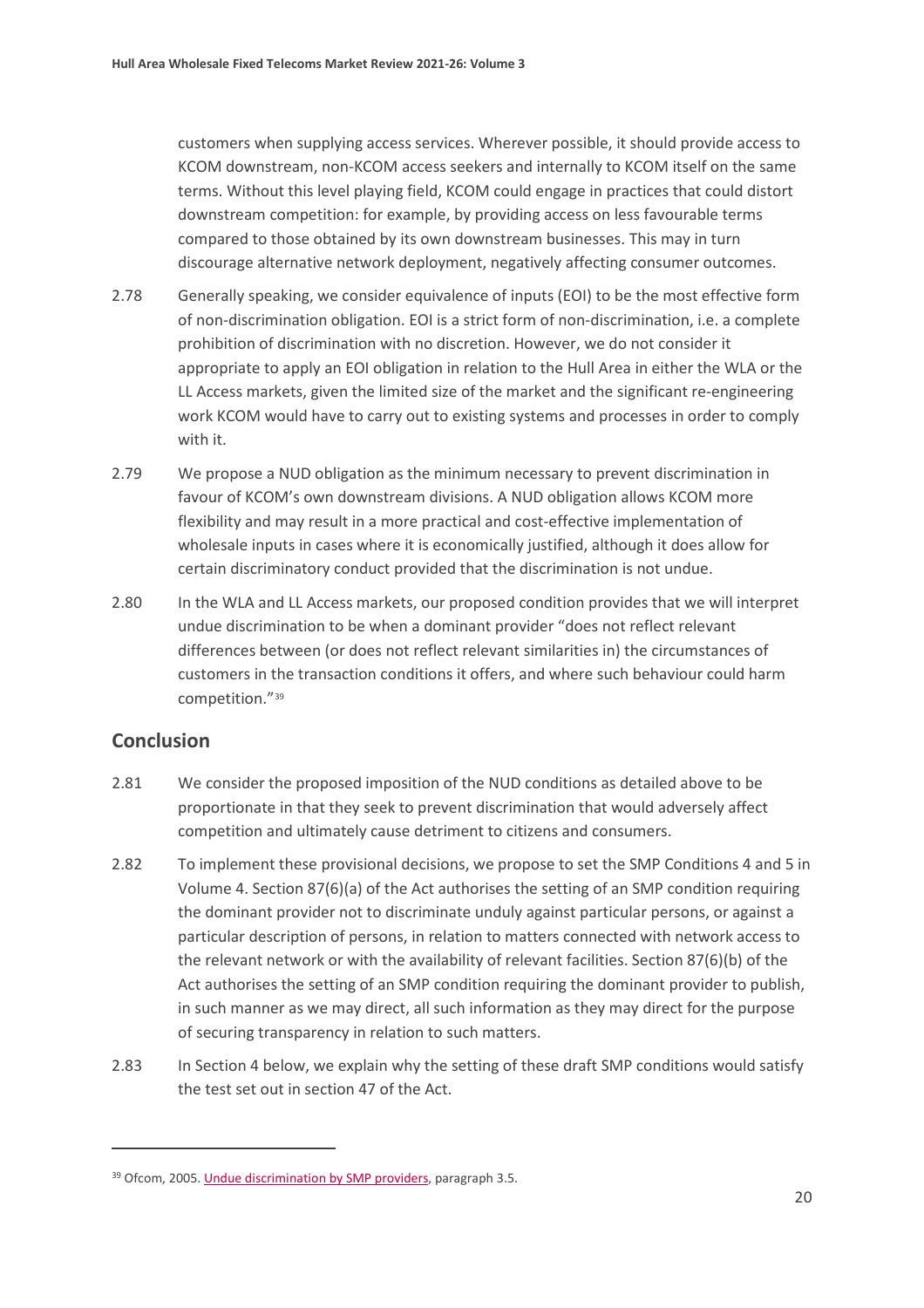### **Consistency with EC Recommendations and the BEREC Common Positions**

- 2.84 We have taken due account of the 2013 EC Recommendation on costing and nondiscrimination.[40](#page-21-0) There are three recommendations relating to the WLA market which are particularly relevant in respect of our proposal to apply a non-discrimination condition to network access:
	- a) that where EOI is disproportionate, National Regulatory Authorities (NRAs) should ensure that the SMP operator provides wholesale inputs on at least an EOO[41](#page-21-1) basis;
	- b) that NRAs should ensure that when a non-discrimination obligation is imposed, access seekers can use the relevant systems and processes with the same degree of reliability and performance as the SMP operators' own downstream retail arm; and
	- c) that NRAs should require SMP operators subject to a non-discrimination obligation to provide access seekers with regulated wholesale inputs, which allow the access seeker to effectively replicate technically new retail offers of the downstream retail arm of the SMP operator, in particular where EOI is not fully implemented.
- 2.85 We propose to require KCOM to provide inputs on an NUD basis, as this is a case where EOI is disproportionate. In this we consider our approach is consistent with the EC's recommendation to require SMP operators to provide access on "at least an EOO basis" as we interpret EOO to be comparable with NUD when applied as we propose.
- 2.86 We note that the Costing and Non-discrimination Recommendation also provides for the application of a technical replicability test, whether undertaken by the SMP operator and provided to the NRA or undertaken by the NRA itself, to ensure that access seekers can technically replicate new retail offers of the downstream business of the SMP operator. Having taken utmost account of the Costing and Non-discrimination Recommendation in relation to technical replicability, we consider that the additional imposition of a technical replicability test in the context of this review is not appropriate or proportionate. We are satisfied that, where access seekers demand network access in the relevant fixed telecoms markets, the necessary provisions are in place to enable them to access regulated wholesale inputs that enable them to technically replicate KCOM's downstream retail offers.
- 2.87 Point 19 of that recommendation also provides that when imposing non-discrimination obligations, NRAs should impose KPIs in order to monitor effectively compliance with the non-discrimination obligation. Having taken due account of this Recommendation, we have, as in previous reviews, decided not to impose non-discrimination KPIs on KCOM at

<span id="page-21-0"></span><sup>40</sup> EC, 2013. *[Commission recommendation of 11 September 2013 on consistent non-discrimination obligations and costing](https://ec.europa.eu/smart-regulation/impact/ia_carried_out/docs/ia_2013/c_2013_5761_en.pdf)  [methodologies to promote competition and enhance the broadband investment environment \(C\(2013\) 5761\)](https://ec.europa.eu/smart-regulation/impact/ia_carried_out/docs/ia_2013/c_2013_5761_en.pdf)* (Costing and Non-Discrimination Recommendation) [accessed 6 June 2020].

<span id="page-21-1"></span> $41$  Equivalence of outputs, often referred to as no undue discrimination (NUD) – a less strict form of non-discrimination, i.e. more flexibility, certain discriminatory conduct possible. The dominant provider supplies all wholesale inputs to access seekers in a manner which is sufficiently comparable in terms of functionality and price to what the dominant provider supplies to its downstream divisions, but could be using different systems and processes.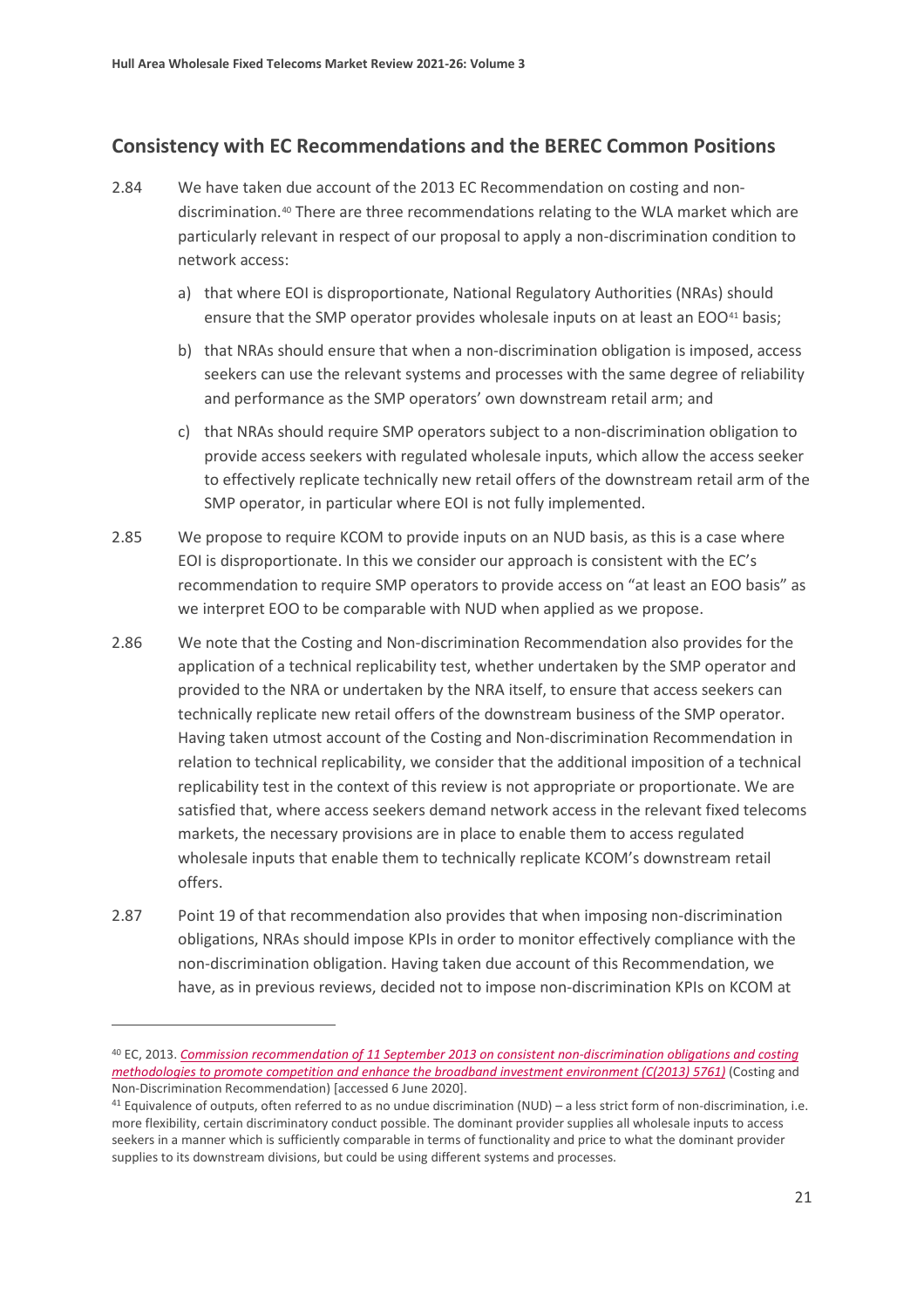this time. We consider that to do so in the circumstances of the Hull Area markets would increase the regulatory burden without any significant prospect that it would result in benefits to competition.

2.88 We have taken utmost account of the BEREC Common Position on wholesale (physical) network infrastructure access<sup>[42](#page-22-0)</sup> in formulating our proposals for WLA, including in particular BP17 and BP 18. We have taken utmost account of the BEREC Common Position on wholesale leased lines<sup>[43](#page-22-1)</sup> in formulating our proposals for LL Access, including in particular BP8 and BP9. Having had regard to BP19 and 19a as to WLA, and BP10 and BP10a as to LL Access, for the reasons given above we did not consider it appropriate to propose an EOI obligation in the light of the competition problems we have identified.

# **Ensuring transparency**

- 2.89 Requirements for transparency of charges, terms and conditions in markets in which one operator has SMP are complementary remedies to ensure that third-party telecoms providers can make effective use of the dominant operator's network access. We explain below our proposals to impose on KCOM requirements to:
	- a) publish a Reference Offer;
	- b) notify changes to charges, terms and conditions; and
	- c) notify changes to technical information.

# **Requirement to publish a Reference Offer**

#### **Our proposals**

- 2.90 We propose that KCOM must continue to publish a Reference Offer (RO) in relation to the provision of network access in the WLA and LL Access (including dark fibre) markets. We propose that the RO must continue to set out several matters at a minimum, including the terms and conditions for provisioning, technical information, and service level agreements and service level guarantees.
- 2.91 We consider that this proposed requirement is appropriate and proportionate in relation to KCOM's market power in the WLA and LL Access markets.
- 2.92 We also propose that the RO for dark fibre must set out an explanation of any differences between KCOM's provision of dark fibre services and its provision of corresponding active leased lines access services. This is intended to offer transparency within the RO and help achieve appropriate parity between dark fibre access and active wholesale leased lines services. Such transparency in the RO will also assist in detecting any anti-competitive

<span id="page-22-0"></span><sup>42</sup> BoR (12) 127.

<span id="page-22-1"></span><sup>43</sup> BoR (12) 126.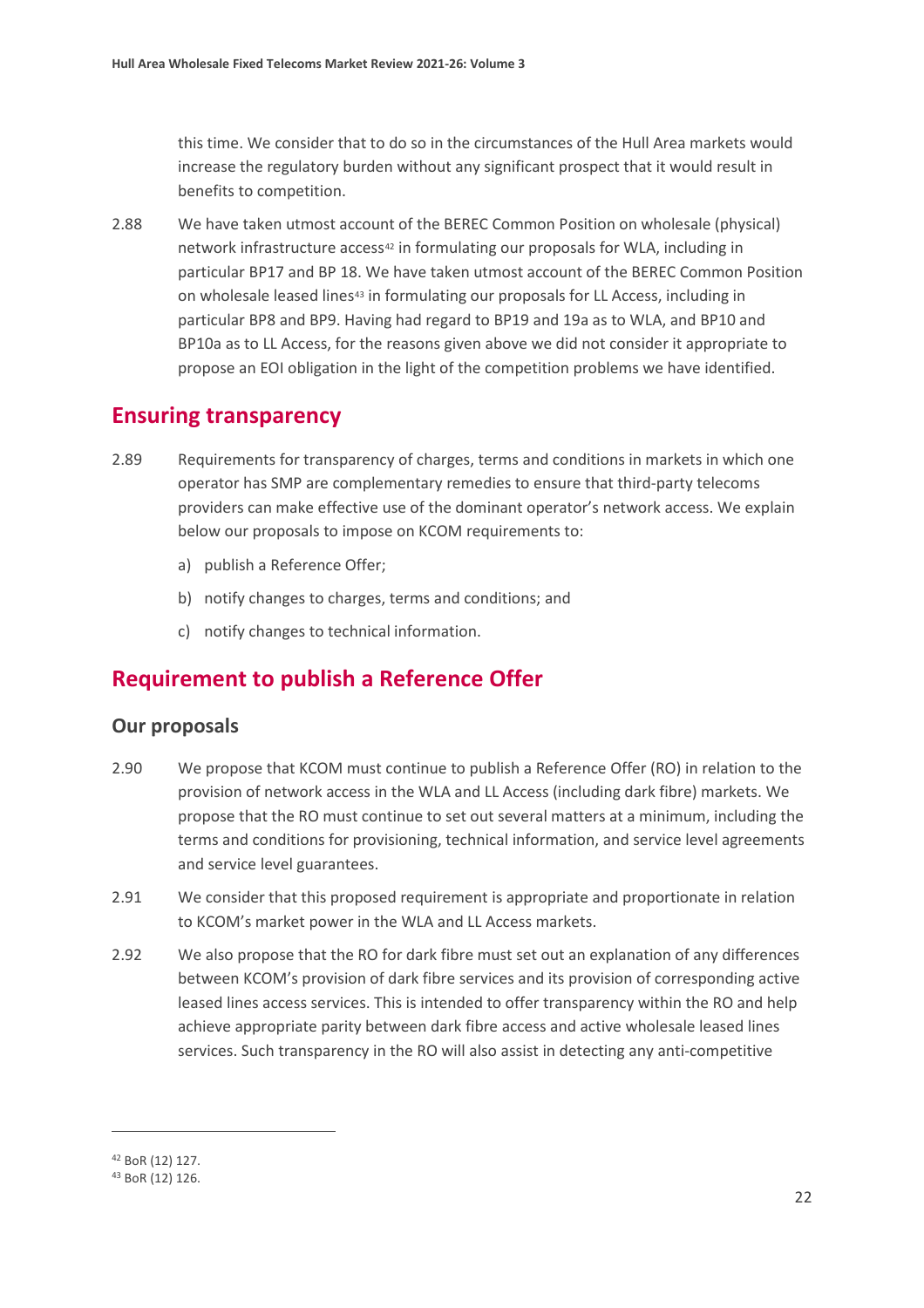behaviour and provide visibility of the terms and conditions on which other telecoms providers will purchase dark fibre services.

2.93 Our proposed condition, like the existing one, provides for Ofcom to give directions requiring KCOM to modify its RO.

#### **Our reasoning**

- 2.94 A requirement to publish a RO has two main purposes:
	- a) to assist transparency for the detection of potential anti-competitive behaviour; and
	- b) to give visibility of the terms and conditions on which other telecoms providers will purchase wholesale services.
- 2.95 The RO helps ensure stability (in regard to investment and promoting market entry) in the relevant fixed telecoms markets, allowing for speedier negotiations, avoiding possible disputes and giving confidence to those purchasing wholesale services that they are being provided on non-discriminatory terms. Without this, market entry might be deterred to the detriment of long-term competition and hence consumers.
- 2.96 The proposed RO obligation specifies the information to be included in the RO and how the RO should be published. We are proposing to require the RO to set out (as a minimum):
	- a description of the services on offer, including technical characteristics and operational processes for service establishment, ordering and repair;
	- terms and conditions for the provision of network access, including charges, terms of payment and billing procedures, ordering and provisioning procedures, dispute resolution procedures, details of relevant intellectual property rights, details of duration and renegotiation of agreements and confidentiality provisions;
	- information relating to technical standards for network access, interfaces and points of interconnection;
	- conditions relating to maintenance and quality, i.e. service level agreements (SLAs) and guarantees (SLGs); timescales for acceptance or refusal of a request for supply and delivery of services and support services, compensation payable and provisions on limitation of liability and indemnity and procedures for service alterations;
	- conditions for access to ancillary, supplementary and advanced services;
	- details of traffic/network management [WLA]; and
	- details of measures to ensure compliance with respect to network integrity [WLA].
- 2.97 To the extent that KCOM uses the service(s) in a different manner from other telecoms providers or uses similar services, we propose that KCOM be required to publish an Internal RO in relation to those services. This Internal RO would allow Ofcom and telecoms providers to identify any differences in the processes for internal use of network access compared to such use by third parties. The Internal RO should at a minimum set out the same matters as set out in the paragraph immediately above.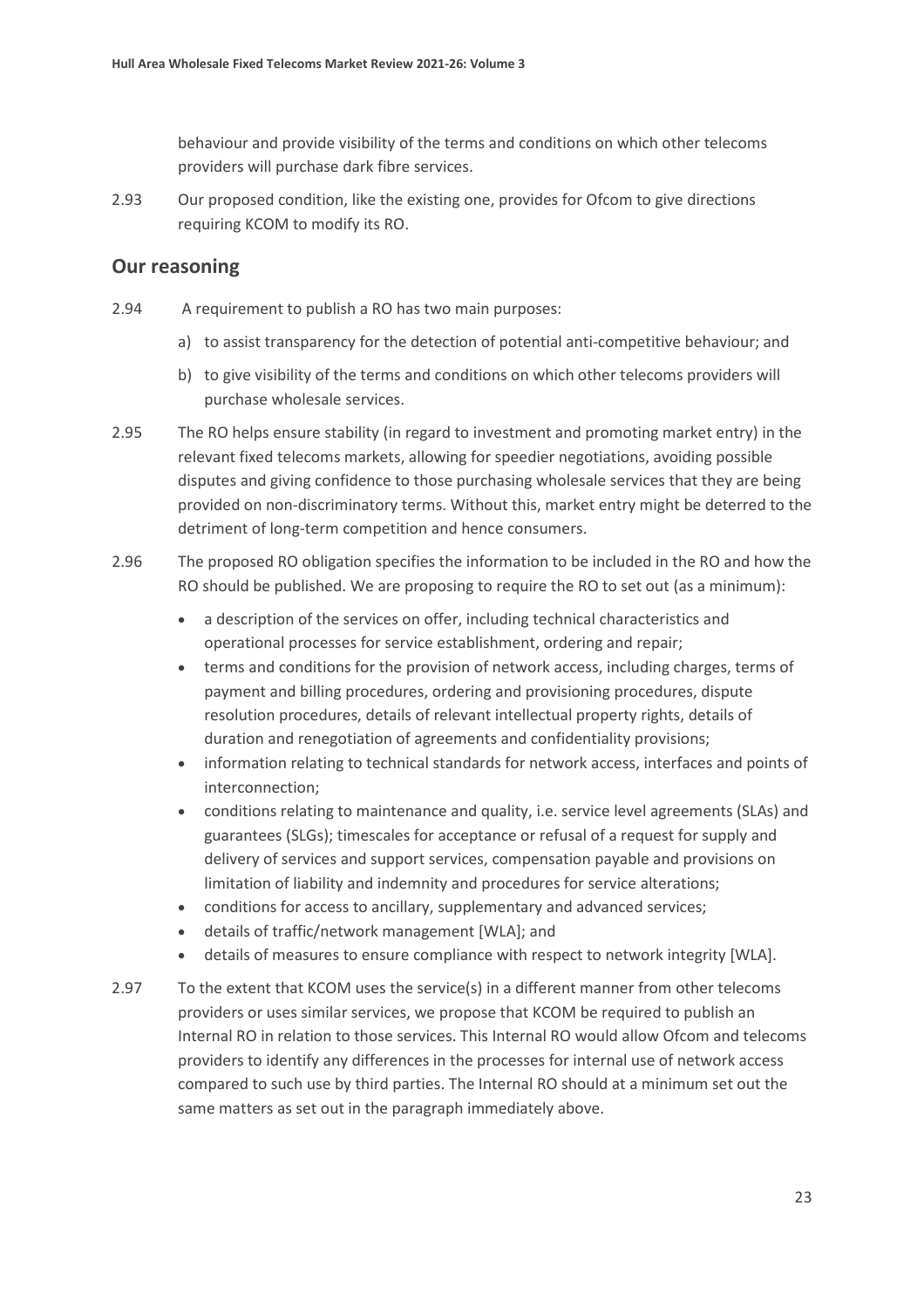## **Conclusion**

- 2.98 We consider that the proposed requirement in the WLA and LL Access markets for KCOM to publish a Reference Offer is appropriate and proportionate in that it is targeted at addressing the market power that we have provisionally found KCOM holds.
- 2.99 We consider that the information that we are requiring to be published in the Reference Offer is the minimum that is necessary for providing transparency for monitoring potential anti-competitive behaviour and to give visibility on the terms and conditions of network access.
- 2.100 To give effect to the Reference Offer proposals we propose to set the draft SMP Condition 5 in Volume 4. Section 87(6)(c) of the Communications Act 2003 authorises the setting of SMP services conditions requiring the dominant provider to publish, in such a manner as Ofcom may direct, the terms and conditions on which it is willing to enter into an access contract. Section 87(6)(d) also permits the setting of SMP conditions requiring the dominant provider to include specified terms and conditions in the Reference Offer. Finally, section 87(6)(e) permits the setting of SMP conditions requiring the dominant provider to make such modifications to the Reference Offer as may be directed from time to time.
- 2.101 In Section 4 below, we explain why the setting of these draft SMP conditions would satisfy the test set out in section 47 of the Act.

#### **Consistency with EC Recommendation and the BEREC Common Positions**

- 2.102 The Costing and Non-Discrimination Recommendation provides that NRAs should require SMP operators to implement SLAs alongside KPIs, which should include SLGs in the case of a breach of the SLA. The Recommendation also indicates that payment of financial penalties should, in principle, be made automatic and be sufficiently dissuasive. These recommendations apply to the WLA market only. We have taken into account the Costing and Non-Discrimination Recommendation in relation to SLAs and SLGs in our proposed SMP Condition.
- 2.103 In formulating these proposals, we have also taken utmost account of the BEREC Common Positions on wholesale leased lines<sup>44</sup> (including BP16, BP22 and BP23) and wholesale (physical) network infrastructure access<sup>[45](#page-24-1)</sup> (including BP26, BP32 and BP33) which appear to us to be particularly relevant in this context.
- 2.104 In relation to the objective to assist transparency for the monitoring of potential anticompetitive behaviour; and giving visibility to the terms and conditions on which other telecoms providers will purchase wholesale services, the BEREC Common Positions identify, among other things, as best practice that:

<span id="page-24-0"></span><sup>44</sup> BoR (12) 126.

<span id="page-24-1"></span><sup>45</sup> BoR (12) 127.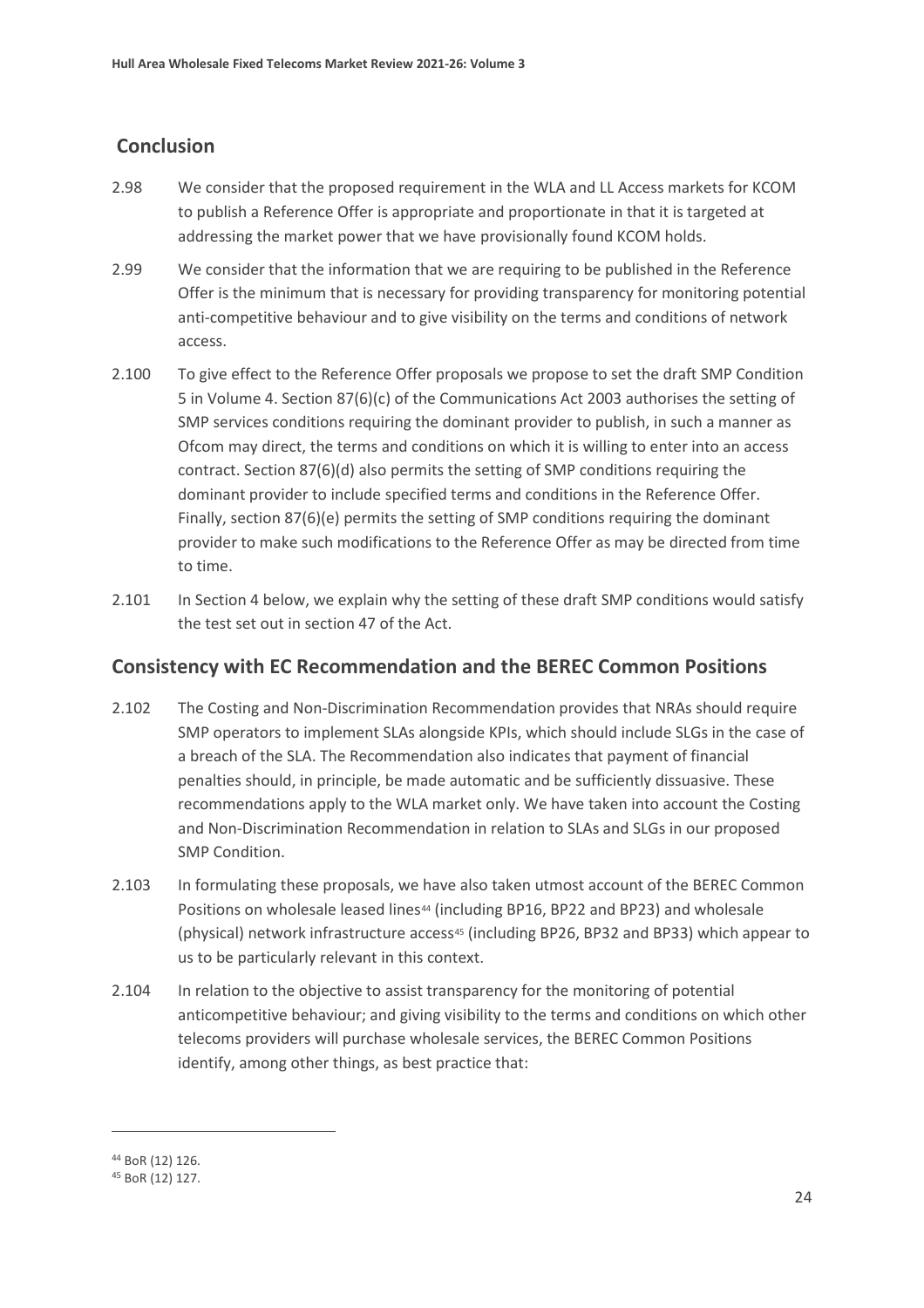- a) "**BP16/BP26** NRAs should require SMP operators to provide clarity of terms and conditions of access (including those relating to relevant ancillary services) by publishing a Reference Offer (RO), the key elements of which should be specified or approved by the NRA. All material contractual terms and conditions which are known or knowable at the time of publication should be covered clearly.
- b) **BP16/BP26a** NRAs should require SMP operators to take into account any reasonable views of wholesale customers in their RO, in particular regarding the evolution of the service offered.
- c) **BP16/BP26b** NRAs should require SMP operators to publish the RO (i.e. make it operational) within a reasonable time after NRAs have imposed the obligation to grant access. NRAs should give guidance on the reasonable timeframe on a case by case basis.
- d) **BP16/BP26c** NRAs should require SMP operators to update the RO as necessary, and in a timely manner, to reflect relevant changes such as developments in line with market and technology evolution and/or changes to prices, terms and conditions for existing services or technical and operational characteristics. Where NRAs follow a preapproval process, NRAs should further require SMP operators to inform them before publishing the necessary amendments to the RO.
- e) **BP16/BP26d** Where applicable, NRAs should impose an obligation on SMP operators in relation to the minimum amount of information to be made available in the RO."
- 2.105 In relation to the objective of achieving reasonable quality of access products (operational aspects), the BEREC Common Positions identify, among other things, as best practice that:
	- a) "**BP22/BP32** NRAs should require SMP operators to provide a reasonable defined level of service.
	- b) **BP22/BP32a** Service Level Agreements (SLAs) should cover specific service areas. Services areas when SLAs are most likely to be necessary are ordering, delivery, service (availability) and maintenance (repair).
	- c) **BP22/BP32b** SLAs should be made available to wholesale operators. To ensure maximum transparency and comparability of the terms provided by SMP operators to alternative operators and their downstream arm, all SLAs could be made available to all relevant wholesale customers (including those from outside a specific Member State). For example, SMP operators could make them available on demand or automatically publish these on their website (as part of their RO).
	- d) **BP22/BP32c** NRAs should take oversight for the process of setting SLAs. NRAs should determine the level of their involvement in this process by taking into account specific market circumstances and particular concerns for discriminatory behaviour.
	- e) **BP23/BP33** NRAs should impose a generic requirement on SMP operators to provide Service Level Guarantees (SLGs).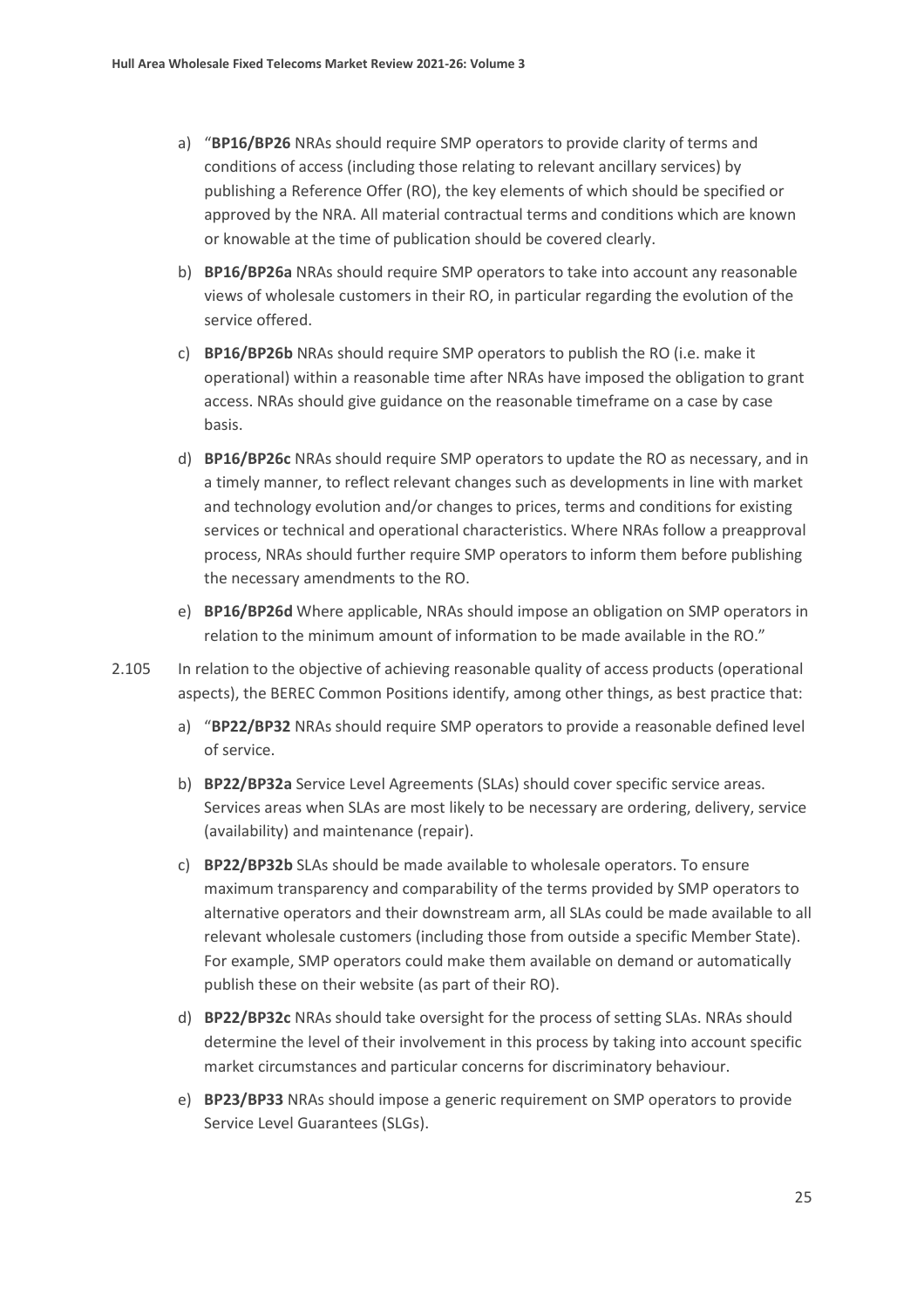- f) **BP23/BP33a** SLGs should cover all necessary specific service areas. Service areas where SLGs are most likely to be necessary are ordering, delivery, service (availability) and maintenance (repair).
- g) **BP23/BP33b** SLG payments should be made without undue delay and should be proactive in nature. That is, with a pre-established process for the payment and billing of the SLGs among operators and without the need for alternative operators to request the intervention of any third party i.e. NRAs or courts.
- h) **BP23/BP33c** NRAs should take oversight for the process of setting SLGs. NRAs should determine the level of their involvement in this process by taking into account specific market circumstances and particular concerns for discriminatory behaviour."
- 2.106 We consider that our proposals are broadly consistent with the best practice set out in the BEREC Common Position. We note the general obligation in our proposed SMP Condition 1 that access should be provided on fair and reasonable terms and conditions including as to charges. This has the effect of requiring KCOM to consider the impact on access seekers of the terms and conditions it includes in its RO, and to require it to update the RO where appropriate to reflect changes in technology and the market.

# **Direction requiring KCOM to amend its RO (WLA only)**

#### **Our proposals**

2.107 We propose to give a direction using the power in the proposed SMP condition, requiring KCOM to modify its WLA Reference Offer so as to remove provisions which require access seekers to be located at exchanges; and to provide appropriate interconnection arrangements anywhere in the Hull Area.

#### **Our reasoning**

2.108 We have interviewed stakeholders in order to determine why KCOM's fibre WLA product is not currently purchased by any provider. The evidence paints a mixed picture. There is a perceived lack of space in KCOM's NGA exchanges.[46](#page-26-0) Stakeholders suggest that a combination of cost (in particular, the one-off costs associated with building space in

<span id="page-26-0"></span><sup>46</sup> In a meeting between [ $\leq$ ] and KCOM on 2 October 2019, KCOM noted that WFLLA provides a mechanism for unbundling KCOM exchanges but "*accommodation areas for such co-location facility, while scoped, do not currently exist as no provider chose to use KCOM's LLU offering"*, KCOM's 1st RFI response [ $\leq$ ]. Vodafone has indicated that one of the reasons it does not currently have a point of presence in the Hull Area may be due to the difficulties associated with being able to access colocation space. Meeting between Ofcom and Vodafone, 24 February 2020.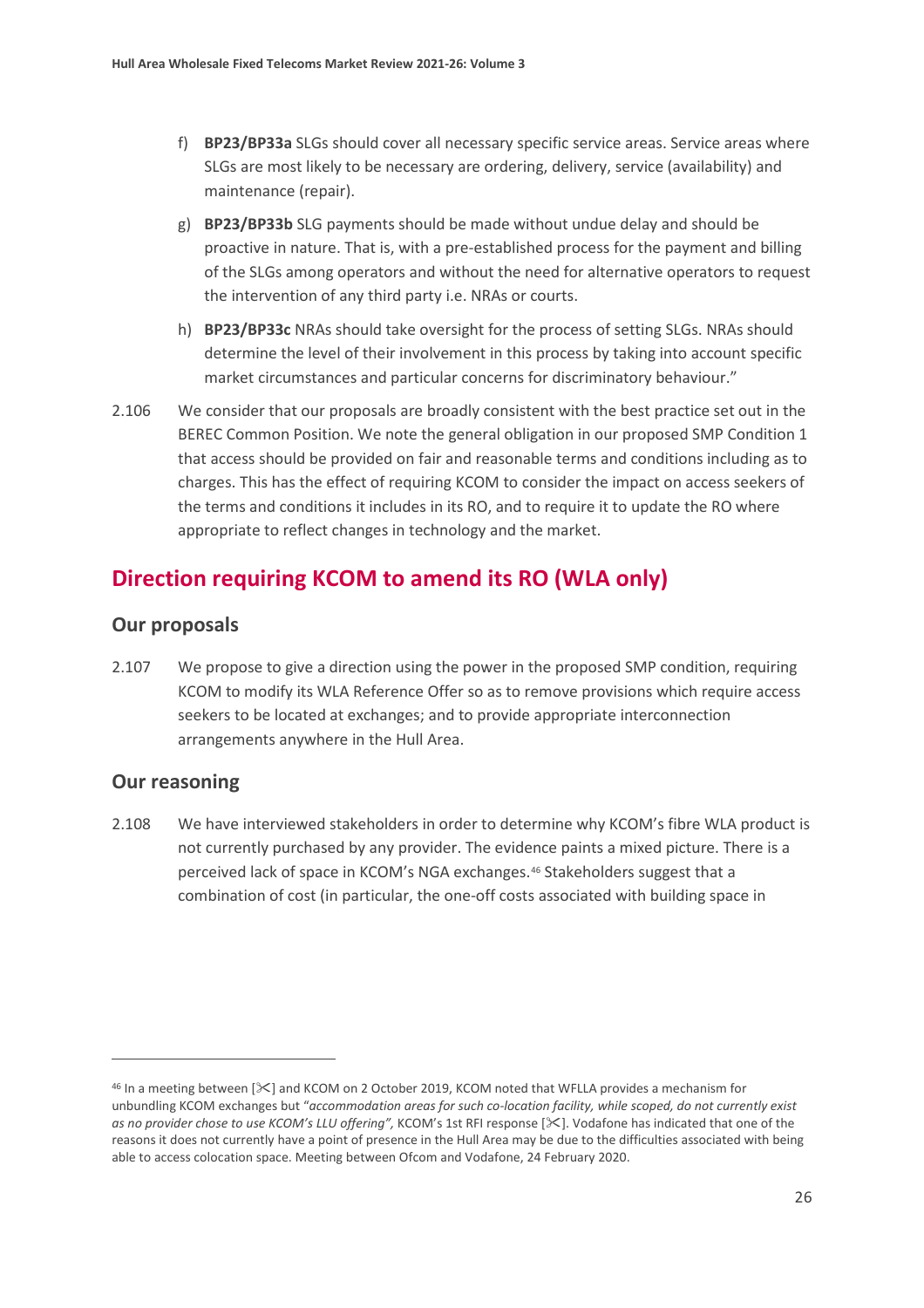exchanges)<sup>[47](#page-27-0)</sup>, and a perception among access seekers that KCOM may be unwilling to work with them<sup>[48](#page-27-1)</sup> all play a role.

- 2.109 Evidence from some  $[\&]$  providers suggests that the cost associated with the build of accommodation services may be prohibitive to certain entrants.[49](#page-27-2) Some access seekers have looked at ways of accessing KCOM's WLA services that do not involve locating their equipment in exchanges.<sup>[50](#page-27-3)</sup>
- 2.110 The model of requiring operators with SMP to offer accommodation services in their exchanges was originally developed for the provision of WLA services over copper networks. Copper 'local loop unbundling' (LLU) was originally exchange-based because the copper lines terminated in the exchange, therefore this was the logical and easiest place to hand them over (i.e. unbundle) to an LLU operator. Furthermore, the early LLU technologies, e.g. ADSL/ADSL2+ performed well over the typical line lengths between exchanges and end-customer premises. In addition, the equipment for these early technologies required the space and power afforded by exchange buildings. Therefore, entrants to the WLA market had to purchase accommodation services in order to unbundle copper exchanges.
- 2.111 However, with an all-fibre access network, the need for an access-seeker to locate equipment in the local exchange, and therefore purchase associated accommodation services, no longer applies. This is principally because fibre-based transmission networks do not suffer the same degree of signal attenuation as copper-based networks. Operators building new full-fibre networks have more flexibility as to where they locate their network equipment. This includes the option of longer fibre cable lengths, freeing operators from needing to locate their equipment in an exchange. As noted above, KCOM has completed its roll-out of full-fibre, and we are only proposing to regulate the provision of WLA services over KCOM's fibre network. It therefore no longer appears to be the case that access seekers should require accommodation services in order to enter the WLA market.
- 2.112 We have considered the impact of the above analysis on the appropriate regulation for KCOM.
- 2.113 Currently, KCOM is required to provide network access on reasonable request, and to produce a Reference Offer which includes information as to the locations at which network access will be provided and the conditions for access to ancillary services.<sup>[51](#page-27-4)</sup> In order to access KCOM's WLA services the access seeker is required to interconnect their network

<span id="page-27-0"></span><sup>&</sup>lt;sup>47</sup> MS3 considers that the cost of unbundling several of KCOM's exchanges too high. Call between Ofcom and MS3, 8 June 2020. Connexin considers that the number of exchanges relative to the number of properties and the unknown costs of unbundling have deterred it from pursuing the option – Connexin considers this option too risky. Call between Ofcom and Connexin, 7 November 2019 and email from Connexin, 1 July 2020. [ $\&$ ].

<span id="page-27-1"></span> $48$  [ $\times$ ]. [ $\times$ ].  $49$  [ $\mathsf{\times}$ ] and [ $\mathsf{\times}$ ], KCOM 1st RFI response.

<span id="page-27-3"></span><span id="page-27-2"></span> $50$  [ $\ge$ ]. MS3 has enquired about the possibility of arranging its own accommodation services, and obtaining direct fibre connection from KCOM's WLA equipment to this point outside the exchange. Call between Ofcom and MS3, 8 June 2020.  $[\times]$ .

<span id="page-27-4"></span><sup>51</sup> 2018 WLA/WBA Statement, Conditions 1 and 4, see in particular Condition 4.2A b) and d).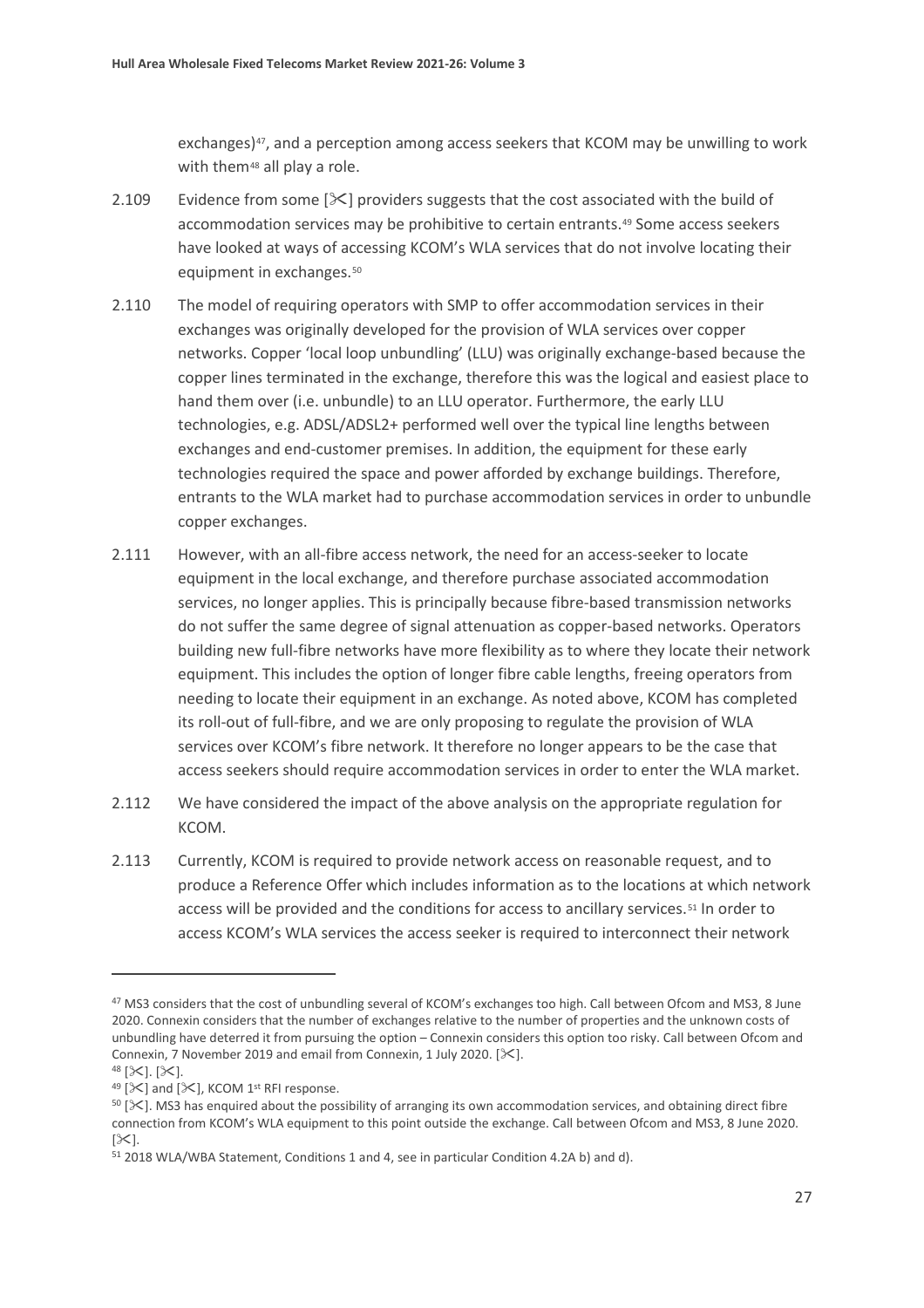(usually via a Layer 2 Ethernet switch) to KCOM's OLT. KCOM's current product which does this is called WFLLA CableConnect. KCOM's RO for this product specifies that "*WFLLA CableConnect provides a dedicated fibre connection between the designated ethernet port on a KCOM OLT used to serve End Users in the Hull Area and an ethernet port on the CP's transport switch that is located in the CP Equipment Room at the same WFLLA Site as KCOM's OLT*". It further specifies that WFLLA CableConnect is available at those WFLLA Site locations "*as notified by KCOM to the CP from time to time*".[52](#page-28-0) WFLLA Site is defined by KCOM as "*the site of an operational building of KCOM where the CP is able to connect to the WFLLA Service*."[53](#page-28-1)

- 2.114 These provisions have the effect of forcing entrants to locate in KCOM's exchanges, regardless of the preferences of the access seeker. Where there is a lack of space in exchanges, it may force the access seeker to incur the costs of carrying out building work. An entrant that wants a different sort of access must go through a more uncertain process of requesting a new form of access by submitting a Statement of Requirements to KCOM under existing SMP Condition 2.
- 2.115 Our provisional position is that since it is now not technologically necessary for an access seeker to locate in an exchange, there is no regulatory reason why the Reference Offer should list in advance all the locations where KCOM will provide access, and no economic reason why the access seeker should be forced to locate in KCOM's exchanges rather than in space it owns itself or space it rents from a third party. SMP regulation should therefore secure that KCOM provides suitable interconnect products that allow traffic to be handed over from KCOM's network to the access seeker's network anywhere in the Hull Area.
- 2.116 An access seeker would need to establish its own point of presence outside of KCOM's NGA exchange. This is common practice. For example, an access seeker could purchase rack space in a data centre.
- 2.117 KCOM is required by the existing SMP Condition to set out a description of the network access to be provided, including technical characteristics (which shall include information on network configuration where necessary to make effective use of network access); to set out the locations at which access will be provided; and also to set out the technical standards for network access, including as to security. We propose to keep these requirements.
- 2.118 We have considered whether we should specify suitable interconnect products. We do not propose to do so, as we understand that the precise needs of each access seeker are likely to vary according to their size and network configuration, and so may require different interconnect products.
- 2.119 However, the existing SMP Condition on the Reference Offer provides for Ofcom to give direction requiring KCOM to modify the Reference Offer, and requires KCOM generally to comply with such directions as Ofcom may give from time to time. As set out above, we

<span id="page-28-1"></span>53 KCOM. Reference Offer for the Provision of Accommodation Services[, Schedule 1: Definitions.](https://www.kcomgroupltd.com/media/1452/schedule-1_definitions_accommodation-services-final-080719.pdf) [Access 3 July 2020].

<span id="page-28-0"></span><sup>52</sup> KCOM, 2019. Reference Offer Wholesale FibreLine Local Access, [Schedule 2: WFLLA CableConnect Service.](https://www.kcomgroupltd.com/media/1560/schedule-2_wflla-cableconnect-final-080719-vf.pdf) [Accessed 3 July 2020].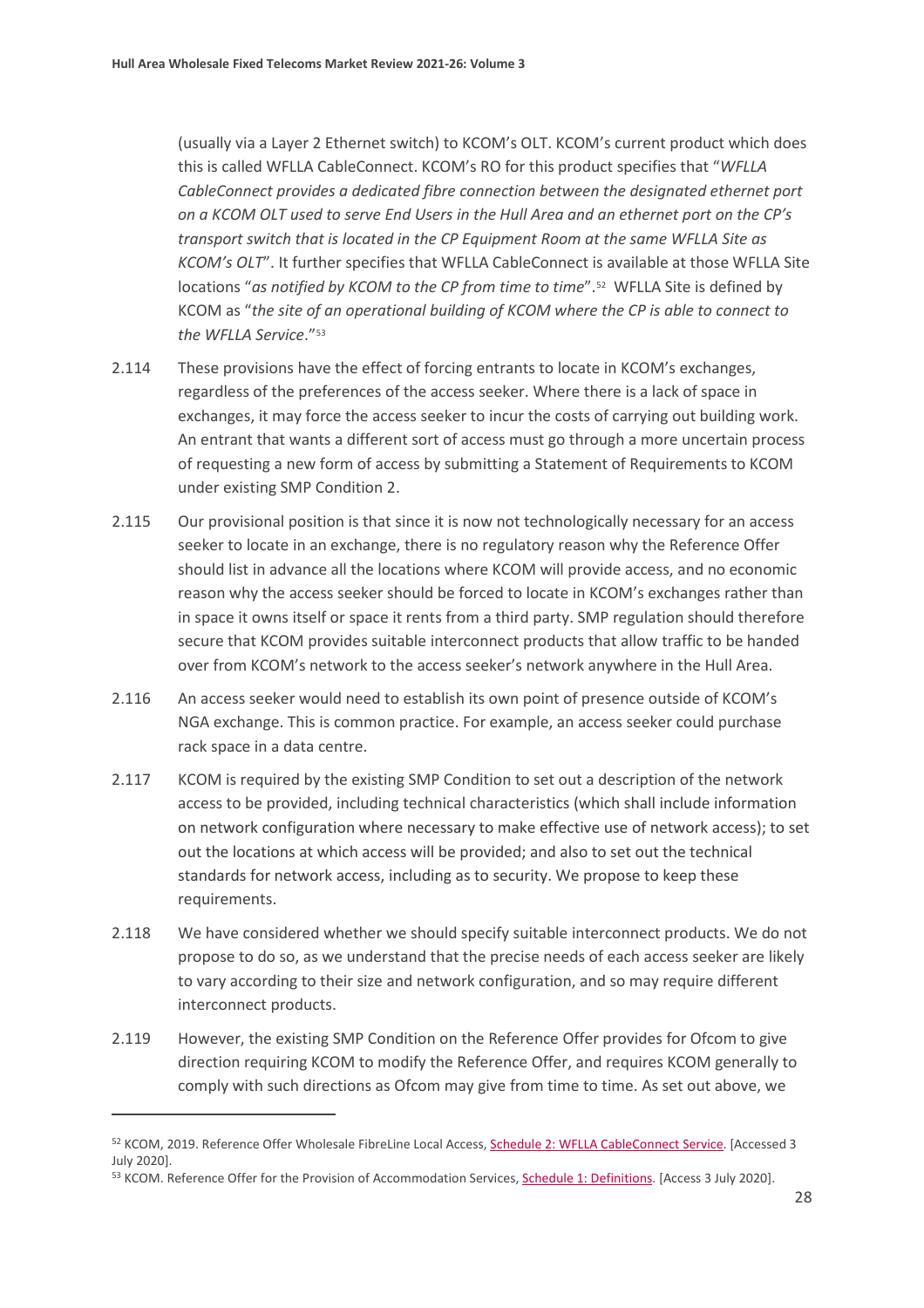are proposing to keep that direction making power unchanged. For all the reasons set out above, and in order to secure the provision of network access on fair and reasonable terms and to promote competition, we propose to give a direction under that power to KCOM, requiring it to modify its Reference Offer so as to remove provisions which require or have the effect of requiring access seekers to be located at exchanges; and to provide appropriate interconnection arrangements anywhere in the Hull Area.

- 2.120 Consistent with its obligation in proposed Condition 1 to provide access on fair and reasonable terms, we would expect KCOM to engage with access seekers to understand their requirements, and to provide a technically suitable interconnection that allows traffic to be handed over from KCOM's network to the access seeker's network. We would expect a limited range of interconnection products, described in the RO, to be appropriate for this.
- 2.121 We propose that KCOM's charges would be fair and reasonable if they are consistent with making a reasonable return and a reasonable contribution to common cost recovery, and do not equate to a margin squeeze. In order to inform our enforcement priorities, we typically identify appropriate benchmark prices against which to compare KCOM's prices. We propose to benchmark KCOM's prices for interconnect products against Openreach's prices for equivalent products or combinations of products.
- 2.122 We do not consider that developing appropriate interconnection products is likely to be disproportionately onerous for KCOM. The current regulatory condition requires KCOM to carry out a survey and potentially building work in each of the NGA exchanges at the request of the access seeker. By contrast, we consider that KCOM already provides products which contain the elements that would be needed for an appropriate set of interconnection products. For example, the Broadband Service Interconnect Link (BSIL) Backhaul Service can be provided to either a telecoms provider's point of presence or a designated point-of-interconnect (PoI). The PoI use case is equivalent to an in-span interconnect (ISI) interconnect variant, similar to type of interconnection we would envisage being possible as part of this remedy. While the BSIL contains additional functionality in respect of WFLA management which is not required for a WLA interconnection and so is likely to be relatively more expensive and inappropriate for use in this regard, the example suggests that there are already workable solutions for linking KCOM's network to an access seeker's network.
- 2.123 We propose that KCOM should publish its amended RO within 3 months of the publication of our final statement.

#### **Conclusion**

2.124 We consider that this requirement is the minimum necessary to secure that KCOM provides an appropriate RO, which does not tie access seekers unnecessarily to the purchase of space in its NGA exchanges. In conjunction with our non-discrimination remedy (paragraphs 2.74 to 2.88), it would promote entry to the WLA market in a proportionate manner.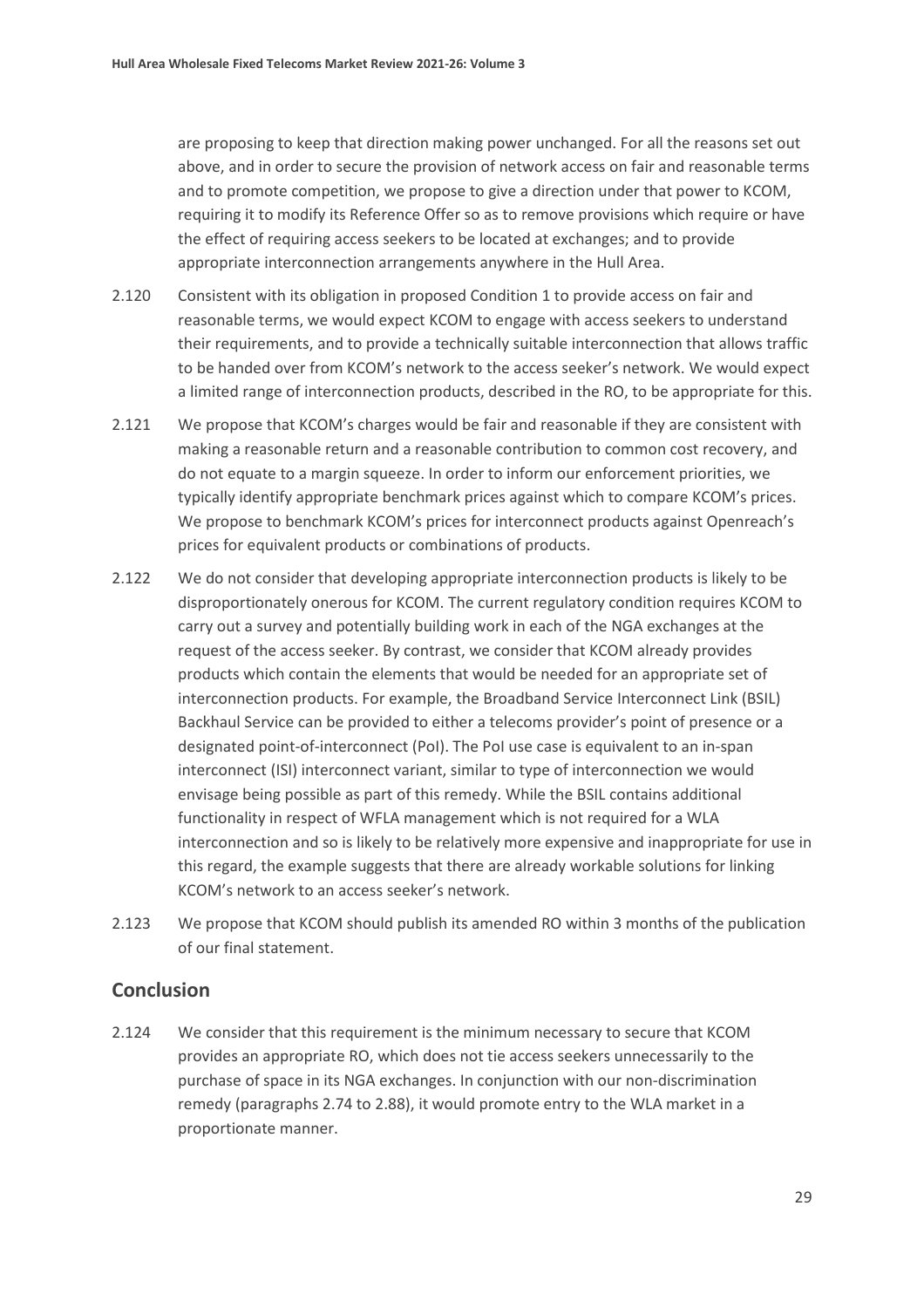- 2.125 We propose to implement this by giving a direction under section 49 of the Act and proposed Condition 5.11, a draft of which is set out in Volume 4.
- 2.126 In Section 4 below, we explain why the giving of this direction would satisfy the test set out in section 49 of the Act.

#### **Consistency with BEREC Common Position**

2.127 In formulating these proposals, we have also taken utmost account of the BEREC Common Position on wholesale (physical) network infrastructure access<sup>[54](#page-30-0)</sup>

# **Requirement to notify changes to charges, terms and conditions**

#### **Our proposals**

2.128 We propose to continue to require KCOM to give advance notice before making changes to its charges or terms and conditions for the provision of existing or new network access in the WLA and LL Access markets (which will now include dark fibre access).

#### **Our reasoning**

- 2.129 This condition would require KCOM to publish an access charge change notice (ACCN) relating to any changes to charges for wholesale network access services. We consider that this requirement would be appropriate and proportionate for the WLA and LL Access markets.
- 2.130 Notification of changes to charges at the wholesale level has the joint purpose of improving transparency so as to detect possible anti-competitive behaviour and giving advance warning of price changes to competing providers who purchase wholesale access services. The latter purpose ensures that competing providers have sufficient time to plan for such changes, as they may want to restructure the prices of their downstream offerings in response to charge changes at the wholesale level. Notifying changes therefore helps to ensure stability in markets.
- 2.131 There may be some disadvantages to advance notification, particularly in markets where there is some competition. It can lead to a 'chilling' effect where other telecoms providers follow KCOM's charges rather than act dynamically to set competitive charges. We do not consider, on balance, that this consideration undermines the rationale for imposing a notification of charges condition in these markets.
- 2.132 We propose to align the requirements in the WLA and LL Access markets to so as to ensure that ACCNs include the following:
	- a) a description of the network access in question;

<span id="page-30-0"></span><sup>54</sup> BoR (12) 127.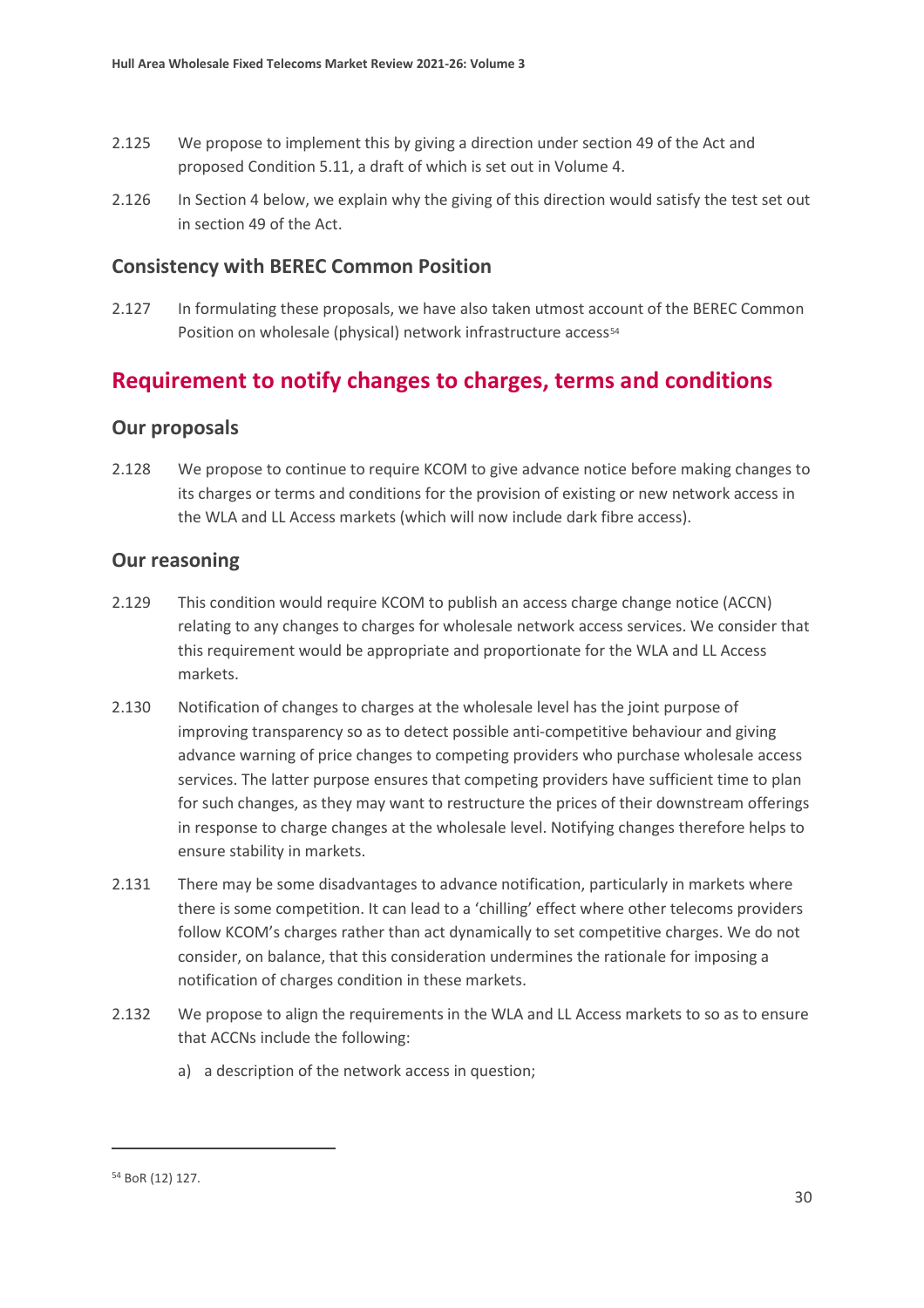- b) a reference as to where the terms and conditions associated with the network access in question can be found in KCOM's RO;
- c) the date on which the new charges take effect (or the period over which the new charges will apply); and
- d) the current and proposed charge.
- 2.133 We propose to continue to require KCOM to publish advance notification of changes according to the following notice periods:
	- Changes involving new network access 28 days;
	- Price reductions for existing network access 28 days;
	- Price rises for existing network access which return the charge to the original level after the end of a temporary price reduction – 28 days;
	- Any other changes for existing network access 56 days.
- 2.134 We note that we have proposed a notification period of 90 working days for most price increases for the rest of the UK. However, we consider that conditions in the Hull Area, and the differences between KCOM and BT's networks, are such that 56 days is sufficient.

#### **Conclusion**

- 2.135 We consider that the proposed requirement to notify charges, terms and conditions is proportionate in that it only requires that information that other telecoms providers would need to know (in order to adjust for any changes) would be notified. The proposed notification periods are the minimum required to allow changes to be reflected in downstream offers.
- 2.136 To implement these proposals, we propose to set the draft SMP Condition 6 in Volume 4. Section 87(6)(b) of the Act authorises the setting of SMP conditions requiring the dominant provider to publish, in such manner as OFCOM may from time to time direct, all such information as they may direct for the purpose of securing transparency in relation to matters connected with network access. Section 86(6)(c) of the Act authorises the setting of SMP services conditions which require a dominant provider to publish, in such manner as Ofcom may direct, the terms and conditions on which it is willing to enter into an access contract.
- 2.137 In Section 4 below, we explain why the setting of these draft SMP conditions would satisfy the test set out in section 47 of the Act.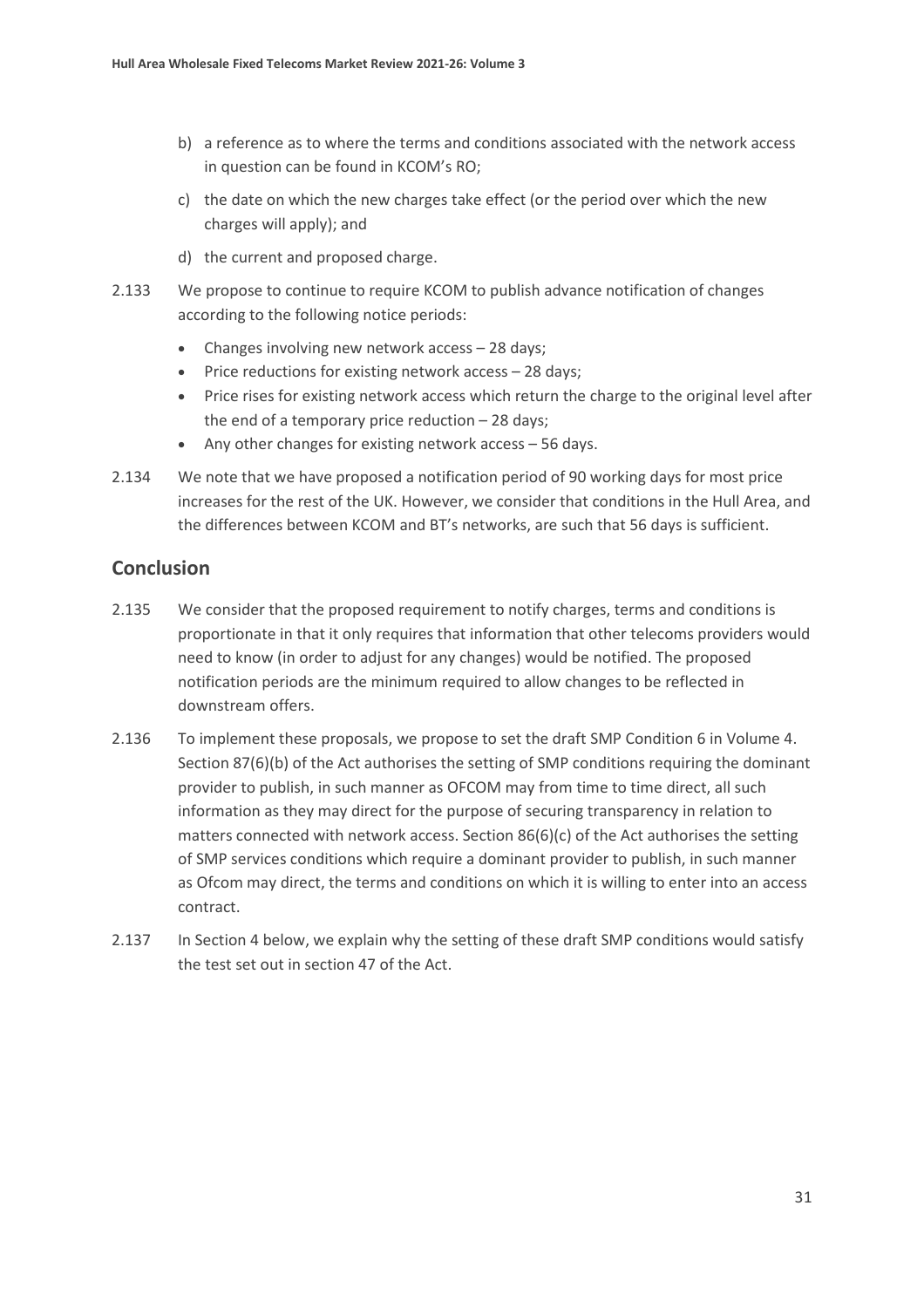### **Consistency with EC Recommendation and the BEREC Common Position**

2.138 We consider that the proposed condition is consistent with the BEREC Common Positions on wholesale leased lines<sup>[55](#page-32-0)</sup> (including BP16) and wholesale (physical) network infrastructure access<sup>[56](#page-32-1)</sup> (including BP26).

# **Requirement to notify changes to technical information**

#### **Our proposals**

2.139 We propose to continue to require KCOM to publish in the WLA and LL Access markets (now including dark fibre access) any new or modified technical characteristics, points of network access and technical standards within a reasonable time period and at least 90 days in advance of KCOM entering into a contract to provide new network access or making changes to existing network access, unless Ofcom consents otherwise.

#### **Our reasoning**

- 2.140 We consider that the requirement to notify technical information which we are proposing in each market is appropriate and proportionate; and complements the requirement to publish a Reference Offer.
- 2.141 The aim of this regulation in providing advance notification of changes to technical characteristics is to ensure that competing providers have sufficient time to respond to changes that may affect them. For example, a competing provider may need to introduce new equipment or modify existing equipment or systems to support a new or changed technical interface. Similarly, a competing provider may need to make changes to its network in order to support changes in the points of network access or configuration.
- 2.142 This remedy is important in the fixed telecoms markets to ensure that providers who compete in downstream markets are able to make effective use of existing or, where applicable, new wholesale services provided by KCOM. The technical information required by competing providers includes (but is not limited to):
	- information on network configuration;
	- locations of the points of network access; and
	- technical standards (including any usage restrictions and other security issues).
- 2.143 We believe that the requirement to publish changes 90 days in advance is an appropriate safeguard to allow sufficient time for competing providers to make modifications to their network to enable them to support such changes.
- 2.144 For the LL Access market, we propose to continue to allow the exception to the minimum notice period for amendments to technical specifications that are developed and agreed through the NICC Standards Limited forum. Telecoms providers are likely to be aware of

<span id="page-32-0"></span><sup>55</sup> BoR (12) 126.

<span id="page-32-1"></span><sup>56</sup> BoR (12) 127.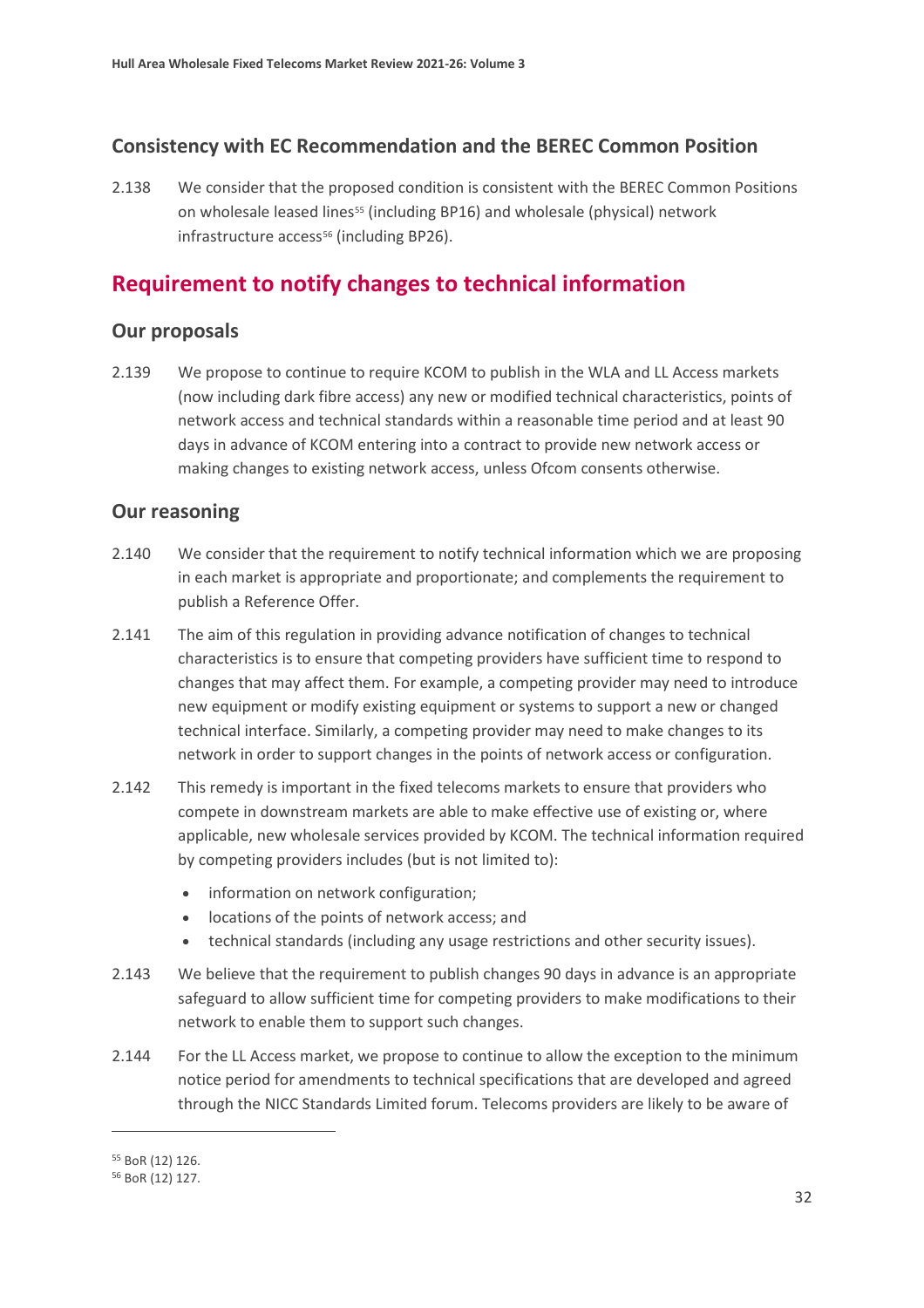NICC specifications due to their participation in the forum and in these circumstances should KCOM provide notification of changes based on the NICC standard we would not consider it necessary to impose a 90-day notice period.

## **Conclusion**

- 2.145 We consider that the proposed requirement to notify technical information is proportionate in that it only requires information that other telecoms providers would need to know and that the proposed notification periods are the minimum required to allow changes to be reflected in downstream offers.
- 2.146 To give effect to these proposals we propose to set the draft SMP Condition 7 at Volume 4. As set out above section 87(6)(b) of the Act authorises the setting of SMP conditions which require a dominant provider to publish, in such manner as Ofcom may direct, all such information for the purpose of securing transparency in relation to network access as Ofcom may direct.
- 2.147 In Section 4 below, we explain why the setting of these draft SMP conditions would satisfy the test set out in section 47 of the Act.

## **Consistency with the BEREC Common Positions**

2.148 We consider that the proposed condition is consistent with the BEREC Common Positions on wholesale leased lines<sup>[57](#page-33-0)</sup> (including BP18) and wholesale (physical) network infrastructure access<sup>[58](#page-33-1)</sup> (including BP29 and BP30).

# **Requirement for quality of service (WLA/LL Access including dark fibre)**

## **Our proposals**

- 2.149 We are proposing to continue to apply an SMP condition in the WLA market which requires KCOM to comply with any Quality of Service (QoS) reporting requirements Ofcom may direct. We note that we have not to date imposed any such direction on the WLA market.
- 2.150 We also now propose to impose this obligation in relation to the LL Access market (including dark fibre).
- 2.151 This SMP condition provides a mechanism whereby we can direct KCOM to publish QoS information. Particularly as dark fibre access is a new service not previously provided by KCOM, there is a risk that KCOM will favour its downstream retail business in the provision of this service, and it has the ability and incentive to reduce QoS where such action would reduce its costs (thus increasing its profits). Such action by KCOM would undermine other telecoms providers' ability to compete with KCOM's downstream business.

<span id="page-33-0"></span><sup>57</sup> BoR (12) 126.

<span id="page-33-1"></span><sup>58</sup> BoR (12) 127.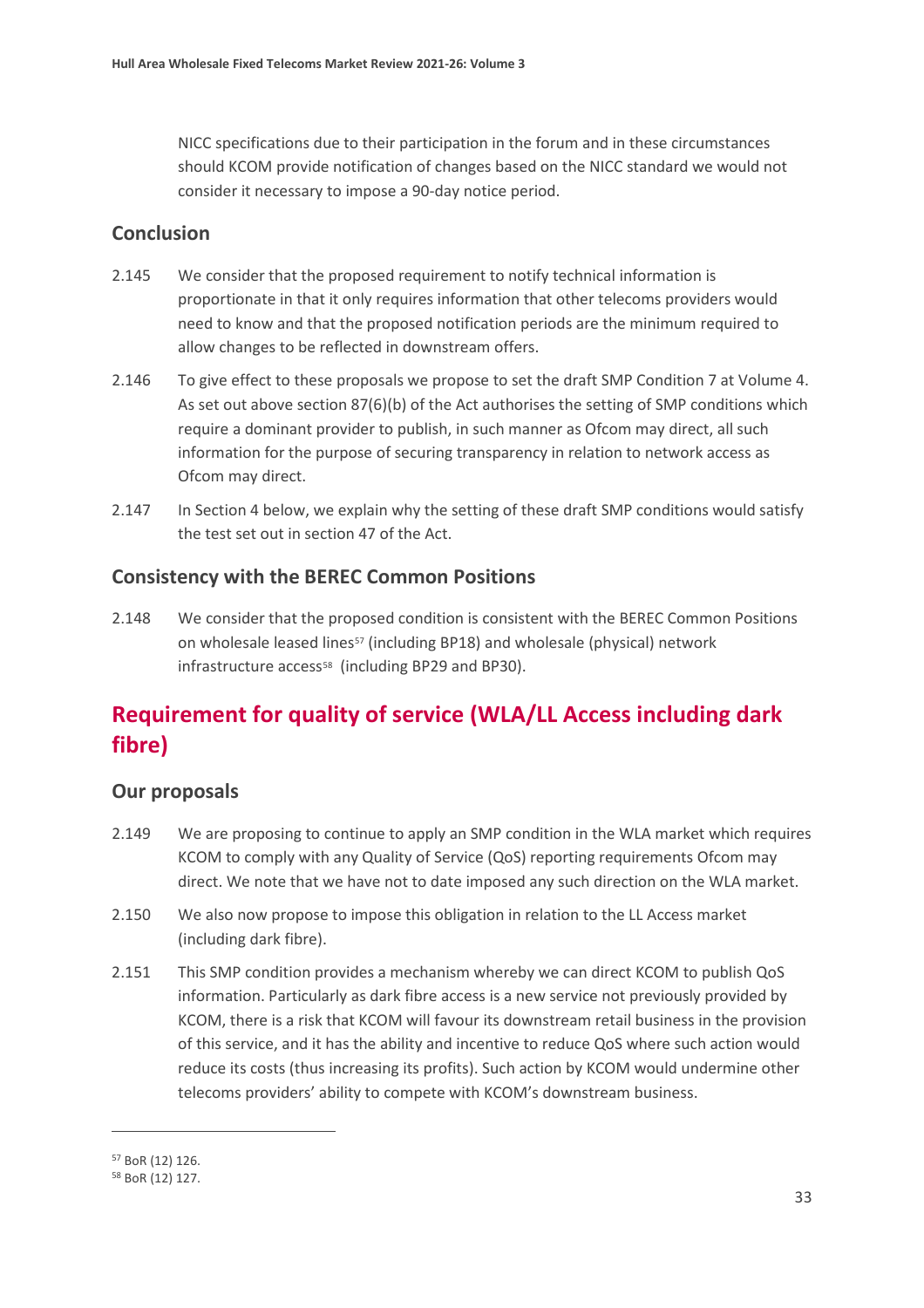2.152 This obligation will allow us to make directions as to the publication of QoS information by KCOM if it becomes necessary and proportionate to do so, to ensure transparency.

#### **Our reasoning**

- 2.153 As a vertically integrated operator, KCOM has the ability to favour its own downstream business over third-party telecoms providers by discriminating on price or non-price factors such as the terms and conditions of access. The latter could involve variations in quality of service (either in service provision and maintenance or in the quality of network service provided by KCOM to external providers compared to its own retail operations). This has the potential to distort competition at the retail level by placing third-party telecoms providers at a disadvantage in terms of the services they can offer to compete with the downstream retail business of the vertically integrated operator. Where it includes a distinction between internal and external supply, the publication of QoS information by KCOM can allow other telecoms providers in the Hull Area to ensure that the service they receive is equivalent to that provided by KCOM to its own retail divisions.
- 2.154 Additionally, KCOM has the ability and incentive to reduce QoS where such action would reduce its costs (thus increasing its profits). This consumer harm is a direct result of KCOM's market power as, in a competitive market, providers are driven to maximise QoS to acquire and retain customers. The publication of QoS information by KCOM would enable us to monitor QoS and ensure that the QoS received by consumers in the Hull Area is comparable to that received by consumers in the rest of the UK.
- 2.155 This obligation requires KCOM to publish information as directed by us, rather than requiring KCOM to publish specific information from the date of the imposition of the obligation. This is the same condition imposed previously in the WLA market and is designed to support transparency as to QoS in the Hull Area. However, we may consider specifying publication in the future if we consider that it becomes necessary and proportionate to do so.

#### **Conclusion**

- 2.156 We consider that the proposed requirements set out above are proportionate in that they are addressing the market power that we have provisionally found KCOM holds. Our proposals go no further than is necessary to address KCOM's ability and incentive to provide poor quality provisioning and repair services.
- 2.157 Following on from the above, to give effect to this proposal, we propose to set SMP Condition 8 at Volume 4 requiring KCOM to comply with any QoS reporting requirement we may direct in relation to network access it provides for the WLA and the LL Access markets (including dark fibre). Section 87(6)(b) of the Act authorises the setting of SMP services conditions requiring the dominant provider to publish, in such manner as OFCOM may from time to time direct, all such information as they may direct for the purpose of securing transparency in relation to matters connected with network access.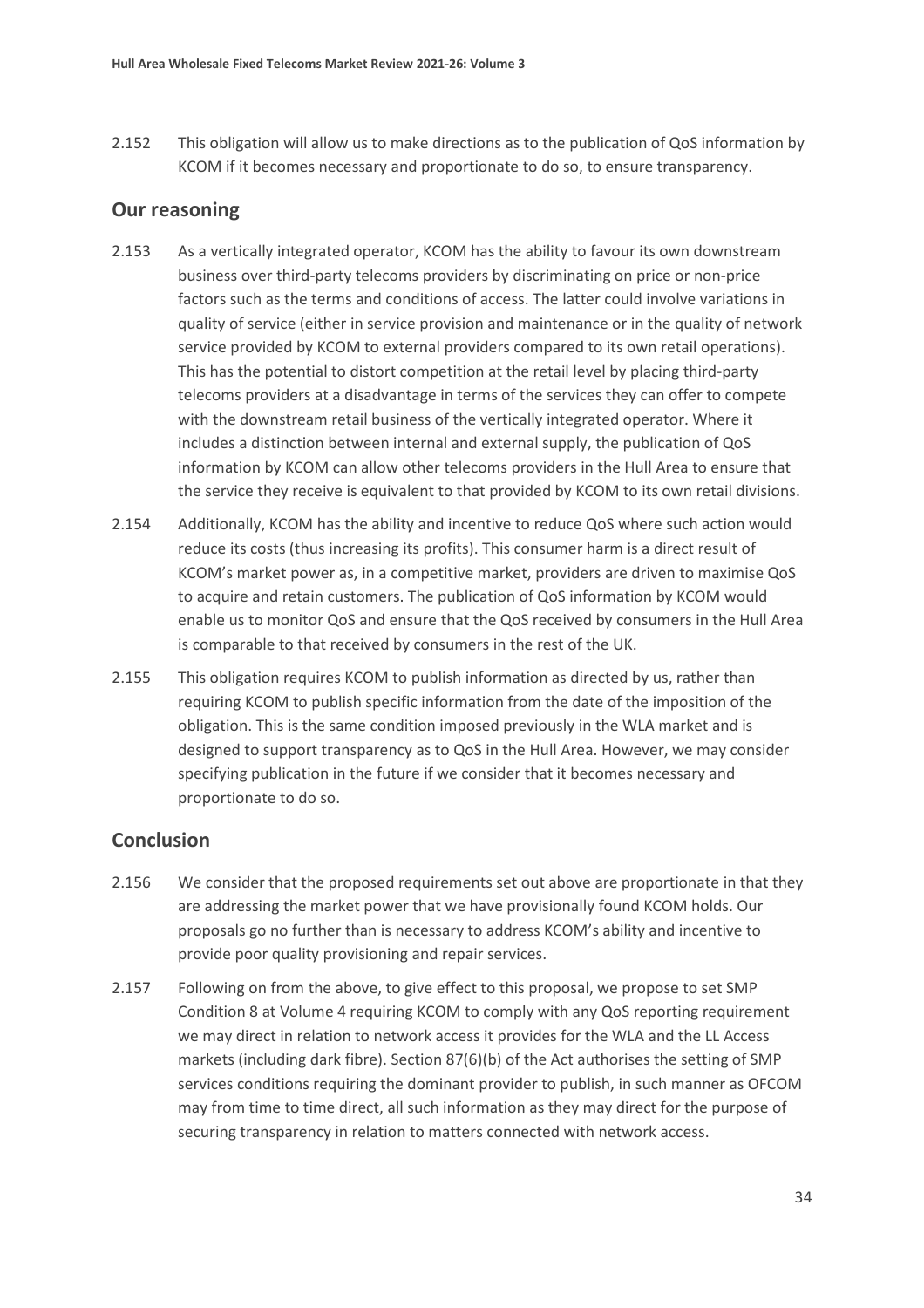2.158 In Section 4 below, we explain why the setting of these draft SMP conditions would satisfy the test set out in section 47 of the Act.

#### **Consistency with the BEREC Common Positions**

2.1[59](#page-35-0) We have had utmost account to the BEREC Common Positions on wholesale leased lines<sup>59</sup> (including BP22, BP24) and wholesale (physical) network infrastructure access<sup>[60](#page-35-1)</sup> (including BP32, BP34). We noted the recommendation that 'NRAs should impose a generic requirement on SMP operators to provide Key Performance Indicators (KPIs) as a means to monitor compliance with a non-discrimination obligation and ensure that SMP operators fulfil their SLAs (unless there is evidence that this is unnecessary or would not be cost effective)'. We consider that where there are SLGs in the RO, and absent specific evidence of QoS failings by KCOM generally, it would be disproportionate at this stage to impose QoS obligations or QoS reporting obligations. The appropriate incentives on KCOM are secured by Ofcom having a power of direction in regard to publishing of information.

# **Regulatory Financial Reporting**

2.160 The accounting separation and cost accounting obligations we are proposing form part of a package of remedies to address the competition concerns identified in this consultation.

#### **Proposed accounting separation requirements**

- 2.161 The proposed accounting separation requirement allows Ofcom and stakeholders to monitor the activities of KCOM to ensure that, where relevant, it does not discriminate unduly in favour of its own downstream business and to monitor KCOM's activities in respect of the fair and reasonable pricing obligations. This, combined with the cost accounting obligation, helps us to ensure that costs are not inappropriately loaded onto one set of regulated services to the benefit of KCOM, where KCOM uses primarily another set of regulated services.
- 2.162 We consider that our proposal to impose an accounting separation obligation, together with a cost accounting obligation (see below), in respect of KCOMs provision of WLA services and LL Access will help ensure these regulatory reporting objectives are met.

#### **Proposed cost accounting requirements**

2.163 The proposed cost accounting obligation is necessary to ensure the appropriate maintenance and provision of accounts in order to monitor KCOM's activities with regard to the pricing remedies we are implementing and to monitor their effectiveness in addressing the competition concerns. It is also necessary to secure that information continues to be created and captured so as to secure, and to give stakeholders confidence, that pricing can continue to be appropriately regulated in future, creating the conditions

<span id="page-35-0"></span><sup>59</sup> BoR (12) 126.

<span id="page-35-1"></span><sup>60</sup> BoR (12) 127.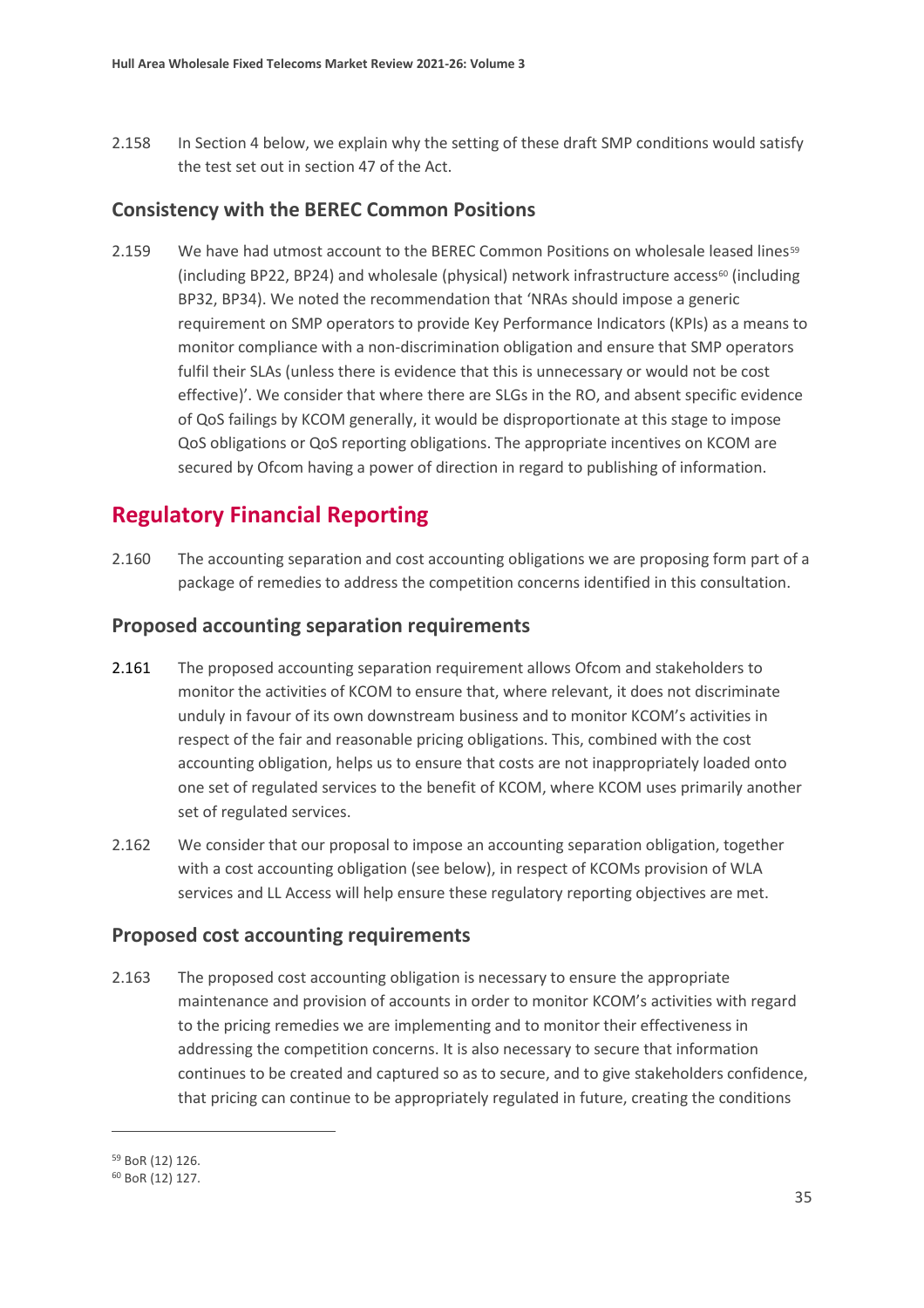for the price controls we are now proposing to impose to be effective. It also relates to the need to ensure competition develops fairly, to the benefit of consumers, by providing transparency of KCOM's compliance with rules set to address the risk of exploitative or anti-competitive pricing.

2.164 We consider that our proposal to impose an accounting separation obligation, together with a cost accounting obligation, will help to ensure that these objectives are met.

#### **Our proposals and conclusion**

- 2.165 We set out our detailed proposals in relation to the SMP conditions that impose the cost accounting and accounting separation remedies in Section 3.
- 2.166 Sections 87(7) and 87(8) of the Act allow us to impose accounting separation conditions on a dominant provider relating to network access to the relevant networks or the availability of relevant facilities, including requirements about the accounting methods to be used in maintaining the separation.
- 2.167 Section 87(6)(b) of the Act authorises us to set SMP conditions which require a dominant provider to publish, in such manner as we may direct, such information as we may direct, for the purpose of securing transparency in relation to matters connected with network access to the relevant network or with the availability of the relevant facilities. Article 9(1) of the Access Directive specifies that such information can include accounting information.
- 2.168 Section 87(9)(c) authorises us to set conditions imposing on the dominant provider such rules as we may make about the use of cost accounting systems for the purposes of price controls in relation to matters connected with the provision of network access to the relevant network, or with the availability of the relevant facilities; and such rules as we may make in relation to those matters about the recovery of costs and cost orientation.
- 2.169 Under section 87(10) this can include conditions requiring the application of presumptions in the fixing and determination of costs for the purposes of the price controls, recovery of costs and cost orientation rules, and the cost accounting system. Where such conditions are imposed, section 87(11) imposes a duty on us to set an SMP condition which requires the dominant provider to publish a description of the cost accounting system and to include in that description details of:
	- the main categories under which costs are accounted for; and
	- the rules applied for the purposes of that system with respect to the allocation of costs.
- 2.170 These provisions implement, and must be read in the context of, Articles 9, 11 and 13 of the Access Directive, and Articles 17 and 18 and Annex VII(2) of the Universal Service Directive.
- 2.171 In Section 4 below, we explain why the setting of these draft SMP conditions would satisfy the tests set out in sections 47 and 88 of the Act.
- 2.172 We must also take due account of relevant recommendations, although in light of particular factors it may be appropriate to depart from them. We consider the 2005 EC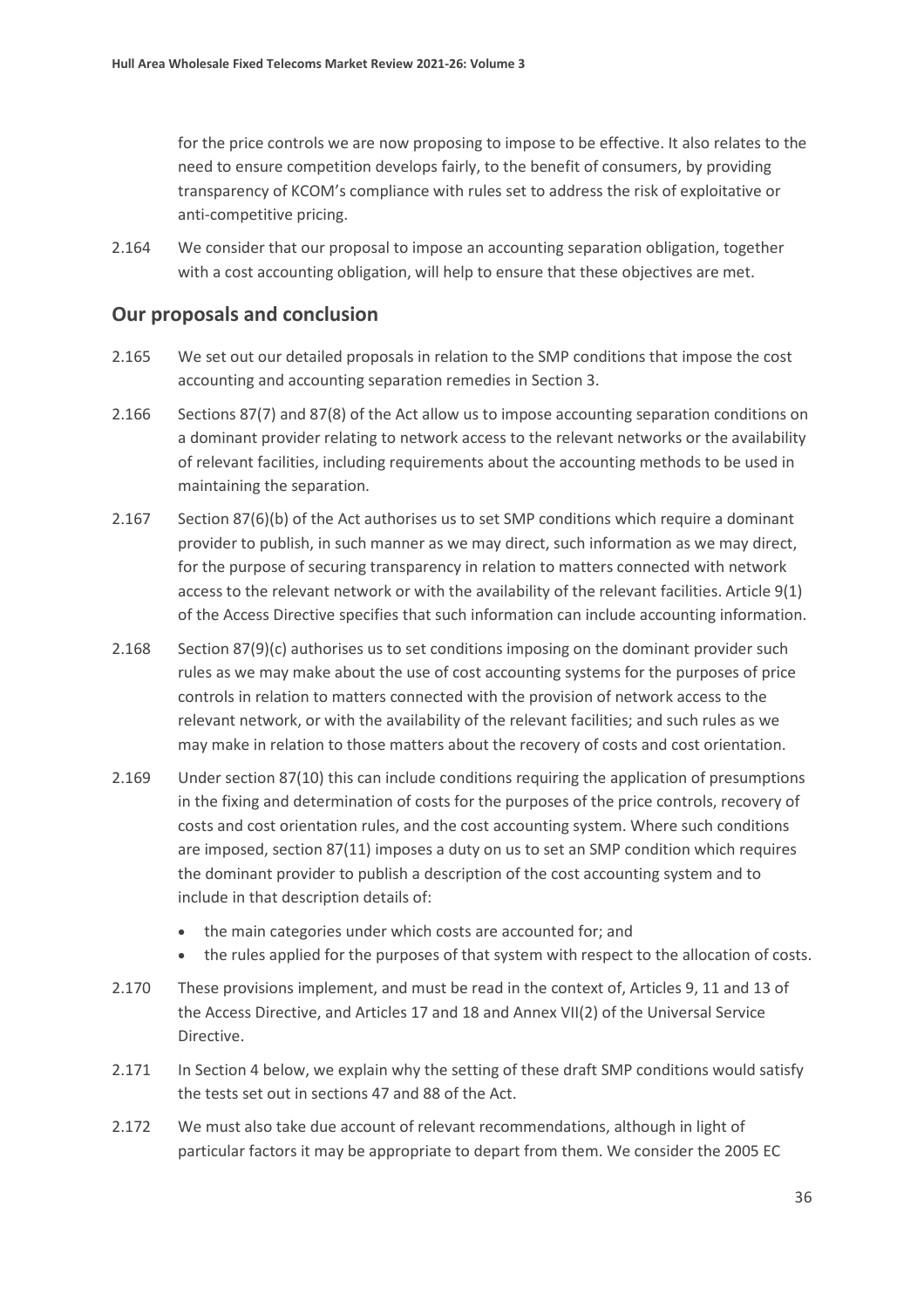Recommendation on accounting separation and cost accounting systems<sup>[61](#page-37-0)</sup> to be particularly relevant.

2.173 We have also considered the 2013 EC Recommendation on consistent non-discrimination obligations and costing methodologies to promote competition and enhance the broadband investment environment.[62](#page-37-1)

# **Requirement to produce a Pricing Transparency Report (LL Access only)**

- 2.174 KCOM is currently required to submit to Ofcom an annual Pricing Transparency Report (PTR) relating to the LL Access market. We are proposing that this requirement should continue, and to extend this requirement to cover the dark fibre remedy.
- 2.175 For LL Access, KCOM is currently required to list all the wholesale leased lines access services that are provided by KCOM (both internal and external sales) that fall within the regulated wholesale leased lines access services market in the Hull Area, accompanied with information about each leased line. For dark fibre access, we would require KCOM to provide the equivalent information for all dark fibre links sold (both internally and externally) that fall within the regulated dark fibre access market in the Hull Area.

#### **Our reasoning**

- 2.176 A requirement to produce a PTR and submit it to us would provide us with information about the actual charges that are being paid by customers for active LL Access and dark fibre. This information will enable us to monitor charges against the benchmarks we have proposed as appropriate for KCOM's dark fibre and active LL Access products (see paragraphs 2.21 to 2.23 above), and determine whether KCOM is complying with the obligation to charge fair and reasonable charges.
- 2.177 Moreover, a PTR enables the monitoring of KCOM's compliance with its other SMP conditions, such as the obligation to publish a RO and not depart from the charges, terms and conditions set out within it, and the obligation not to discriminate unduly.

#### **Conclusion**

2.178 We consider that imposing this requirement on KCOM is necessary to achieve the aim and effect of the regulation in the LL Access market where we provisionally find KCOM to hold SMP. We therefore propose to reimpose the condition on KCOM to produce a PTR to be sent to us on an annual basis.

<span id="page-37-0"></span><sup>&</sup>lt;sup>61</sup> [Commission Recommendation of 19 September 2005](https://eur-lex.europa.eu/LexUriServ/LexUriServ.do?uri=OJ:L:2005:266:0064:0069:EN:PDF) on accounting separation and cost accounting systems under the regulatory framework for electronic communications (2005/698/EC) (the 2005 EC Recommendation) [Accessed 9 July 2020].

<span id="page-37-1"></span><sup>&</sup>lt;sup>62</sup> Costing and Non-Discrimination Recommendation.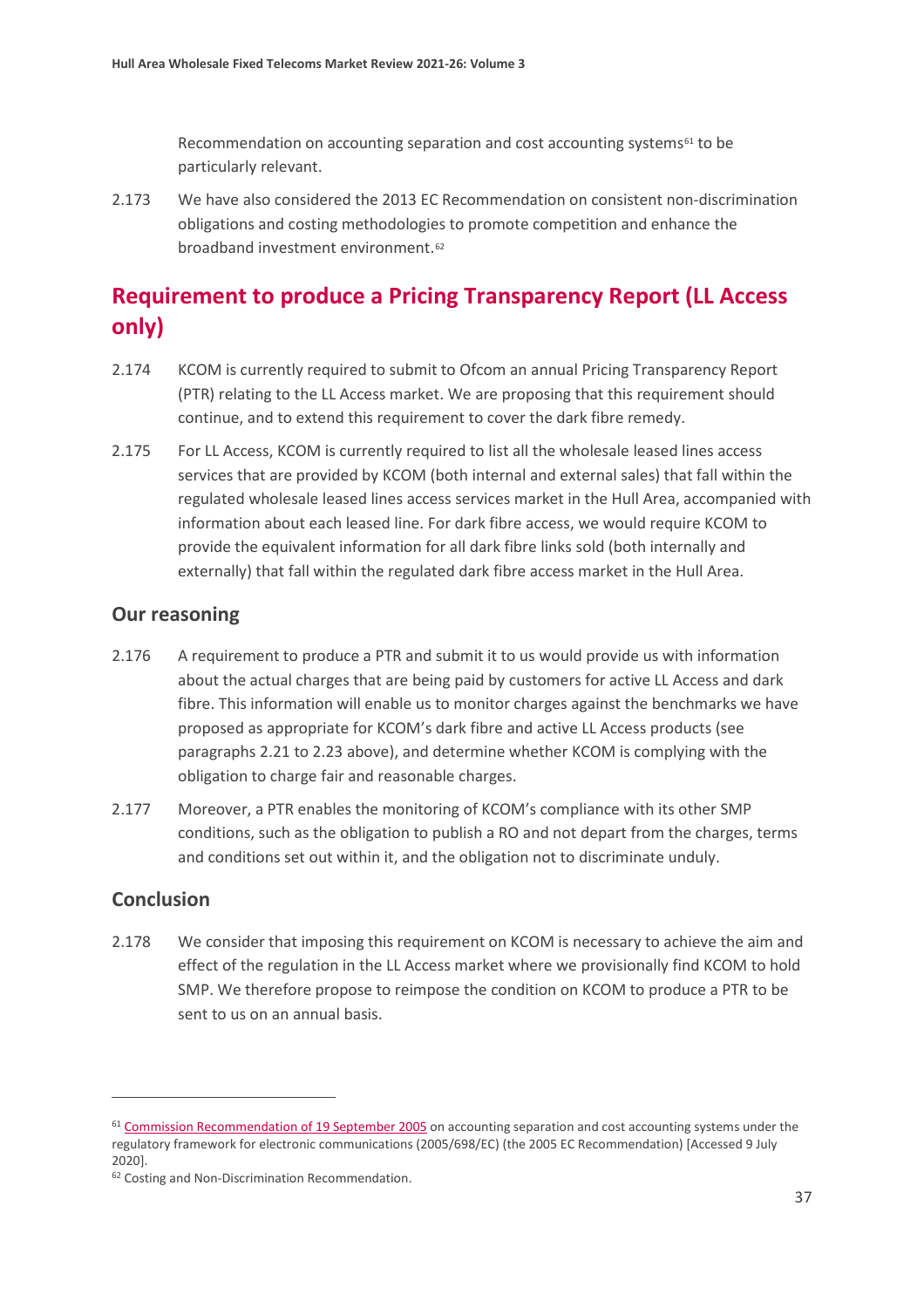- 2.179 The current condition requires KCOM to include in the PTR the following information separately for each wholesale connection:
	- For active LL Access products:
		- a specification of each of the service type, interface, bandwidth and circuit orientation;
		- the amount of the connection charge;
		- the date on which the rental charge was agreed;
		- any fixed or minimum term agreed by the dominant provider and a third party in respect of the rental charge;
		- the amount and the frequency of the rental charge; and
		- such characteristics of each connection as required to fully determine the connection charge and annual rental charge from the KCOM price list.
	- For dark fibre LL Access products:
		- a specification of each of the service type, presentation and circuit orientation;
		- the amount of the connection charge;
		- the date on which the rental charge was agreed;
		- any fixed or minimum term agreed by the dominant provider and a third party in respect of the rental charge;
		- the amount and the frequency of the rental charge; and
		- such characteristics of each connection as required to fully determine the connection charge and annual rental charge from the KCOM price list.
- 2.180 Section 87(6)(b) of the Act authorises the setting of SMP services conditions requiring the dominant provider to publish, in such manner as OFCOM may from time to time direct, all such information as they may direct for the purpose of securing transparency in relation to matters connected with network access.
- 2.181 In Section 4 below, we explain why the setting of this SMP condition would satisfy the test set out in section 47 of the Act.

#### **Consistency with BEREC**

2.182 We consider that the proposed condition is consistent with the BEREC Common Positions on wholesale leased lines<sup>[63](#page-38-0)</sup> (including BP30 and BP35) and wholesale (physical) network infrastructure access<sup>[64](#page-38-1)</sup> (including BP41 and BP48).

<span id="page-38-0"></span><sup>63</sup> BoR (12) 126.

<span id="page-38-1"></span><sup>64</sup> BoR (12) 127.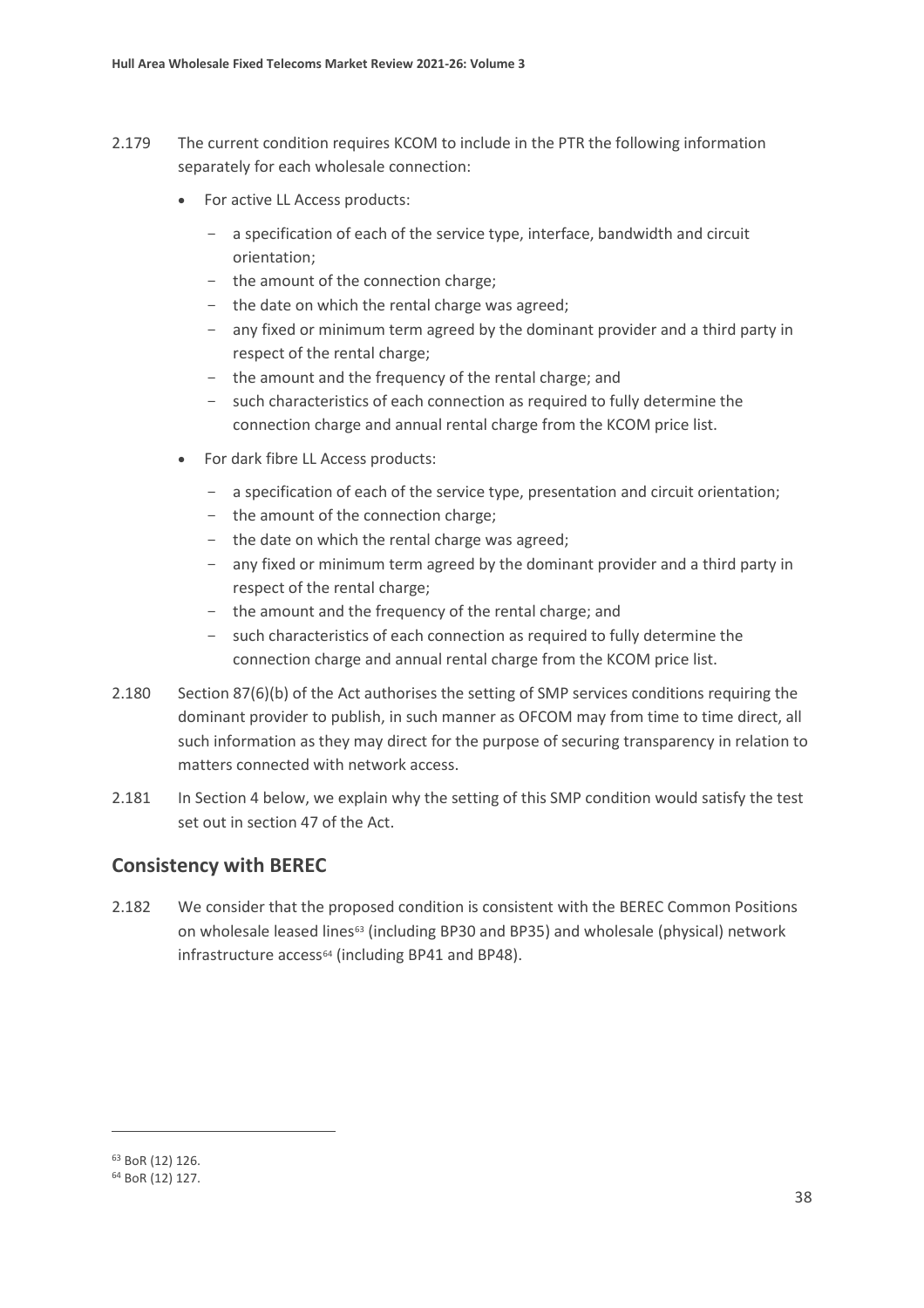# **Consultation question**

Question 2.1: Do you agree with our proposed remedies? Please set out your reasons and supporting evidence for your response.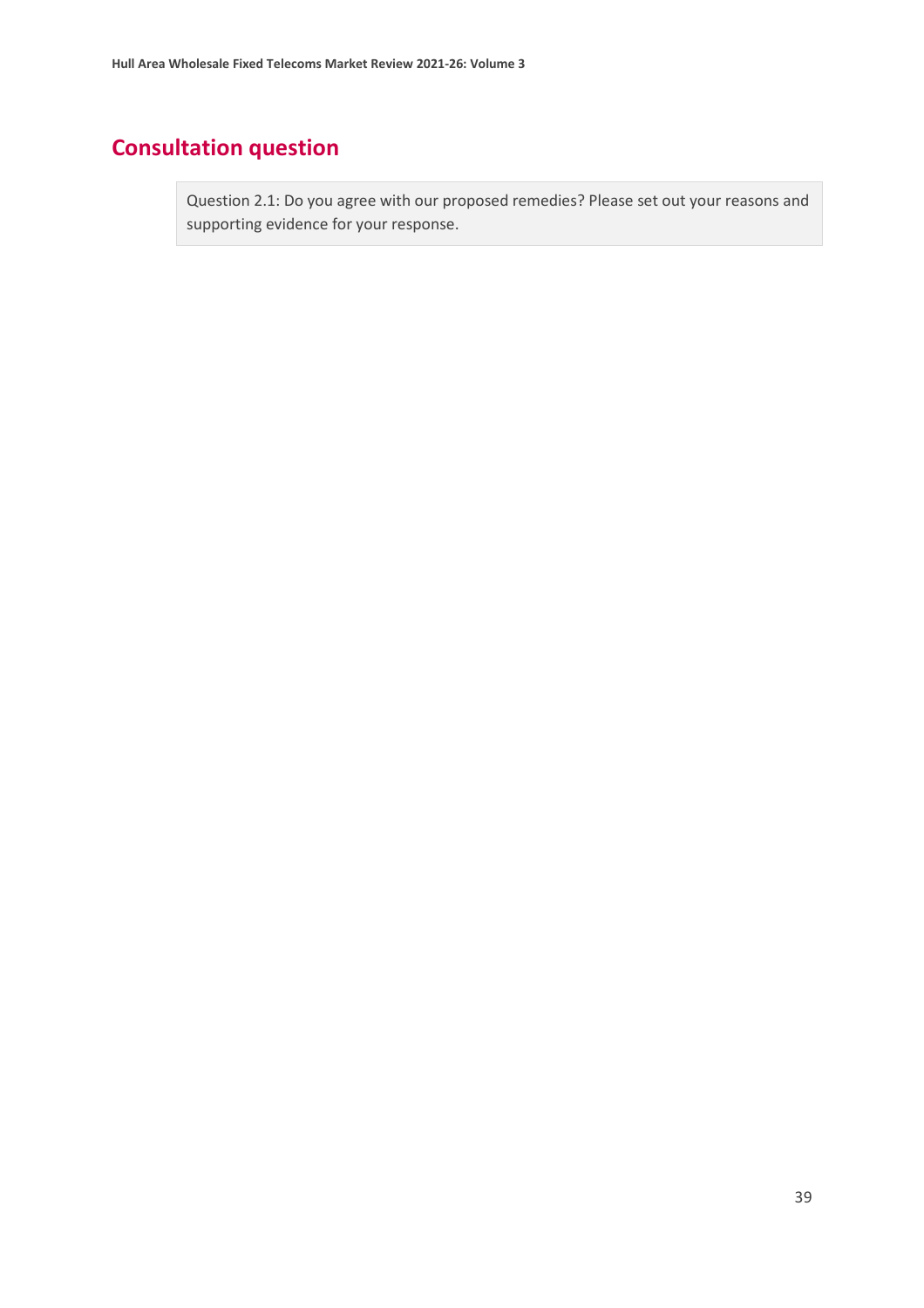# <span id="page-40-0"></span>3. Detail of regulatory financial reporting requirements

# **Introduction**

## **Purpose of regulatory reporting**

- 3.1 As we set out in the 2019 KCOM Regulatory Reporting Statement<sup>[65](#page-40-1)</sup> (2019 KCOM RFR Statement) KCOM is currently subject to regulatory financial reporting requirements in relation to the SMP markets in which it is regulated. These requirements are imposed on KCOM by way of a significant market power (SMP) condition set in each regulated market, and directions imposed in each market pursuant to the associated SMP condition. The SMP condition sets out our general regulatory financial reporting requirements, including accounting separation and cost accounting. The directions then set out our detailed regulatory financial reporting requirements.
- 3.2 As part of these requirements, each year KCOM must prepare Regulatory Financial Statements (RFS). The RFS are prepared according to a defined framework and methodology and include published statements as well as information that is not published, but submitted to Ofcom privately.
- 3.3 KCOM's regulatory financial reporting obligations secure the creation and retention of the information needed for our regulation of SMP markets, particularly price controls, to be, and be seen to be, effective. They provide us with the information necessary to help us make informed regulatory decisions and information necessary to assess the impact and effectiveness of our decisions, for example, trends in the usage and returns associated with regulated services. They also enable us to monitor and, if necessary, enforce no undue discrimination and price control regulations.
- 3.4 Publication of some information helps inform stakeholders so they can have confidence that KCOM is complying with its obligations, and that regulation is effective and appropriate to achieve its purpose. It enables stakeholders to identify and bring issues to our attention and effectively contribute to the regulatory regime. This promotes confidence in the market, which in turn creates the conditions for effective competition.
- 3.5 As we set out in the 2019 KCOM RFR Statement, effective reporting should have the following attributes:
	- a) **Relevance**. The information needs to answer the right questions, in the right way and at the right time.
	- b) **Reliability**. The underlying data must be reliable, suitable rules for treatment of data must be chosen and those rules need to be followed.

<span id="page-40-1"></span><sup>&</sup>lt;sup>65</sup> Ofcom, February 2019. [KCOM Regulatory Financial Reporting: Statement.](https://www.ofcom.org.uk/__data/assets/pdf_file/0032/135869/Statement-Regulatory-Financial-Reporting-new-regulatory-financial-reporting-directions-for-KCOM.pdf)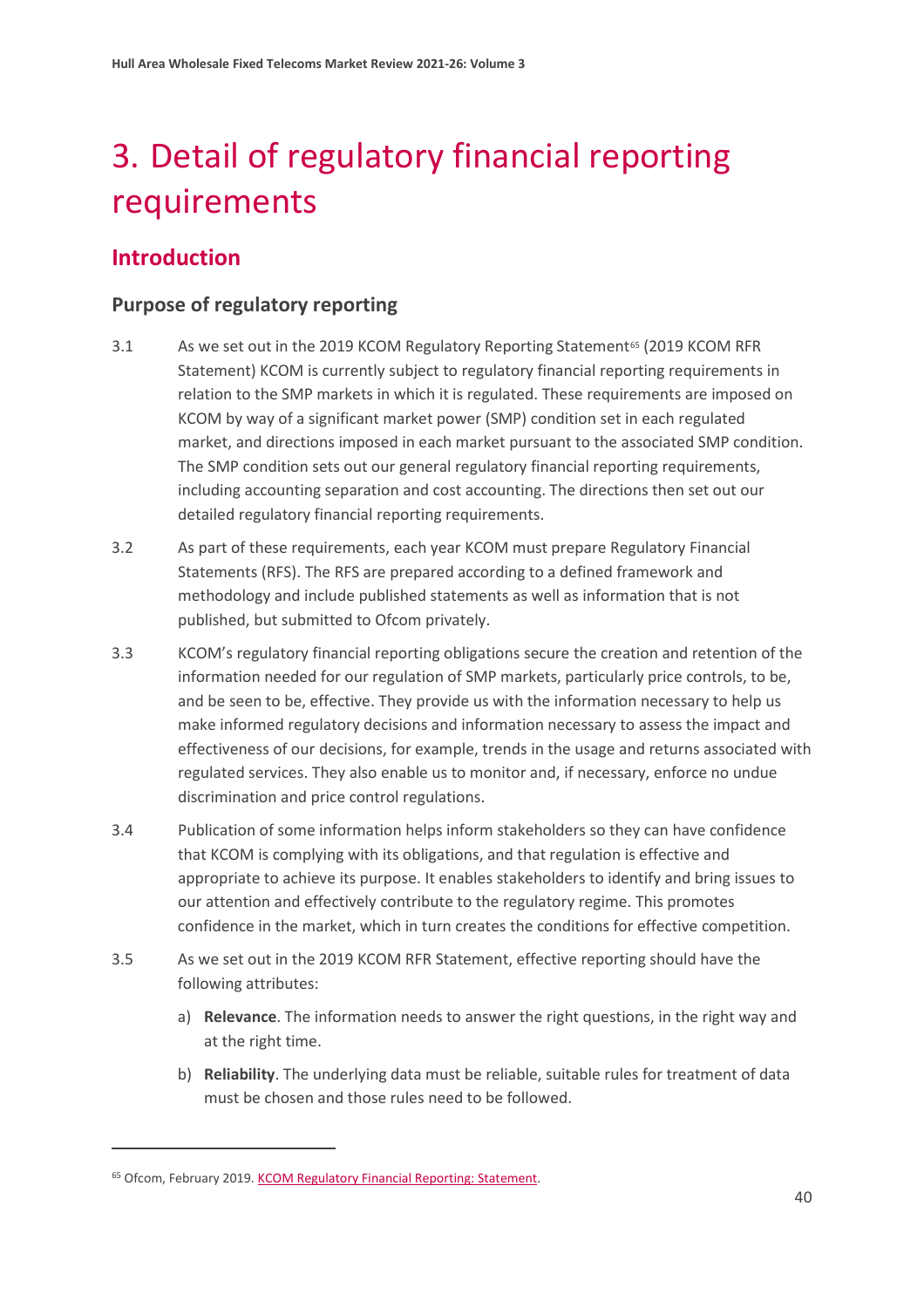- c) **Transparency**. The basis of preparation should be understood by the users of the reports and the presentation of the data should be clear.
- d) **Proportionality**. The reporting requirements should be proportionate to the benefits.
- 3.6 Our main regulatory financial reporting proposals are summarised in Figure 3.1 below.

#### **Figure 3.1: Summary of the regulatory financial reporting proposals**

#### **Regulatory Financial Reporting Proposals**

**In respect of the markets where we have made a provisional SMP finding (WLA and LL Access (including dark fibre)), maintain the requirement on KCOM to publish KCOM wide and market level information at the current level.**

**Require KCOM to provide service level information is respect of certain WLA services and LL Access (including dark fibre) in confidence to Ofcom.**

#### **Reporting for SMP Markets**

- 3.7 We currently require KCOM to publish information relating to the preparation of the RFS, the financial performance of regulated markets and assurance over the RFS. We also require KCOM to provide us with information privately. We discuss each of these requirements below in relation to markets with a provisional SMP finding, we set out our proposals and explain how these will be implemented.
- 3.8 In respect of the following wholesale markets, we are not proposing to make an SMP finding:
	- a) WBA
	- b) WFAEL
	- c) ISDN 2
	- d) ISDN 30
	- e) WCO
- 3.9 Cost Accounting and Accounting Separation remedies relating to these markets would therefore fall away. Whilst we have proposed a 12-month transition period where there would be some regulation in relation to the WFAEL, ISDN2, IDSN30 and WCO markets, none of these remedies proposed for the transitional period require a financial reporting remedy.
- 3.10 In respect of the following markets where we have proposed to make an SMP finding, we propose a Financial Reporting SMP Condition to impose Cost Accounting and Accounting Separation Remedies:
	- a) WLA
	- b) LL Access (including dark fibre)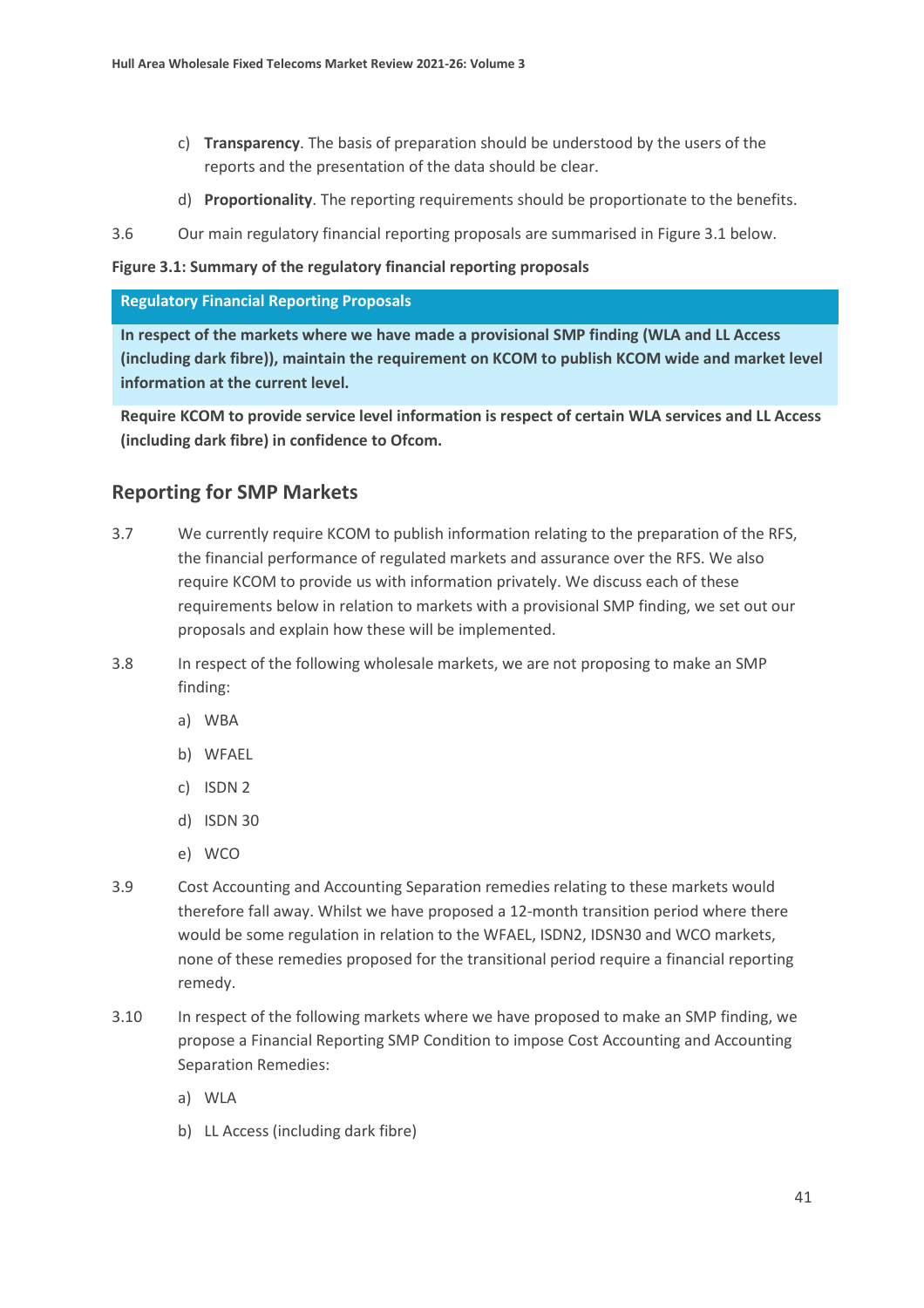- 3.11 The purpose of this SMP condition, and our consideration of the legal tests for imposing it, is set out in Section 2 above.
- 3.12 We intend to impose the same SMP condition 8 as set out in the 2018 WLA/WBA Statement to apply to these markets (SMP Condition 9 in Volume 4 of this consultation), with the exception of:
	- a) a proposal to extend the deadline for KCOM to publish its RFS by five months;
	- b) the changes required to reflect the deadline for KCOM to introduce the new dark fibre products; and
	- c) a provision relating to the maintenance of accounting records for Network Services and Network Activities, which currently applies to LL Access, would now apply to both the WLA and LL Access markets.

#### **Proposed SMP directions**

- 3.13 To give effect to our proposals we also intend to give five directions under section 49 of the Act and the Regulatory Financial Reporting SMP condition we are imposing in relation to WLA and LL Access. In respect of the WLA and LL Access Markets, we propose to give the following Regulatory Financial Reporting Directions:
	- a) Network Components Direction
	- b) Transparency Direction
	- c) Form of the PPIA Audit Opinion for the RFS Direction
	- d) Preparation, Audit, Delivery and Publication of the RFS Direction
	- e) Form and Content Direction
- 3.14 The proposed Network Components Direction, Transparency Direction and Form of the PPIA Audit Opinion for RFS Direction are unchanged from 2019 KCOM RFR Statement.
- 3.15 The Preparation, Audit, Delivery and Publication Direction would include new reporting requirements in relation to WLA and LL Access markets. In relation to both markets we propose to require service level information to address concerns over excessive pricing of certain services and to help evaluate the effectiveness of the remedies, including in some cases using Openreach equivalent prices as a benchmark for KCOM's fair and reasonable prices. This information would be provided to us in confidence as Additional Financial Information (AFI).
- 3.16 The Form and Content Direction includes a proposal for KCOM to disaggregate the SMP markets within the two KCOM wide schedules.
- 3.17 The rest of this section is structured as follows:
	- Proposal to extend KCOM's reporting deadline;
	- Proposed requirements unchanged from the 2019 KCOM RFR Statement;
	- Proposed new requirements in respect of the Preparation, Audit, Delivery and Publication of the RFS directions and the Form and Content Directions.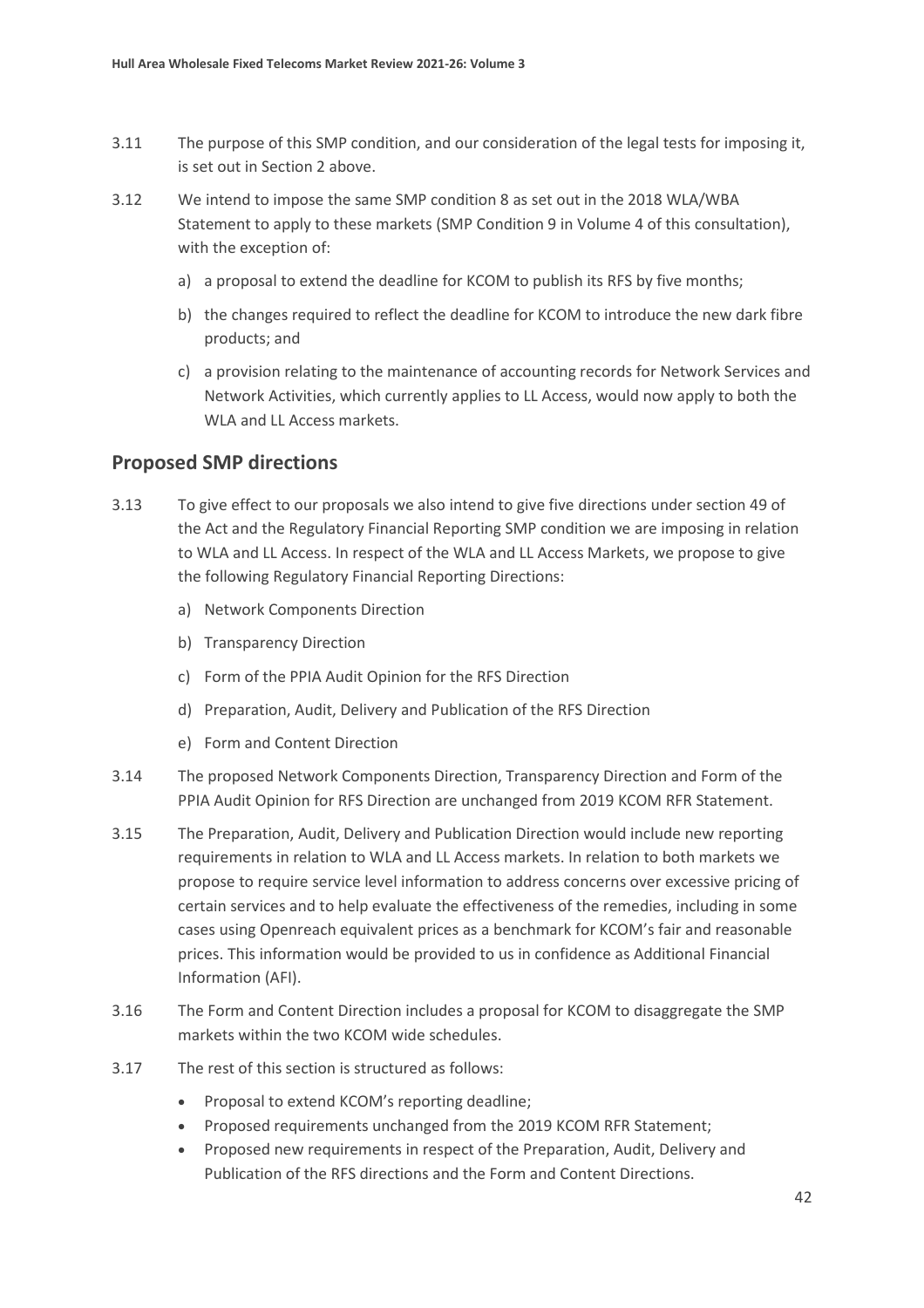# **Proposal to extend KCOM's reporting deadline**

#### **Current requirement**

3.18 Under the current SMP Condition 8[66,](#page-43-0) KCOM is required to publish the RFS and corresponding audit opinion within 4 months after the end of the financial year to which they relate. KCOM's current financial year ends on 31 March, and therefore it must publish its RFS no later than 31 July.

## **Consent request**

3.19 KCOM wrote to us on 27 March 2020 to explain that the 31 July deadline for submitting its RFS for 2019/20 and subsequent financial years was impracticable given a change in KCOM's corporate status and its deadline to file its statutory financial statements. KCOM requested an extension of five months, with a new deadline of 31 December. Ofcom published a proposal to consent to this request on 4 June 2020.<sup>67</sup>

## **Proposal**

- 3.20 Following the acquisition of KCOM by MEIF 6 Fibre Limited,<sup>[68](#page-43-2)</sup> KCOM was delisted from the London Stock Exchange on 2 August 2019. As a result of the delisting, it is no longer subject to the listing rules requirement to file its financial statements within four months after its financial year end. It is now subject to the Companies Act 2006 requirement to file its statutory accounts within nine months of its financial year end.
- 3.21 As set out in the proposed consent, we still consider that the prompt publication of KCOM's RFS is important because it provides Ofcom with the information necessary to make informed regulatory decisions. It also provides transparency and reasonable confidence to stakeholders that KCOM has complied with its SMP obligations. Nevertheless, for the reasons given in our proposal to consent we were minded to consent to a five-month deferment to the deadline for publication and delivery to Ofcom of KCOM's RFS and corresponding audit opinions for 2019/20 and 2020/21.
- 3.22 We propose that the new SMP Condition 9 includes the requirement that KCOM must publish and deliver to Ofcom the RFS and the corresponding audit opinion no later than nine months after the end of the financial year to which the RFS relate.

<span id="page-43-0"></span><sup>66</sup> 2018 WLA/WBA Statement. Section 8.6, page 146.

<span id="page-43-1"></span><sup>67</sup> Ofcom, June 2020. Proposed Consent for KCOM to defer its 2019/20 and 2020/21 Regulatory Financial Statements: Consultation [\(](https://www.ofcom.org.uk/__data/assets/pdf_file/0021/196302/consultation-kcom-defer-regulatory-financial-statements.pdf)the 2020 Regulatory Reporting Consultation).<br><sup>68</sup> London Stock Exchange, 3 June 2019[. Recommended Cash Offer for KCOM Group PLC](https://www.londonstockexchange.com/news-article/market-news/recommended-cash-offer-for-kcom-group-plc/14095189) [Accessed 9 July 2020].

<span id="page-43-2"></span>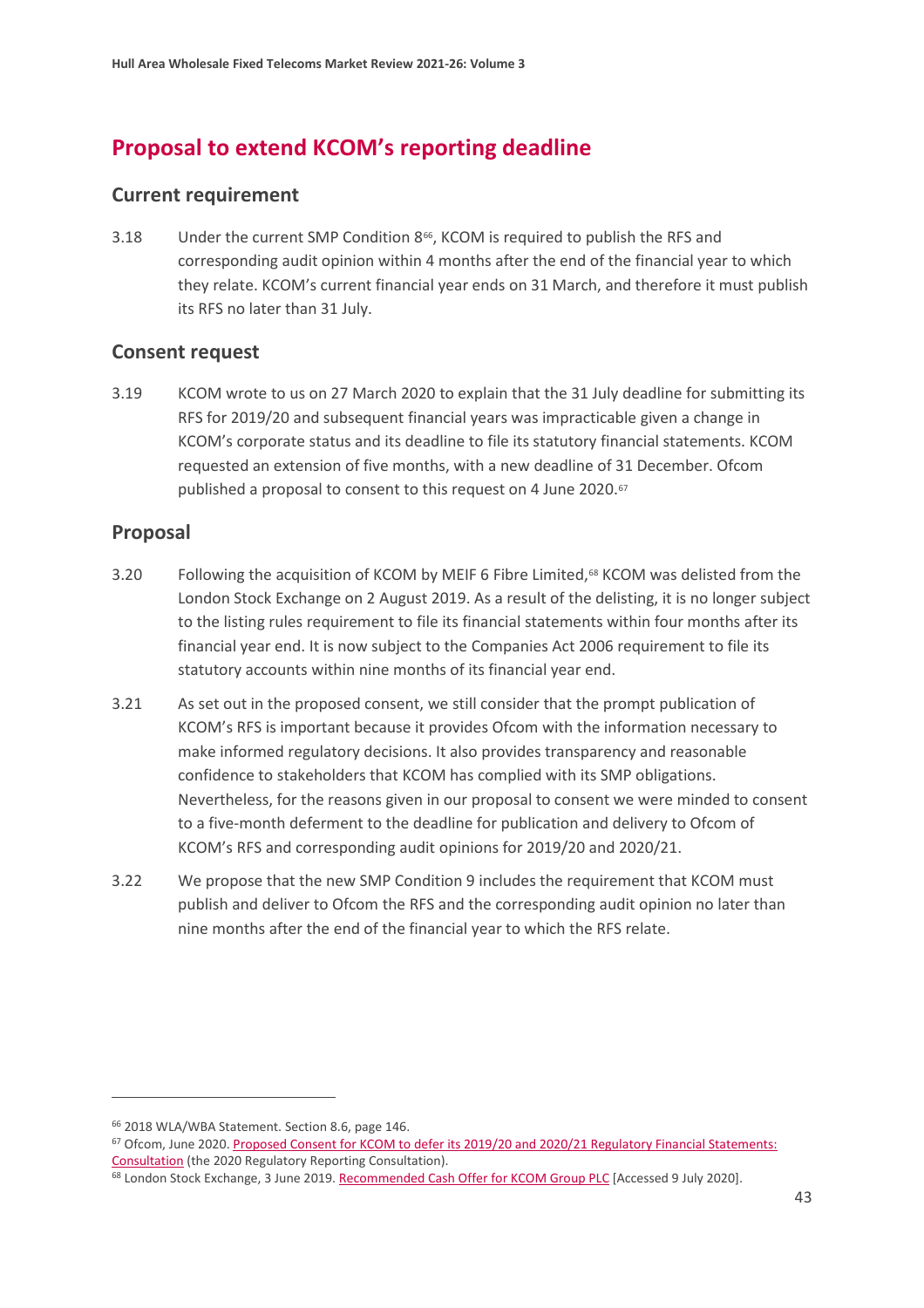# **Proposed requirements unchanged from the 2019 KCOM RFR Statement**

3.23 We propose that the Network Components Direction, Transparency Direction and Audit of the RFS Direction are imposed in the same form as in the 2019 KCOM RFR Statement

#### **Proposed Network Component Direction**

- 3.24 To preserve the integrity and consistency of KCOM's Regulatory Financial Reporting it is important that there is a single list of components used to attribute costs to services in regulated markets.
- 3.25 We propose to give a direction specifying the cost components to be used by KCOM to prepare the RFS as at 1 April 2021, i.e. the components that must appear in the Cost Component List as at this date.
- 3.26 We propose to give the Network Components Direction in relation to KCOM in each of the proposed SMP markets as set out in Volume 4.
- 3.27 To ensure we can monitor KCOM's activities and that it complies with the no undue discrimination and fair and reasonable charging obligations imposed in all markets in which KCOM is regulated through the use of relevant network components, we propose the same list of network components as set out in the 2019 KCOM RFR Statement.
- 3.28 We propose the direction continues to contain the following network components:
	- Electronics;
	- Field provision;
	- Field maintenance;
	- Local Loop infrastructure;
	- Exchange concentrator;
	- Exchange-exchange Transmission link;
	- Back-office Provision;
	- Back-office Maintenance;
	- Sales and Product Management;
	- PPP for narrowband call services;
	- Net Current Assets; and
	- Other.
- 3.29 Our proposed direction which specifies the list of network components ensures that the presentation and usability of the RFS continues and gives confidence to stakeholders about the absence of bias in the preparation of the RFS. It specifies no more network components than necessary to ensure we can monitor KCOM's activities.
- 3.30 The proposed direction is set out in Volume 4 (see Draft Direction 1, Schedule to the Notification).
- 3.31 In Section 4 below, we explain why the giving of this direction would satisfy the test set out in section 49 of the Act.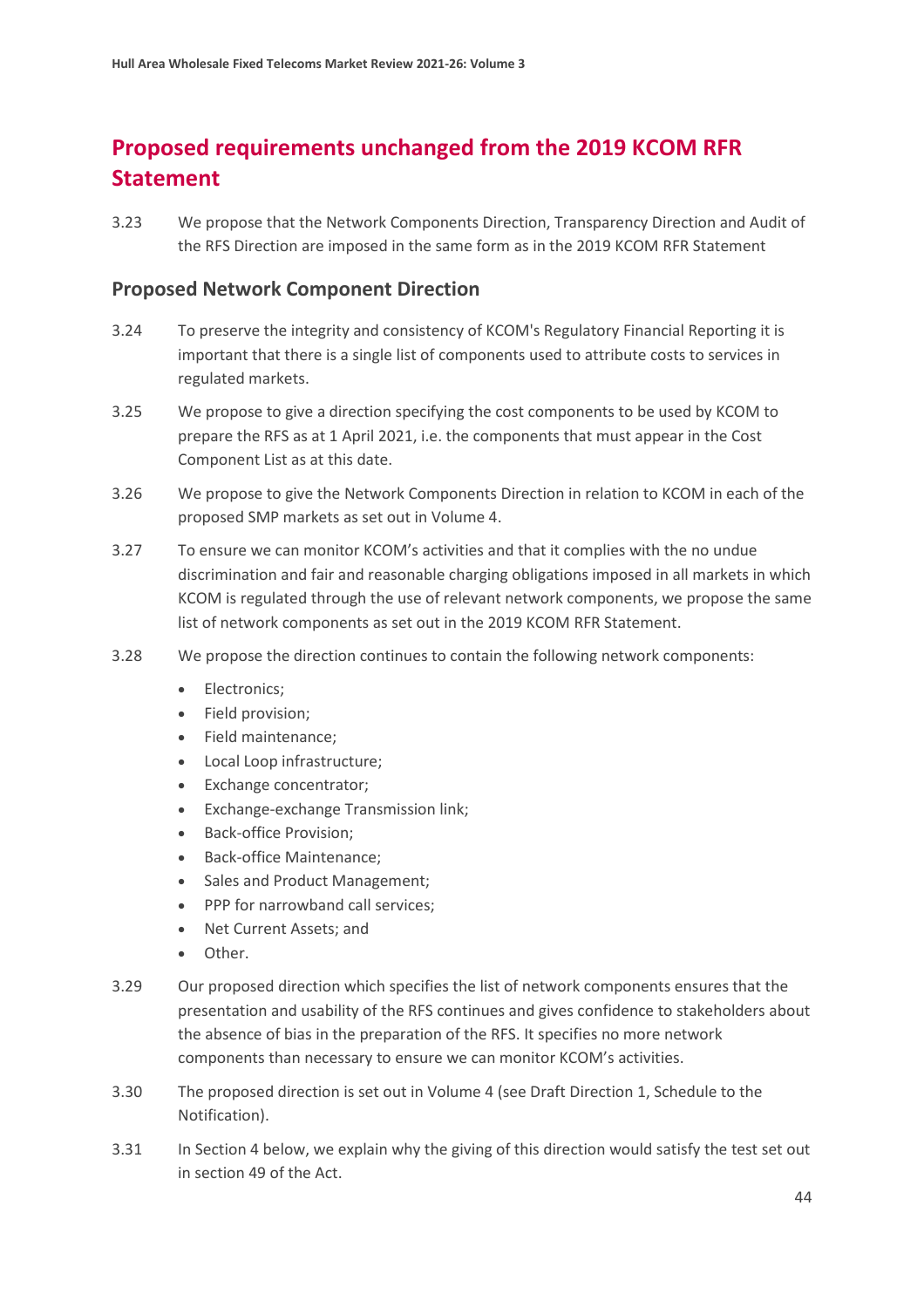## **Proposed Transparency Direction**

- 3.32 In order for regulatory financial reporting to secure its objectives, it is important that Ofcom and other stakeholders can understand the information presented. It is therefore necessary that a sufficiently transparent description of KCOM's regulatory cost accounting system (including attribution and valuation methodologies) be published, such that a suitably informed reader can gain a clear understanding of the information presented in KCOM's RFS.
- 3.33 We therefore propose to give a Transparency Direction in relation to KCOM in each of the proposed SMP markets as set out in Volume 4. This direction reflects our proposals set out in above.
- 3.34 The proposed Transparency Direction requires KCOM to publish documentation that describes its regulatory cost accounting system, that is, the accounting system that is used to meet KCOM's obligations on cost accounting and accounting separation. The documentation (DOCAS) sets out the KCOM organisational structure, the objectives of the accounting separation framework and how KCOM's system meets that objective through a 'tier framework and cascade approach'. It sets out in more detail how the tier framework and cascade approach works. It explains KCOM's attribution methods for revenues and costs. It explains its methodology for valuing assets on a current cost basis (CCA). It provides detail on the methodology used to estimate traffic minutes and routing factors for different types of calls. As well as providing transparency to stakeholders on KCOM's regulatory cost accounting system, the document also serves as a reference point for KCOM's auditors for their PPIA opinions (see below). The current documentation (for 2018/19) is published on KCOM's website.<sup>[69](#page-45-0)</sup> This information is necessary for Ofcom and other providers to understand the information presented in the RFS and enable the RFS to fulfil their function.
- 3.35 We consider that the current transparency direction requires a sufficiently transparent description of KCOM's regulatory cost accounting system (including attribution and valuation methodologies) such that a suitably informed reader can gain a clear understanding of the information presented in KCOM's RFS. Our proposed direction does not require more information than necessary to ensure that presentation of the basis of preparation is transparent for users of the RFS. On this basis, we consider that the current transparency requirement remains appropriate.
- 3.36 We note that the proposal for KCOM to provide new WLA and LL Access products, i.e. ancillary interconnection products for WLA Access (paragraph 2.108) and dark fibre services (paragraphs 2.32 and 2.47), will require KCOM to consider how accounting for the new services should be explained in the DOCAS. This does not require a change to the direction.

<span id="page-45-0"></span><sup>69</sup> KCOM, 30 September 2019[. Description of Cost Accounting System \(DOCAS\):](https://www.kcomgroupltd.com/media/1492/description-of-cost-accounting-system-2018_19.pdf) Representing the Primary and Secondary [Accounting Statements Together with Wholesale and Retail Catalogues](https://www.kcomgroupltd.com/media/1492/description-of-cost-accounting-system-2018_19.pdf) (KCOM 2018/19 DOCAS) [Accessed 9 July 2020].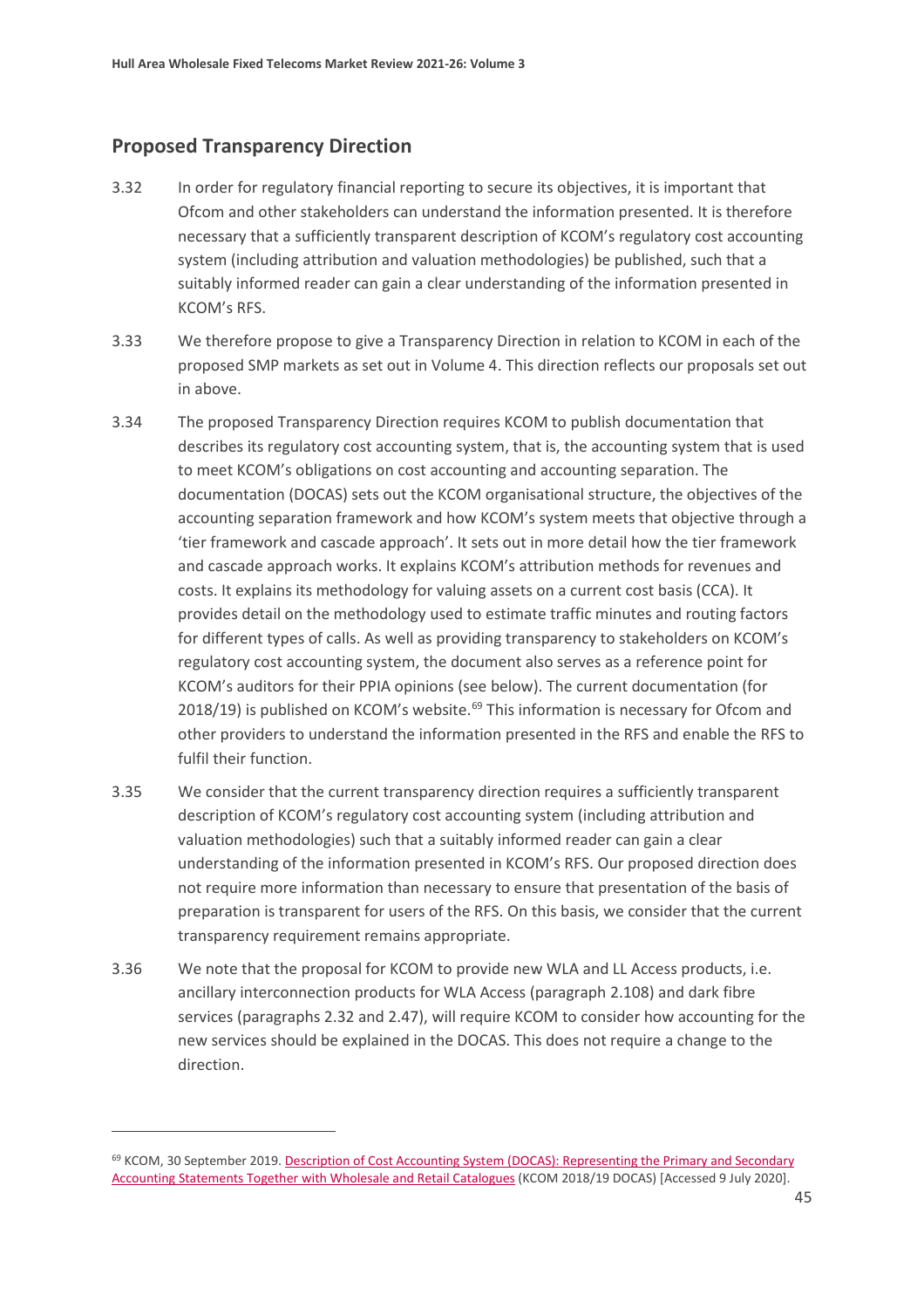- 3.37 The proposed direction is set out in Volume 4 (see Draft Direction 2, Schedule to the Notification).
- 3.38 In Section 4 below, we explain why the giving of this direction would satisfy the test set out in section 49 of the Act.

#### **Proposed Form of the PPIA Audit Opinion for the RFS Direction**

- 3.39 KCOM is currently required to secure from its regulatory auditor a Properly Prepared in Accordance With (PPIA) opinion. This opinion considers whether the RFS has been prepared in accordance with the 'rules'. The 'rules' in this case refer to the DOCAS prepared by KCOM, as well as the regulation surrounding the RFS. The PPIA opinion represents a view on whether the rules have been followed.
- 3.40 This direction gives users confidence that the information provides a fair reflection of financial performance, is free from error and has been prepared following the accounting methodology statements published by KCOM and relevant directions issued by Ofcom. To preserve the integrity and consistency of the RFS we consider that all markets should be subject to the same audit direction.
- 3.41 We consider that the current PPIA audit opinion provides us and stakeholders with reasonable confidence that KCOM's RFS is free from material error and has been prepared following the DOCAS published by KCOM and relevant directions issued by us.
- 3.42 We consider this confidence to remain necessary. We propose to give the Audit of the RFS Direction in relation to KCOM in each of the proposed SMP markets as set out in Volume 4. The audit direction requires KCOM to secure PPIA (properly prepared in accordance with) opinions on the RFS. We consider that the audit requirements are no more than is necessary to ensure that an appropriate level of assurance is provided on the RFS.
- 3.43 In Section 4 below, we explain why the giving of this direction would satisfy the test set out in section 49 of the Act.

# **Reporting requirements in relation to the preparation, audit, delivery and publication of KCOM's RFS direction and the form and content direction**

#### **Current requirements**

- 3.44 The current Preparation, Audit, Delivery and Publication of KCOM's RFS Direction sets out the financial information KCOM is required to provide for the RFS. Some elements of the published RFS relate to KCOM as a whole, while others are market specific. The direction sets out:
	- a) the titles of the schedules KCOM is required to provide and publish both in general and for each regulated market; and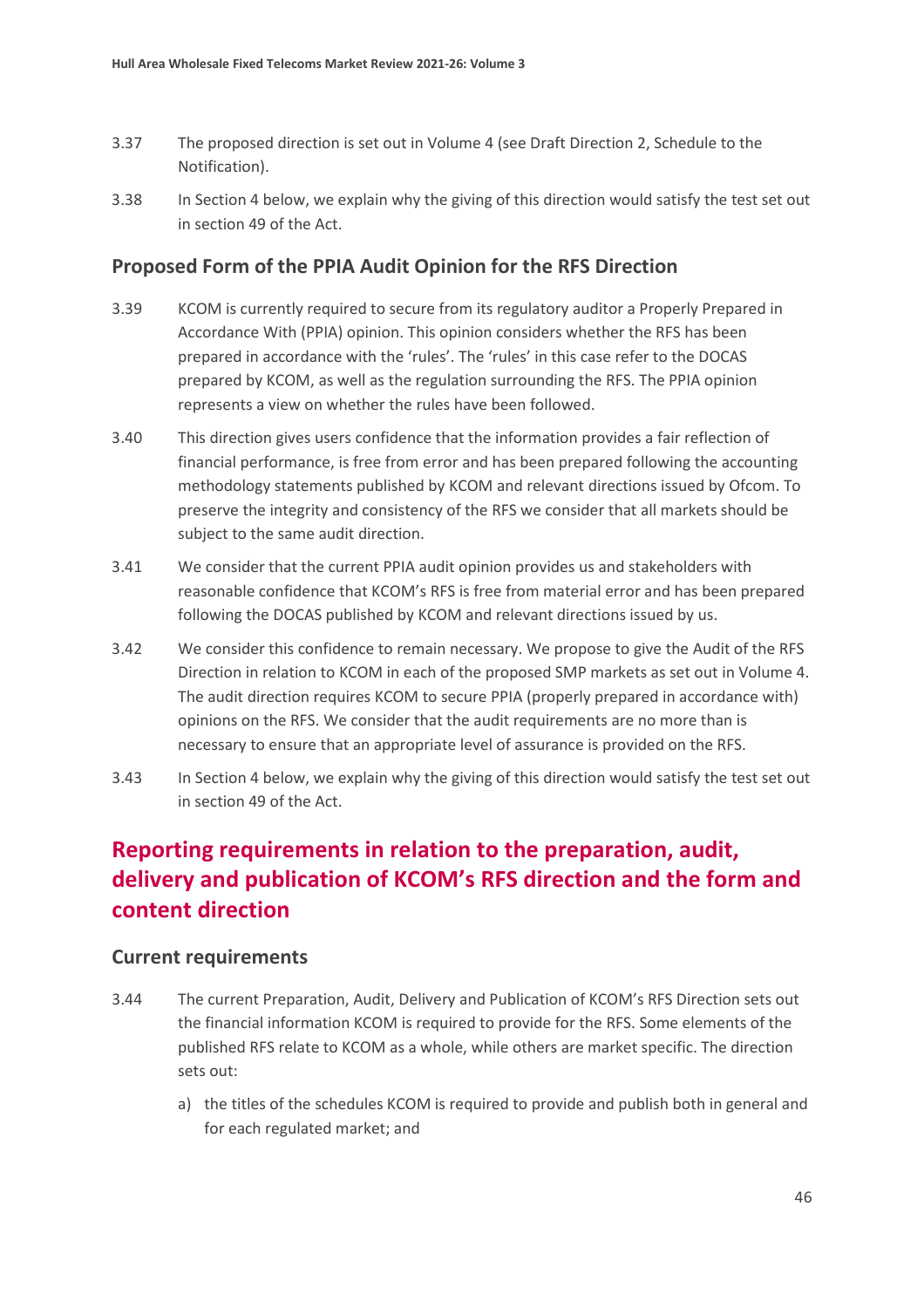- b) that KCOM is required to prepare, secure and publish an audit opinion in relation to the KCOM-wide schedules and the regulated markets.
- 3.45 The current Form and Content Direction sets out the detail of what information KCOM's regulatory financial reporting should include. It is closely related to the preparation and publication requirements of the Preparation, Audit, Delivery and Publication of KCOM's RFS Direction. The Form and Content Direction sets out the format (i.e. the description) of the information contained within the schedules that KCOM is required to produce under the Preparation, Audit, Delivery and Publication of KCOM's RFS Direction.
- 3.46 The requirements relating to the titles of the schedules KCOM provides and publishes must be consistent with the Form and Content Direction, which sets out the detail to be included within the schedules.
- 3.47 This Preparation, Audit, Delivery and Publication of KCOM's RFS Direction also sets out that KCOM is required to prepare, secure and publish an audit opinion in relation to the KCOMwide schedules and the regulated markets. The requirements relating to the publishing of the audit opinion must be consistent with the Form of the PPIA Audit Opinion for the RFS Direction. The effect of the Preparation, Audit, Delivery and Publication of KCOM's RFS Direction (which sets out the names and descriptions of the required schedules) and the Form and Content Direction (which sets out the detail to be contained within the schedules) is to require KCOM to produce information on a KCOM wide and on a Market basis. Some of this information is published, some provided in private. Whilst KCOM's regulatory cost accounting system holds information on a service level, we have not previously required this to be published or provided to us in confidence.
- 3.48 Both directions are, in our view, necessary and appropriate to preserve the integrity and consistency of the RFS. We consider that all proposed SMP markets should be subject to appropriate reporting requirements.
- 3.49 We propose to give the Preparation, Audit, Delivery and Publication of the RFS Direction in relation to KCOM in each of the proposed SMP markets as set out in Volume 4.
- 3.50 In Section 4 below, we explain why the giving of this direction would satisfy the test set out in section 49 of the Act.

## **Published information**

#### **KCOM wide information**

3.51 We propose that KCOM continue to publish the schedules listed in Figure 3.2 in relation to KCOM-wide information.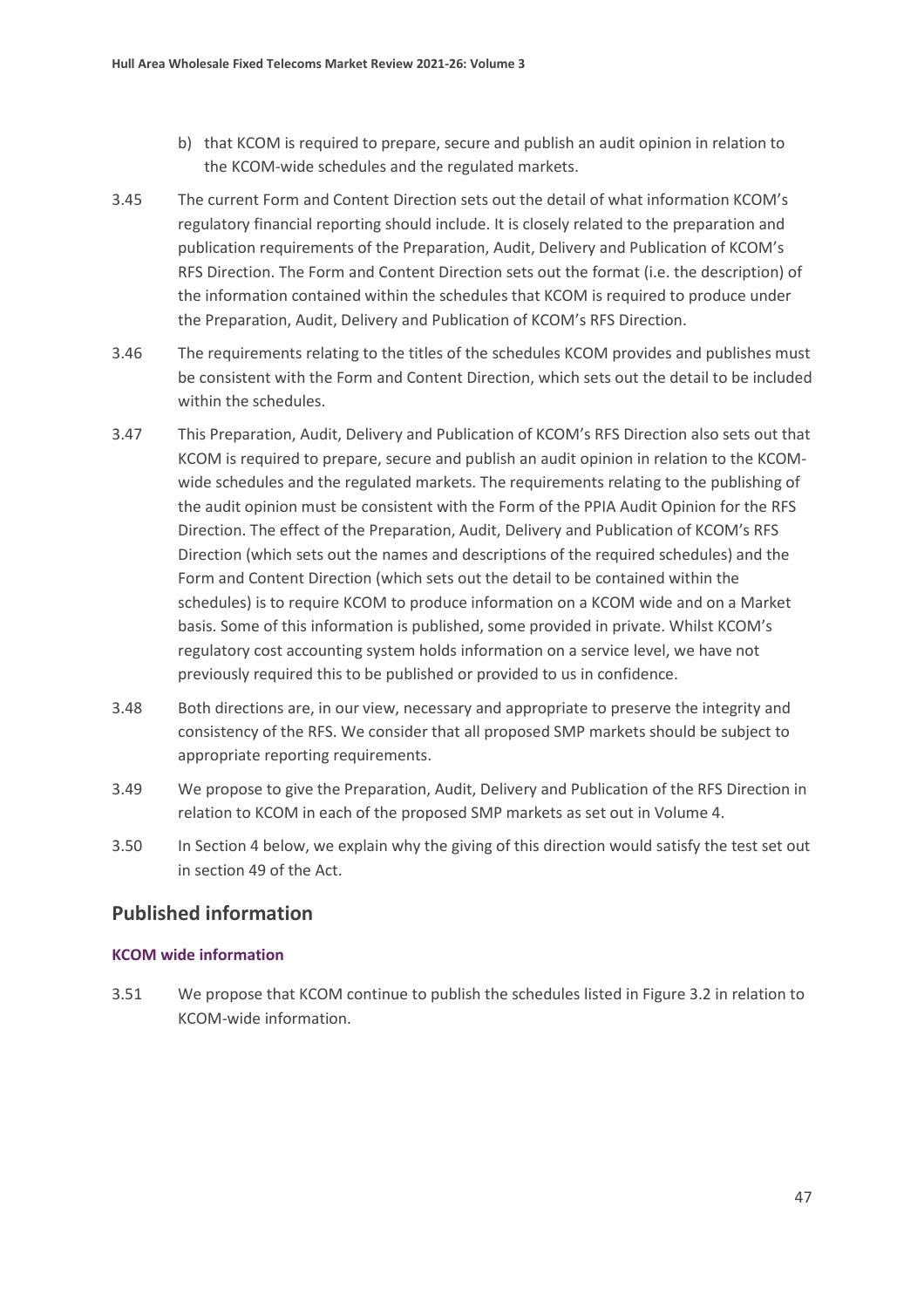| Schedule Currently provided - 2018/19 RFS<br>(page reference)                              | <b>Justification for retention and publication</b>                                                                                                                                                             |
|--------------------------------------------------------------------------------------------|----------------------------------------------------------------------------------------------------------------------------------------------------------------------------------------------------------------|
| <b>Consolidation Cost Profit and Loss. (page 7).</b><br><b>Consolidation MCE (page 8).</b> | These schedules set out the return KCOM is<br>making from regulated markets. This<br>demonstrates to stakeholders the effectiveness<br>of regulation across KCOM.                                              |
| Reconciliation Profit and Loss. (pages 35 and 36).<br><b>Reconciliation MCE (page 37)</b>  | These schedules reconcile KCOM's RFS to its<br>statutory accounts. This provides us and<br>stakeholders with confidence that the<br>information in the RFS is a record of KCOM's<br>actual costs.              |
| <b>Consolidated Network Activity Statement (page)</b><br>9)                                | This schedule provides confidence to<br>stakeholders that KCOM is attributing costs<br>correctly across network components in<br>accordance with its cost accounting and<br>accounting separation obligations. |

#### **Figure 3.2: KCOM wide schedules to be provided and published**

- 3.52 We propose that in respect of the Preparation, Audit, Delivery and Publication of KCOM's RFS Direction, KCOM must continue to provide and publish these schedules.
- 3.53 In respect of the form and content of the Consolidation Cost Profit and Loss and Consolidation MCE schedules, we propose that KCOM disaggregates the Current Year and Prior year totals into the individual SMP market and Residual Activities. In line with our provisional SMP findings we would expect the figures under the 'Total' to be split between "WLA", "LL Access" and "Residual Activities". We also propose that the Current Year and Prior Year figures are disclosed on separate pages. This disaggregation does not involve the disclosure of any new information (the WLA and LL Access figures would be disclosed in the relevant market statement (see below), whilst Residual Activities can be calculated<sup>70</sup>). This proposal provides transparency to stakeholders by setting out in one place the level of revenues, costs, assets and returns for each market allowing easier comparisons of markets and trends within KCOM.
- 3.54 The proposed requirements are included in the 'Preparation, Audit, Delivery and Publication of KCOM's RFS' Direction and 'Form and Content' Direction in Volume 4 (see Draft Direction 3, Schedule to the Notification).

<span id="page-48-0"></span><sup>70</sup> By subtracting the WLA and LL Access figures from the KCOM wide figures.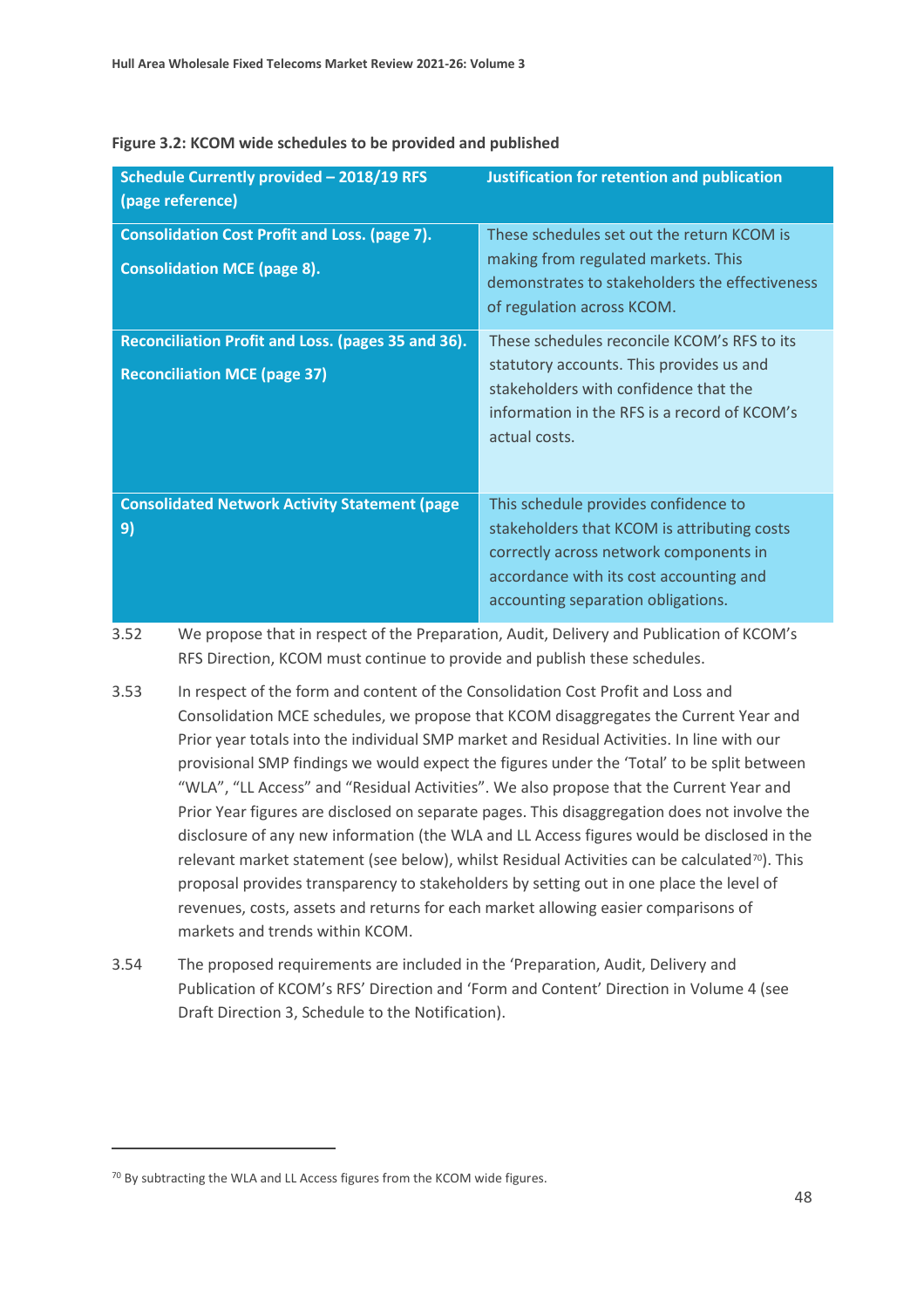#### **Market Level Information**

3.55 We propose that KCOM continues to publish information Market Level information for markets in relation to which we are proposing to make an SMP finding. This is information is consistent across the regulated markets and is set out below in Figure 3.3.

| <b>Schedule currently</b><br>provided                             | page reference                                     | Market - Currently provided -2018/19 RFS | <b>Justification</b>                                                                                                                                                                                                                                                                                                                                                                                                                            |
|-------------------------------------------------------------------|----------------------------------------------------|------------------------------------------|-------------------------------------------------------------------------------------------------------------------------------------------------------------------------------------------------------------------------------------------------------------------------------------------------------------------------------------------------------------------------------------------------------------------------------------------------|
| <b>Current Market</b><br>where services are<br>currently reported | WLA <sub>71</sub>                                  | CISBO <sub>72</sub>                      |                                                                                                                                                                                                                                                                                                                                                                                                                                                 |
| <b>Proposed Market</b>                                            | Now proposed for<br>2021/22 onwards-<br><b>WLA</b> | LL Access (including<br>dark fibre)      |                                                                                                                                                                                                                                                                                                                                                                                                                                                 |
| <b>Market Profit and</b><br><b>Loss Summaries</b>                 | Page 13                                            | Page 21                                  | Trends in market-level financial<br>performance allow us to monitor                                                                                                                                                                                                                                                                                                                                                                             |
| <b>Market MCE</b>                                                 | Page 14                                            | Page 22                                  | developments in the market and<br>are informative in the context of<br>considering the impact and<br>effectiveness of remedies.<br>Market-level cost information also<br>provides transparency regarding<br>how KCOM has attributed costs<br>between regulated markets (and<br>between regulated and<br>unregulated markets).<br>We see this as facilitating<br>stakeholder confidence that such<br>costs have been attributed<br>consistently. |

<span id="page-49-0"></span> $71$  Currently WLA is subsumed within the WBA market for reporting purposes. In practical terms, the Form and Content of the schedule is the same (revenues and costs etc). What will change is the quantum of the numbers being reported on as they will only relate to the WLA market.

<span id="page-49-1"></span><sup>&</sup>lt;sup>72</sup> Whilst we will require reporting of the LL Access market, the nearest approximation to that market is the current CISBO market which includes Active Leased Line services. As with WLA, the form and content will be the same, but the quantum of the numbers will change.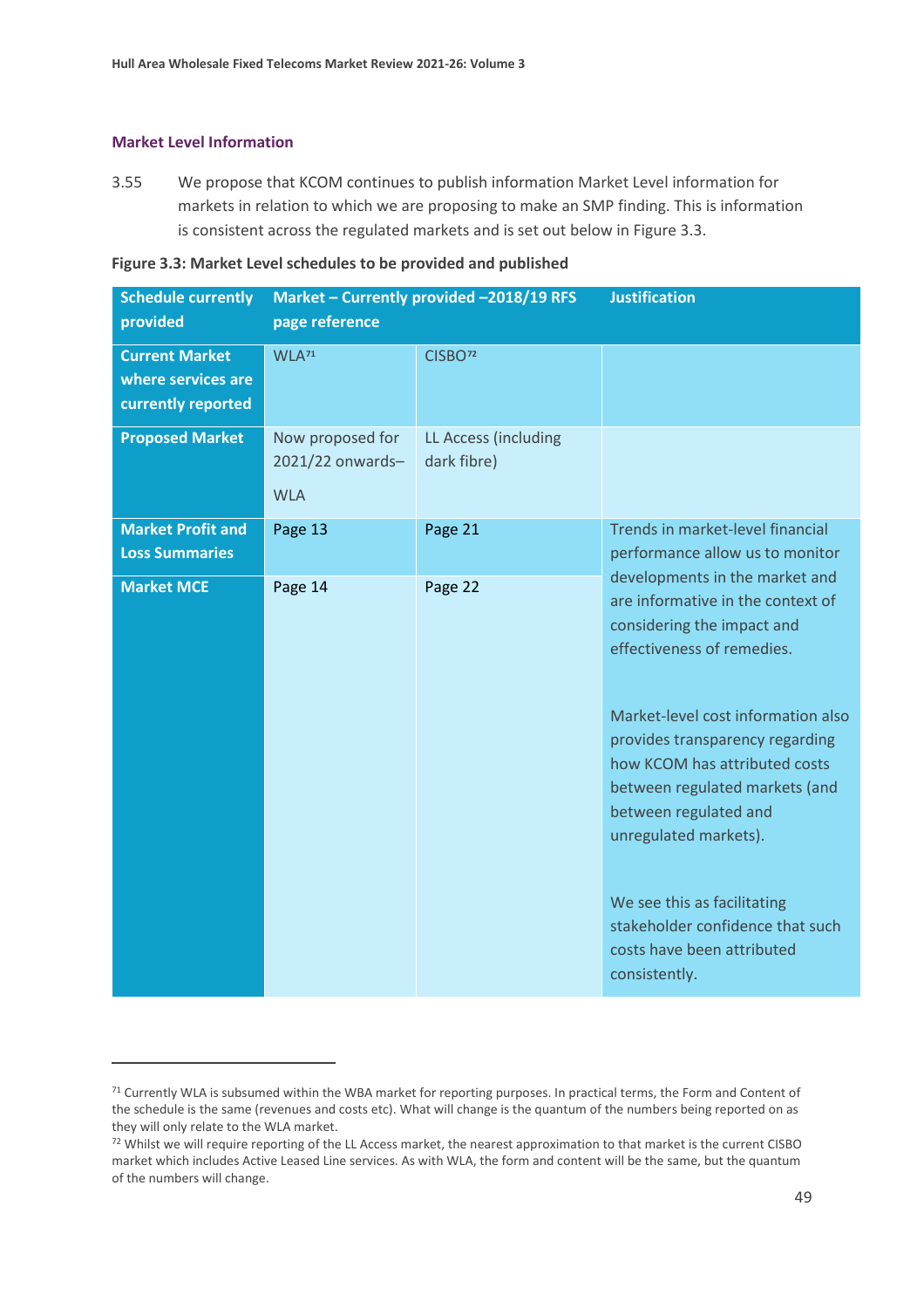- 3.56 In respect of WLA, KCOM currently reports WLA services within the WBA market. As set out in Volume 2 Section 4, we propose to deregulate the WBA market. Consistent with that proposal, the WLA market should only contain information relating to WLA services.
- 3.57 In general, we consider that some information should be published where KCOM has regulatory reporting obligations to allow stakeholders to have reasonable confidence that KCOM has complied with its SMP conditions, is providing the required data to Ofcom and the reporting regime overall is working as planned. $73$
- 3.58 We propose that KCOM must continue to publish these schedules in respect of the WLA and LL Access markets. We also propose no changes to the form and content of these schedules.
- 3.59 The proposed requirements for private information related to interconnection are included in the 'Preparation, audit, delivery and publication of KCOM's RFS' Direction and 'Form and Content' Direction in Volume 4.

#### **Private information**

- 3.60 We currently require KCOM to provide us with some information privately. We require this information to make informed regulatory decisions, monitor compliance with SMP conditions and ensure that those SMP conditions continue to address the underlying competition issues.
- 3.61 Currently KCOM provides us with both KCOM wide information and Market Level information as follows:

#### **KCOM wide**

| <b>Schedule currently provided</b> | Justification for non-publication and continued<br>provision in private                                                                                                                                                                                                                                                                                                                                                                                                                                                                                                                                         |
|------------------------------------|-----------------------------------------------------------------------------------------------------------------------------------------------------------------------------------------------------------------------------------------------------------------------------------------------------------------------------------------------------------------------------------------------------------------------------------------------------------------------------------------------------------------------------------------------------------------------------------------------------------------|
| <b>Residual profit and loss</b>    | While this information will help demonstrate to us that                                                                                                                                                                                                                                                                                                                                                                                                                                                                                                                                                         |
| <b>Residual MCE</b>                | KCOM is using an appropriate regulatory cost accounting<br>system to attribute costs to markets, including residual<br>markets, stakeholders are already provided information<br>on how costs are attributed to regulated and both<br>Wholesale and Retail residual market in the<br>Reconciliation Statements and the KCOM Network<br>Activity Statement. Whilst we need the information to<br>ensure the correct attribution of costs between regulated<br>and unregulated markets, we do not consider that it is<br>necessary to provide detailed information on non-<br>regulated services to stakeholders. |

#### **Figure 3.4: KCOM wide schedules to be provided in confidence**

<span id="page-50-0"></span><sup>73</sup> 2020 Regulatory Reporting Consultation, paragraphs 4.56 to 4.60.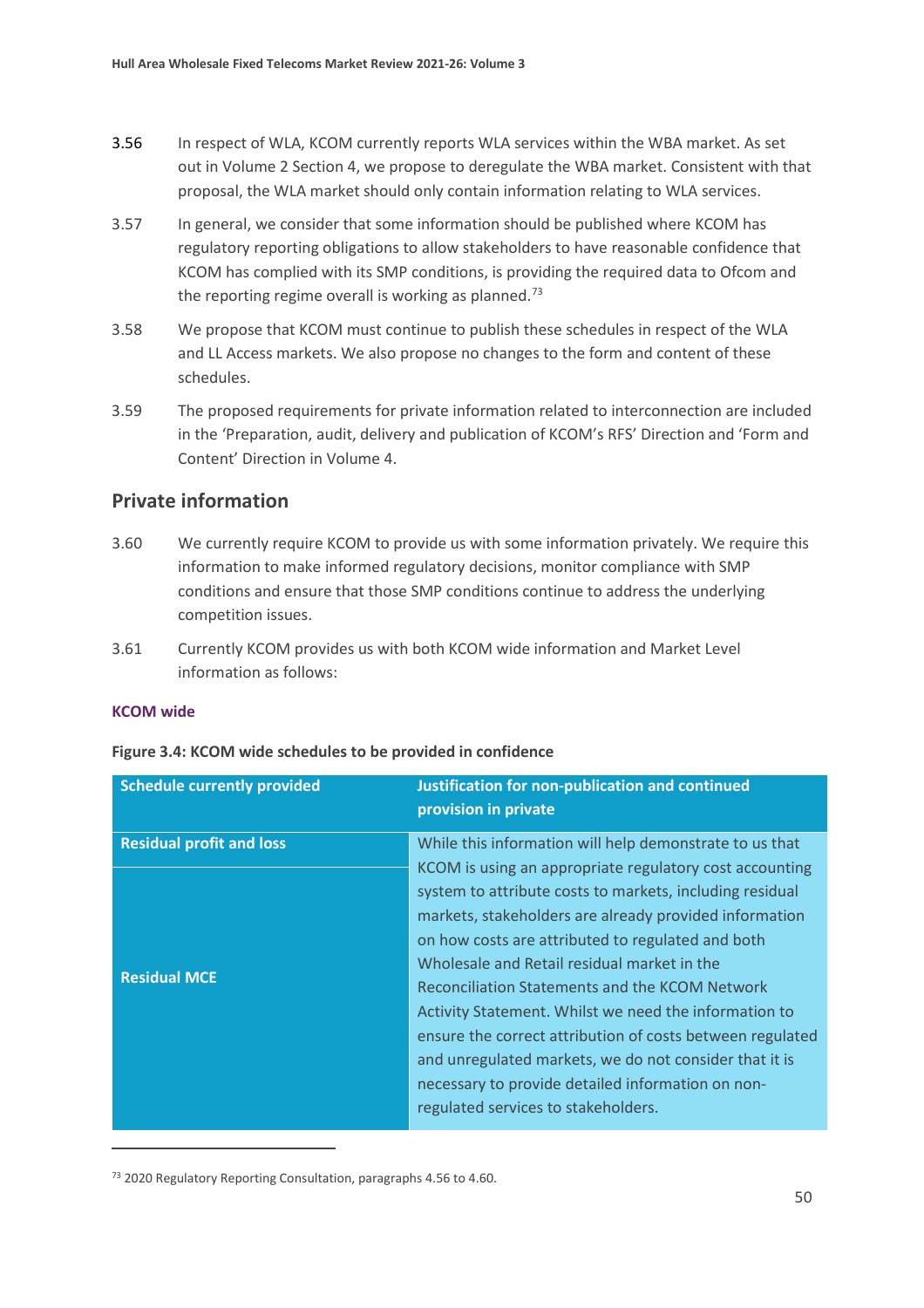| Inter market turnover | This schedule allows us to see the retail residual revenue |
|-----------------------|------------------------------------------------------------|
|                       | from each regulated market and is required by us to        |
|                       | monitor accounting separation obligations in relation to   |
|                       | sales made to retail residual. It is not however           |
|                       | appropriate to provide to stakeholders as it relates to    |
|                       | non-regulated services.                                    |
|                       |                                                            |

#### **Market level**

| <b>Schedule currently</b><br>provided | Justification for non-publication and continued provision on a<br>confidential basis                                                                                                                                                                                                                       |
|---------------------------------------|------------------------------------------------------------------------------------------------------------------------------------------------------------------------------------------------------------------------------------------------------------------------------------------------------------|
| <b>Market network</b>                 | While this information will help demonstrate to us that KCOM is using an                                                                                                                                                                                                                                   |
| activity statements                   | appropriate regulatory cost accounting system to attribute costs to<br>markets, including residual markets, stakeholders are already provided<br>information on how costs are attributed to regulated markets and residual<br>in the Reconciliation Statements and the KCOM Network Activity<br>Statement. |
|                                       | We do not consider it appropriate to provide detailed information on a<br>regulated market basis where a cost-based charge control is not being<br>imposed.                                                                                                                                                |

**Figure 3.5: KCOM market level schedules to be provided in confidence**

3.62 We propose KCOM continue to provide us with this information in relation to the WLA and LL Access markets. We propose no changes to the form and content of these schedules.

#### **Service level Information**

- 3.63 In respect of service level information, we propose to require KCOM to provide us with two new schedules specific to services within the WLA and LL Access markets. The two new confidential schedules are:
	- a) **Service level information**. Information on the volume of specified services (set out in paragraph 3.64) sold, the average prices, revenues and FAC costs. The proposed form and content for each market is as follows;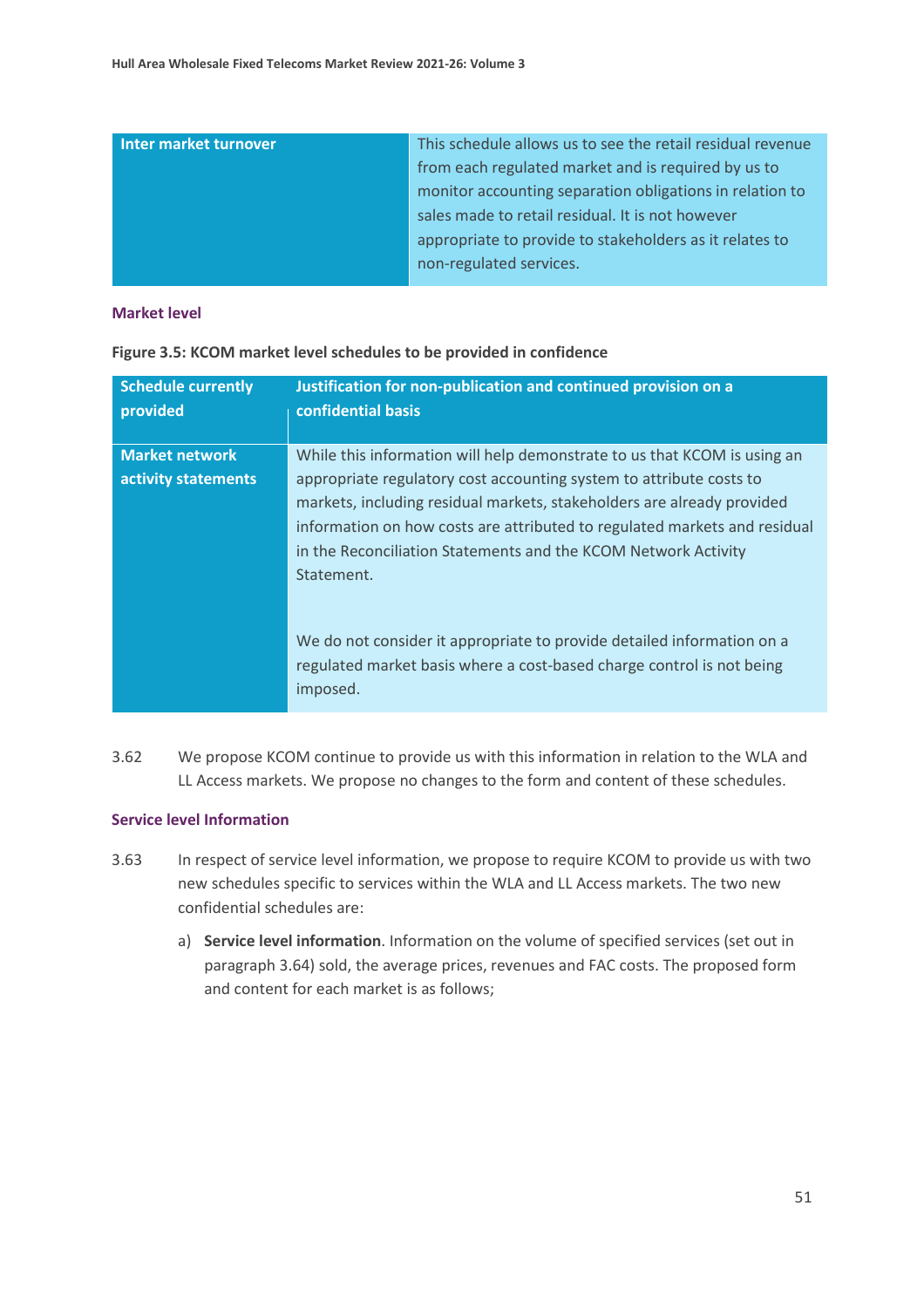| <b>Service Level Information</b>                                                   | Internal<br>Volume | External<br>Volume     | Internal<br>Price | External<br>Price | Internal<br>Revenue | External<br>Revenue                                                                               | Total<br>Revenue | Internal<br>Cost<br>FAC | External<br>Cost<br>FAC | Total<br>Cost<br>FAC | Internal<br>Unit<br>Cost | External<br>unit<br>cost |
|------------------------------------------------------------------------------------|--------------------|------------------------|-------------------|-------------------|---------------------|---------------------------------------------------------------------------------------------------|------------------|-------------------------|-------------------------|----------------------|--------------------------|--------------------------|
| Name of service (split<br>between internal and<br>external if cost<br>differences) |                    |                        |                   |                   |                     |                                                                                                   |                  |                         |                         |                      |                          |                          |
| Service 1                                                                          | X                  | $\times$               | £x.xx             | £x.xx             | £xk                 | £xk                                                                                               | £xk              | £xk                     | £xk                     | £xk                  | £x.xx                    | £x.xx                    |
| Service 2                                                                          | X                  | X                      | £x.xx             | £x.xx             | £xk                 | £xk                                                                                               | £xk              | £xk                     | £xk                     | £xk                  | £x.xx                    | £x.xx                    |
| Service 3                                                                          | X                  | X                      | £x.xx             | £x.xx             | £xk                 | £xk                                                                                               | £xk              | £xk                     | £xk                     | £xk                  | £x.xx                    | £x.xx                    |
| Other services<br>(aggregated                                                      |                    |                        |                   |                   | £xk                 | £xk                                                                                               | £xk              | £xk                     | £xk                     | £xk                  |                          |                          |
| Total                                                                              |                    |                        |                   |                   |                     |                                                                                                   |                  |                         |                         |                      |                          |                          |
|                                                                                    |                    |                        |                   |                   | £xk                 | £xk                                                                                               | £xk              | £xk                     | £xk                     | £xk                  |                          |                          |
| Note 1                                                                             |                    |                        |                   |                   |                     | These total should agree to Market Summary                                                        |                  |                         |                         |                      |                          |                          |
| Note 2                                                                             |                    | external are identical |                   |                   |                     | This unit costs should agree to breakdown of service level costs. Can be combined if internal and |                  |                         |                         |                      |                          |                          |

#### **Figure 3.6: Service level information proposed form and content**

b) **Breakdown of service level costs.** Information on specified services on a fully allocated costs (FAC) basis by network cost component.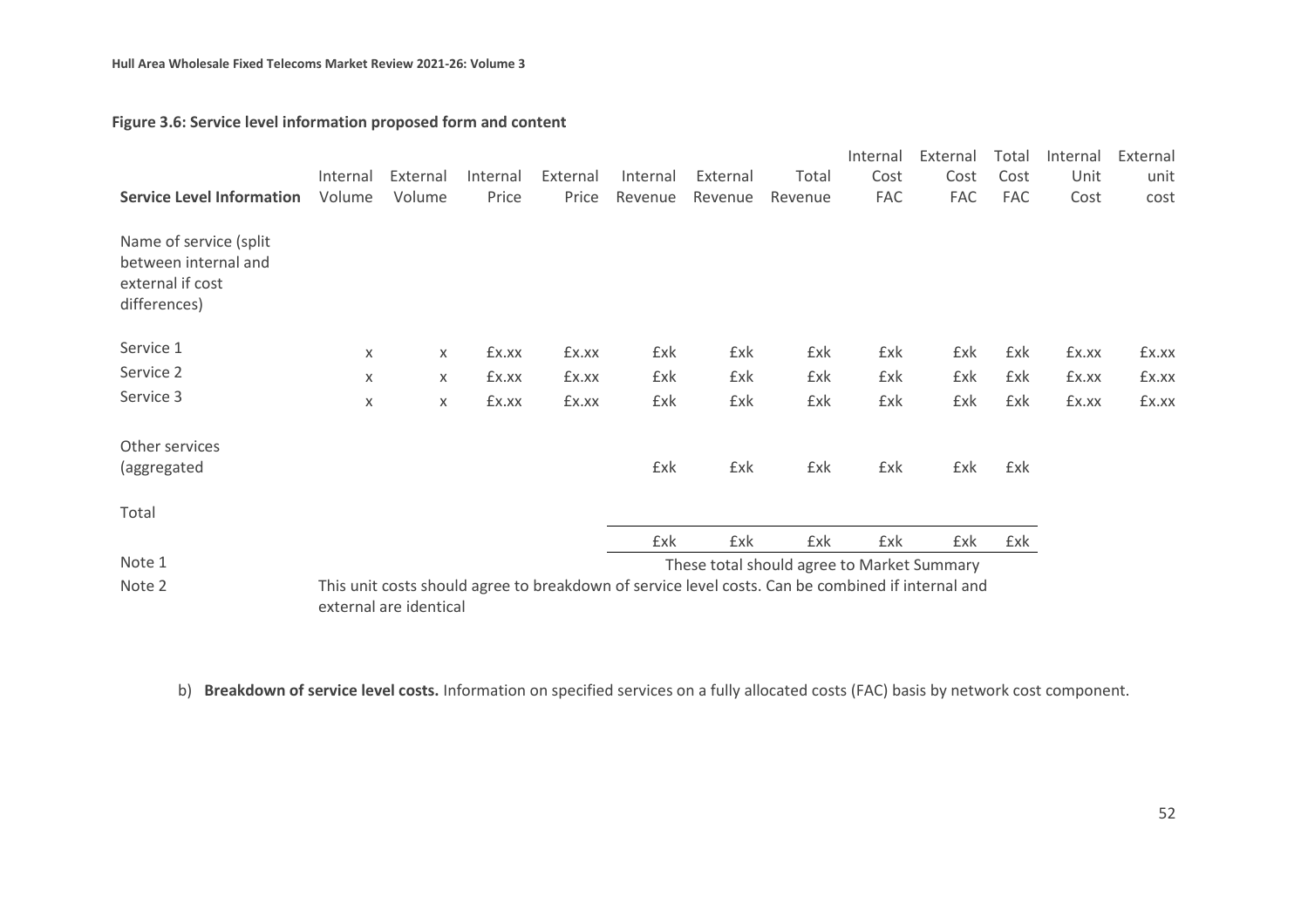#### **Figure 3.7: Service level costs breakdown**

|                                               |                                                        | Service 1 |       | Service 2 |       | Service 3 |  |  |
|-----------------------------------------------|--------------------------------------------------------|-----------|-------|-----------|-------|-----------|--|--|
| <b>Breakdown of service level</b><br>costs    | Int                                                    | Ext       | Int   | Ext       | Int   | Ext       |  |  |
| Electronics                                   | £x.xx                                                  | £x.xx     | £x.xx | £x.xx     | £x.xx | £x.xx     |  |  |
| Field provision                               | £x.xx                                                  | £x.xx     | £x.xx | £x.xx     | £x.xx | £x.xx     |  |  |
| Field maintenance                             | £x.xx                                                  | £x.xx     | £x.xx | £x.xx     | £x.xx | £x.xx     |  |  |
| Local Loop infrastructure                     | £x.xx                                                  | £x.xx     | £x.xx | £x.xx     | £x.xx | £x.xx     |  |  |
| Exchange concentrator                         |                                                        |           |       |           |       |           |  |  |
| Exchange-exchange<br><b>Transmission link</b> |                                                        |           |       |           |       |           |  |  |
| <b>Back-office Provision</b>                  | £x.xx                                                  | £x.xx     | £x.xx | £x.xx     | £x.xx | £x.xx     |  |  |
| <b>Back-office Maintenance</b>                | £x.xx                                                  | £x.xx     | £x.xx | £x.xx     | £x.xx | £x.xx     |  |  |
| Sales and Product Management                  | £x.xx                                                  | £x.xx     | £x.xx | £x.xx     | £x.xx | £x.xx     |  |  |
| PPP for narrowband call<br>services           |                                                        |           |       |           |       |           |  |  |
| <b>Net Current Assets</b>                     | £x.xx                                                  | £x.xx     | £x.xx | £x.xx     | £x.xx | £x.xx     |  |  |
| Other                                         | £x.xx                                                  | £x.xx     | £x.xx | £x.xx     | £x.xx | £x.xx     |  |  |
| <b>Total FAC</b>                              | £x.xx                                                  | £x.xx     | £x.xx | £x.xx     | £x.xx | £x.xx     |  |  |
| Note 1                                        | These totals should agree to Service level information |           |       |           |       |           |  |  |

Note 2 Where internal and external service costs are identical, can amalgamate

Note 3 Network Components not used by services within that market can be omitted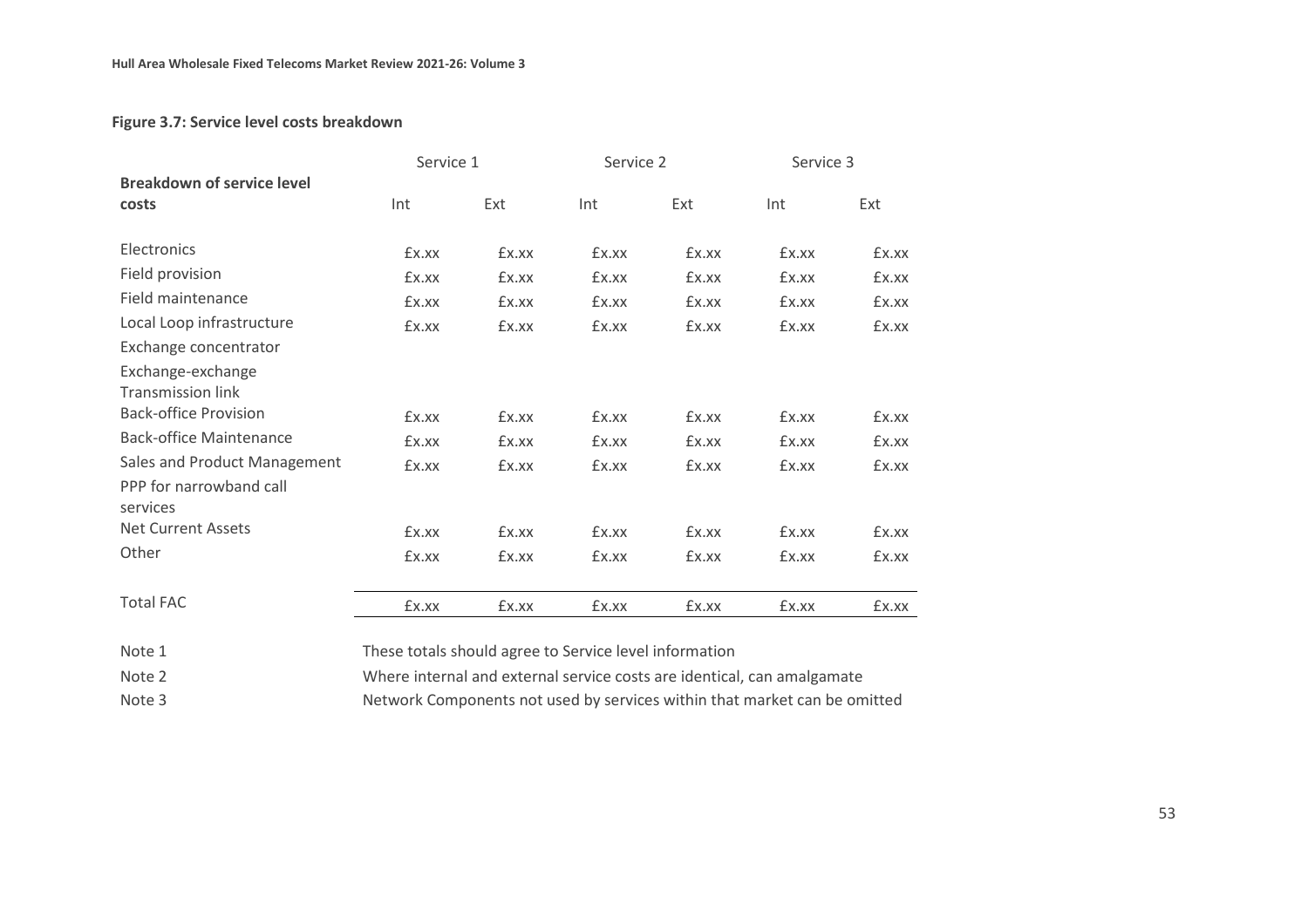- 3.64 We propose separate schedules in respect of both AFI's for the WLA and LL Access markets, which must reconcile to the total figures in the published RFS.[74](#page-54-0) We propose the following specified services be included in the schedules:
	- a) WLA Services
		- i) Wholesale FibreLine Local Access (WFLLA) FTTP End User Rental Charges (All Bandwidths)
		- ii) WFLLA FTTC
		- iii) WFLLA End User New Provide
		- iv) Other WFLLA End User Connection Charges
		- v) Other WFLLA Fixed Charges
		- vi) WFLLA Excess Construction Charges
		- vii) Time related Charges
		- viii)Other services in the WLA Market (not specified)
		- ix) The specified services in this list are the current service names as per the KCOM website<sup>75</sup>, that for reasons set out in in Section 2 are subject to fair and reasonable charging obligations. The 'Other' services have been specified to enable to reconcile the AFI to the published RFS, for groups of services or to the market itself.
	- b) LL Access

#### **c) Dark Fibre Services**

- i) Single Fibre Rental Charges
- ii) Fibre Pair Rental Charges
- iii) Single Fibre Connection Charges
- iv) Fibre Pair Connection Charges
- v) Charge per Right When Tested<sup>[76](#page-54-2)</sup>
- vi) Charge per Cessation<sup>[77](#page-54-3)</sup>
- vii) Patch Panels<sup>[78](#page-54-4)</sup>
- viii)Dark Fibre Excess Construction Charges
- ix) Other dark fibre services in the LL Access Market (not specified).

<span id="page-54-0"></span><sup>&</sup>lt;sup>74</sup> For example, the revenues for the WLA services must add up to the total revenues in the published WLA Market. This would not be possible where the units of measurement are not consistent across the services – e.g. volumes would be a mixture of connections, rentals etc.

<span id="page-54-1"></span><sup>&</sup>lt;sup>75</sup> KCOM[, WFLLA Price list](http://pricing.kcomhome.com/media/1573/p13-s27_wholesale_fibreline_local_access.pdf) and KCOM[, Ethernet Direct Access Service](http://pricing.kcomhome.com/media/1475/p13-s10_ethernet_direct_access_service.pdf) (EDAS Price list) [Accessed 9 July 2020].

<span id="page-54-2"></span><sup>&</sup>lt;sup>76</sup> Single Fibre and Fibre pair reported together unless different prices are charged.

<span id="page-54-3"></span><sup>77</sup> Single Fibre and Fibre pair reported together unless different prices are charged.

<span id="page-54-4"></span><sup>78</sup> Single Fibre and Fibre pair patch panels reported together unless different prices are charged.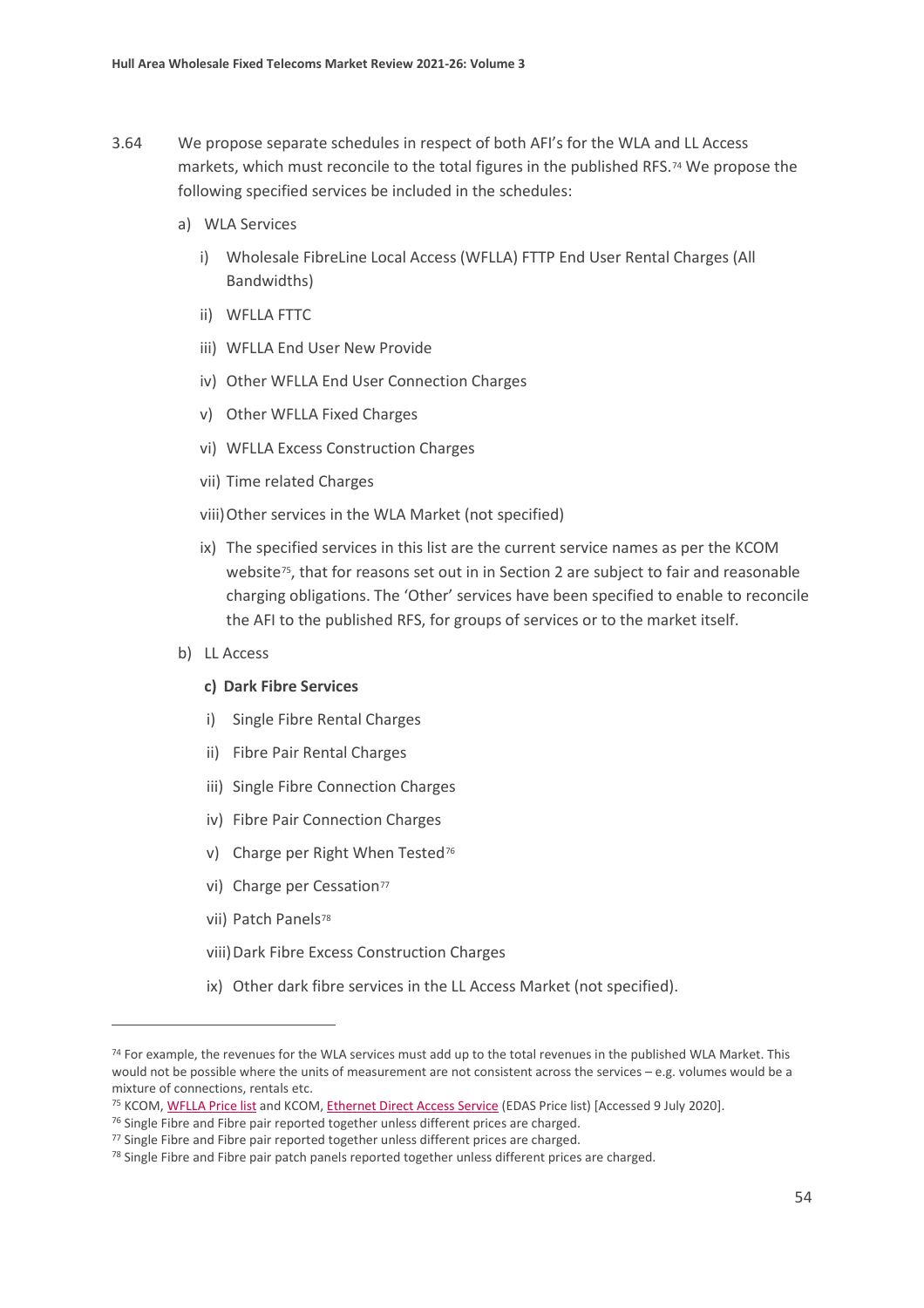#### d) **Active Services**

- i) ECAS 1Gbit/s rentals
- ii) Other ECAS rentals
- iii) ECAS Connection Charges<sup>[79](#page-55-0)</sup>
- iv) ECAS Excess Construction Charges
- v) Other ECAS services in the LL Access Market (not specified)
- vi) EDAS 1Gbit/s rentals
- vii) Other EDAS rentals
- viii) EDAS Connection Charges<sup>[80](#page-55-1)</sup>
- ix) EDAS Excess Construction Charges
- x) Other EDAS services in the LL Access Market (not specified)

#### **e) Other services in the LL Access Market**

- 3.65 The specified dark fibre services in this list are not currently provided by KCOM and cover Access Circuits and End to End Access Circuits. For the reasons set out in Section 2, we propose that these will be subject to fair and reasonable charging obligations. The Active services specified in this list are the current service names per the KCOM current price lists[81](#page-55-2) The 'Other' services have been specified to enable the AFI to be reconciled to the published RFS.
- 3.66 We consider this extra information is justified for the following reasons.
	- a) As explained, above (paragraph 1.6) we consider that for the WLA and LL Access markets there is risk KCOM might fix or maintain some or all of its prices for network access at an excessively high levels or impose a margin squeeze in relation to such access services. Service level information can be used to help identify where costs were being inapparently attributed to services required by external Telecom Providers to access KCOM's network.
	- b) As explained above (paragraphs 2.14 to 2.24) we propose to impose in the WLA and LL Access markets (including dark fibre access) an obligation for charges for network access to be fair and reasonable. The proposed assessment is that KCOM's charges are fair and reasonable if they are consistent with KCOM making a reasonable return and a reasonable contribution from those services to common cost recovery, and do not equate to a margin squeeze. Service level revenue and cost information can be used to examine the level of returns in those services and would be the starting point to analyse common cost recovery.

<span id="page-55-0"></span><sup>&</sup>lt;sup>79</sup> ECAS and EDAS connections reported together unless different prices are charged.

<span id="page-55-1"></span><sup>80</sup> ECAS and EDAS connections reported together unless different prices are charged.

<span id="page-55-2"></span><sup>81</sup> EDAS Price list.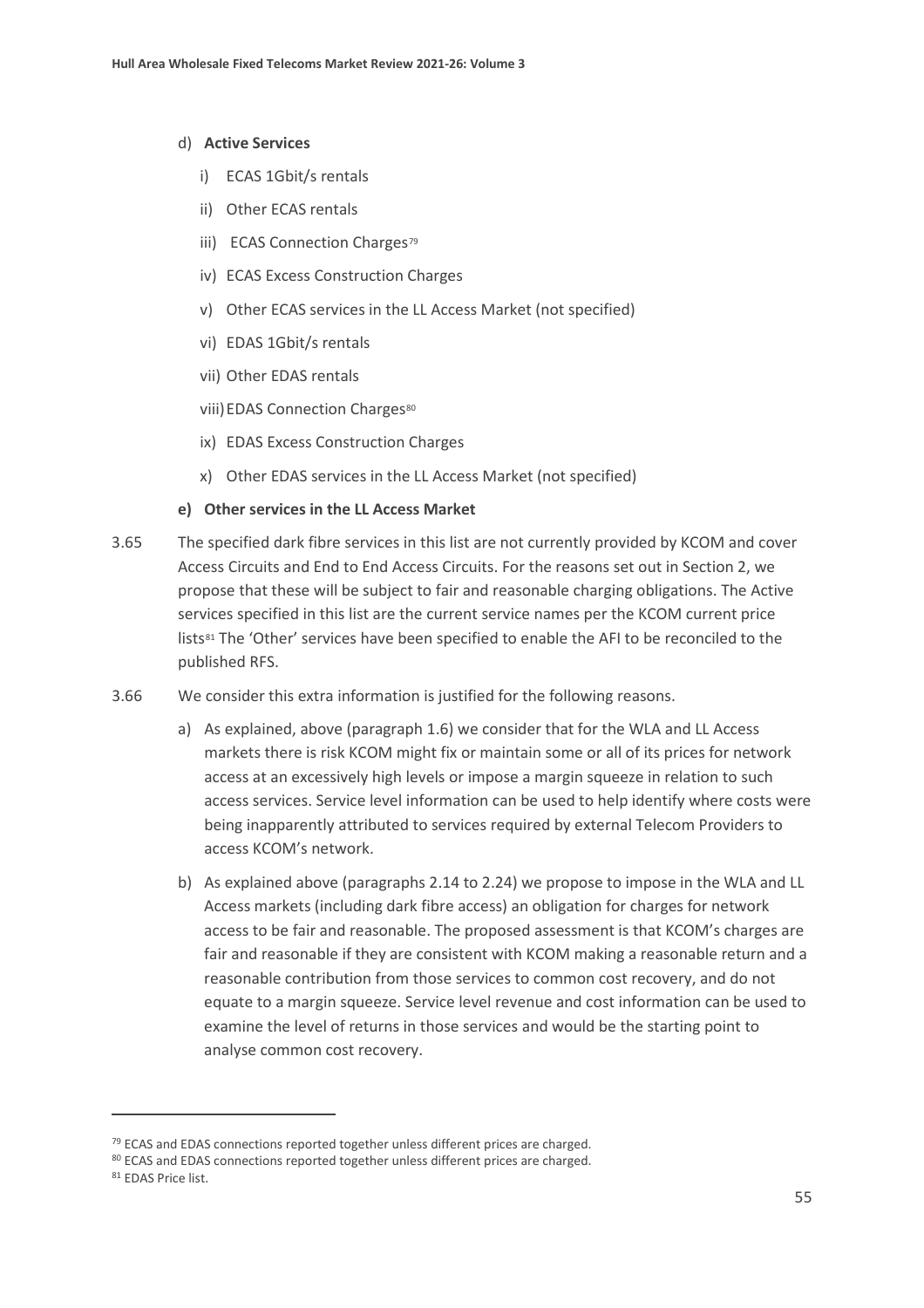- c) As explained above (paragraph 2.18), in respect of WLA services, we have proposed that for bandwidths above those at or around 40Mbit/s, assessment of fair and reasonable pricing may include reference to Openreach's prices for equivalent bandwidth products. Service cost information can be compared to Openreach price information to assess the effectiveness of the pricing benchmark and consider whether differences from the Openreach benchmark are fair and reasonable.[82](#page-56-0)
- d) As explained above (paragraph 2.22), in respect of LL Access, we have proposed price benchmarks against Openreach's equivalent active leased lines products. Service level cost can be used both to assess the effectiveness of the pricing benchmark and consider whether differences from the Openreach benchmark are fair and reasonable.<sup>[83](#page-56-1)</sup>
- e) As explained above (paragraph 2.21) in respect of dark fibre charges, we have proposed a price benchmark set at Openreach's provision of dark fibre in Area 3. Service level cost information can be used to assess the effectiveness of this policy, including how costs compare to prices given that we do not consider rival network build is likely to materialise at scale during the review period.
- f) As set out in its DOCAS<sup>[84](#page-56-2)</sup>, KCOM currently attributes costs on a service basis. Requesting this information in private will require little incremental work for KCOM.
- 3.67 The proposed requirements for private information related to WLA and LL Access are included in the 'Preparation, audit, delivery and publication of KCOM's RFS' Direction and 'Form and Content' Direction in Volume 4 (see Draft Direction 4, Schedule to the Notification).

# **Proposed SMP condition and SMP directions**

- 3.68 The proposed SMP condition is Condition 9 of the suite of SMP conditions we have proposed in Volume 4.
- 3.69 The text of the proposed Directions is in Volume 4.

# **Consultation question**

Question 3.1: Do you agree with our proposed regulatory financial reporting SMP condition and directions? Please set out your reasons and supporting evidence for your response.

<span id="page-56-0"></span><sup>82</sup> On the basis that we have access to Openreach service level cost information, which we do.

<span id="page-56-1"></span><sup>83</sup> On the basis that we have access to Openreach service level cost information, which we do.

<span id="page-56-2"></span><sup>84</sup> KCOM 2018/19 DOCAS, page 4.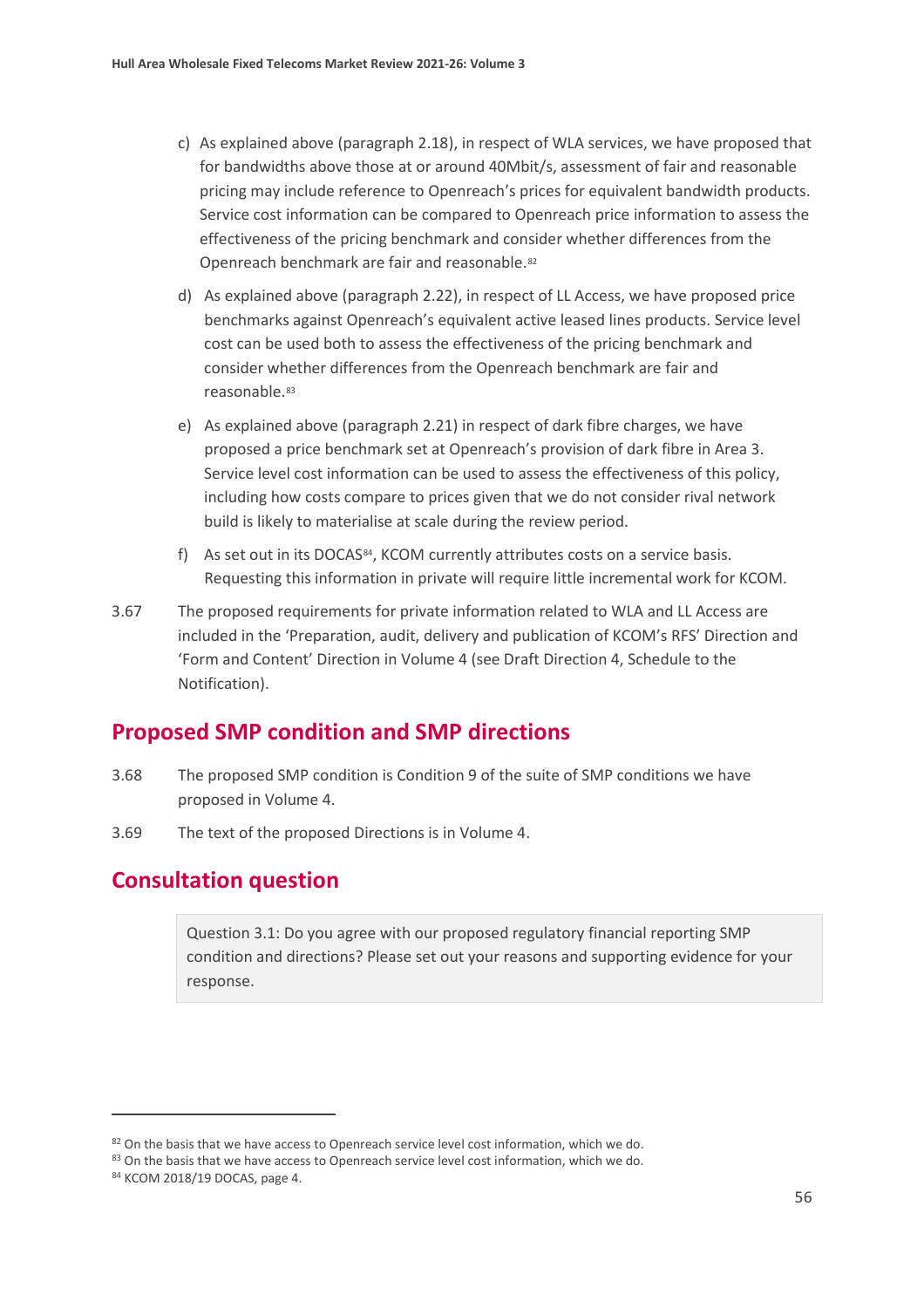# <span id="page-57-0"></span>4. Legal tests

- 4.1 In this volume we set out our proposals to require KCOM to provide network access and associated pricing and non-pricing remedies designed to support and make effective that network access. In summary we have decided to impose to the extent set out above the following general remedies in the WLA and the LL Access (including dark fibre) markets:
	- Requirement to provide network access on reasonable request, and on fair and reasonable terms, conditions and charges (excludes copper-based services in the WLA market);
	- Requirements relating to requests for new forms of network access [WLA only];
	- Requirement not to unduly discriminate;
	- Requirement to publish a Reference Offer;
	- Requirement to notify changes to charges, terms and conditions;
	- Requirement to notify technical information;
	- Requirement to publish quality of service information as directed by Ofcom (QoS);
	- Regulatory Financial Reporting (general accounting separation and cost accounting); and
	- Requirement to produce a Pricing Transparency Report (PTR) [LL Access only].
- 4.2 As set out in this volume, we also propose to impose a specific remedy in the LL Access (including dark fibre) market:
	- Requirement to provider Ethernet and dark fibre network access in the following circuit configurations:
		- connecting end-user premises and KCOM's ODF Site or Third Party premises; and
		- connecting an end-user premises and another end-user premises.
- 4.3 In order to give regulatory effect to our proposals we propose to set the draft SMP conditions set out in Volume 4.

# **Section 47 tests**

- 4.4 When imposing SMP obligations, we need to demonstrate that the obligations in question are based on the nature of the problem identified, proportionate, and justified in light of the policy objectives as set out in Article 8 of the Framework Directive. For each draft SMP condition set out in this consultation, we consider that the conditions we are proposing satisfy the tests set out in section 47 of the Act, namely that the proposed obligation is:
	- objectively justifiable in relation to the networks, services or facilities to which it relates;
	- not such as to discriminate unduly against particular persons or against a particular description of persons;
	- proportionate to what the condition or modification is intended to achieve; and
	- transparent in relation to what it is intended to achieve.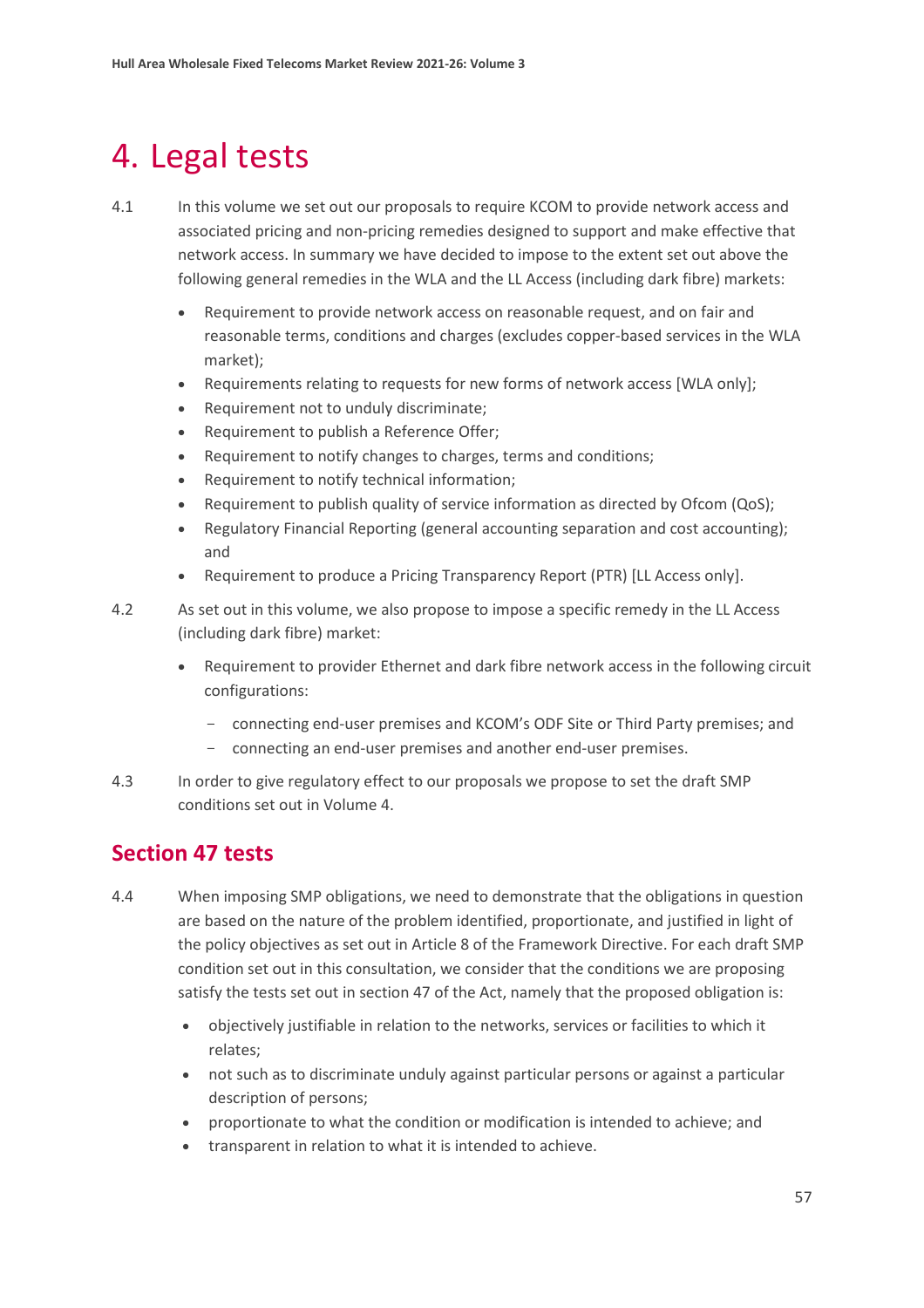## **Objectively justified**

- 4.5 We consider that each of the draft SMP conditions we are proposing is objectively justifiable. The remedies that we are proposing are designed to address the competition concerns that we have identified in our market analysis (Volume 2). As explained in Section 1, our provisional market analysis has found that KCOM has the ability and incentive to:
	- refuse to supply access and thus restrict competition in the provision of products and services in the relevant downstream markets;
	- set excessive wholesale charges or, in combination with downstream prices, engage in a price squeeze behaviour (also referred to as margin squeeze);
	- favour its downstream retail businesses to the detriment of its competitors in the relevant retail markets, by both price and non-price discrimination; and
	- not maintain an adequate level of service quality in the provision and repair of wholesale services or to discriminate in the quality of provision.
- 4.6 Therefore, in the absence of a requirement to provide network access, supported by associated obligations, KCOM could refuse or impede access, or it could provide access on less favourable terms and conditions compared to those obtained by its own downstream businesses. We are proposing to exercise our discretion in setting these obligations in favour of an approach that promotes wholesale access-based competition for the reasons set out in Section 1 of Volume 3. We consider that wholesale access-based competition is likely to offer the best long-term outcome for consumers and businesses.
- 4.7 We explain in Sections 2 and 3 for each obligation we are proposing, why we consider that obligation is objectively justified in the context of the markets we are reviewing.

#### **Not such as to discriminate unduly**

4.8 We consider that each of the draft conditions does not discriminate unduly against KCOM. We are proposing that it is the only telecoms provider to hold SMP in the markets that we have identified and the draft conditions seek to address that market position.

#### **Proportionate**

4.9 We consider that each of the draft conditions we are consulting on is proportionate to what that condition is intended to achieve. In each case, we are proposing an obligation on KCOM that: is effective to achieve our aim; is no more onerous than is required to achieve that aim; and does not produce adverse effects which are disproportionate to our aim. We explain why we consider each imposed remedy is proportionate in the context of the markets we are reviewing in Sections 2 and 3.

#### **Transparent**

4.10 We consider that each of the draft SMP conditions we are proposing is transparent in relation to what is intended to be achieved. The text of the proposed draft SMP conditions is published in Volume 4 for consultation and the intended operation of those SMP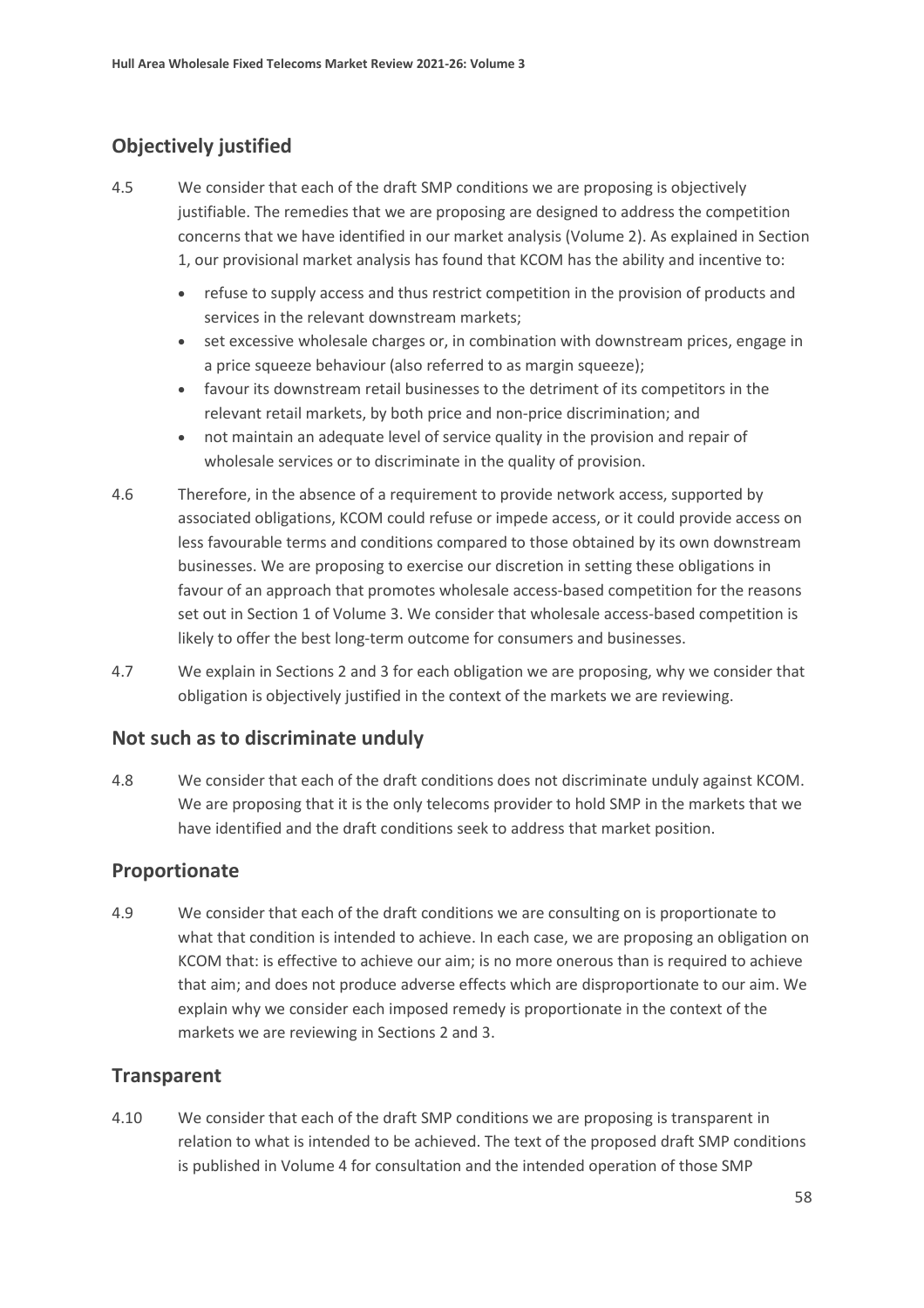conditions explained in this document. Our final statement will set out our analysis of responses to this consultation and the basis for any final decision that we take.

# **Section 49 tests**

- 4.11 In Section 2, we propose to make a Direction in the WLA market relating to KCOM's RO.
- 4.12 We consider the Direction we are proposing satisfies the tests set out in section 49(2) of the Act, namely that it is:
	- Objectively justifiable because the requirements will remove an unnecessary barrier to entry for access seekers in that market, and secure the provision of access wherever in the Hull Area it is reasonably appropriate.
	- Not unduly discriminatory because it reflects KCOM's market position in the Hull Area.
	- Proportionate because the requirements will be no more than is necessary to ensure the effectiveness of the proposals in this consultation.
	- Transparent because it is clear that the intention of the modifications is to make sure that KCOM's RO contains appropriate provisions as to ancillary services.
- 4.13 In Section 2, we also propose to make certain Directions in the WLA and LL Access (including dark fibre) markets relating to regulatory accounting.
- 4.14 We consider that the Directions we are proposing satisfy the tests set out in section 49(2) of the Act, namely that in each case the proposed Direction is:
	- Objectively justifiable because the requirements will seek to ensure that through the information to be provided, both in public and on a confidential basis, stakeholders have sufficient robust information about the products and services they purchase to provide them with reasonable confidence about KCOM's compliance with its SMP conditions and that we have sufficient information necessary to carry out our functions.
	- Not unduly discriminatory because it reflects KCOM's market position in the Hull Area. BT is the only other SMP provider, and also has regulatory accounting obligations, and we have explained the reasons for requiring relevant information from KCOM both publicly and on a confidential basis.
	- Proportionate because the requirements will be no more than is necessary to ensure the effectiveness of the proposals in this consultation and ensures that Ofcom and stakeholders are provided with a sufficient level of appropriately robust information and does not extend beyond these.
	- Transparent because it is clear that the intention of the modifications is to make sure that the RFS remain fit for purpose and that Ofcom and stakeholders are provided with a sufficient level of information and assurance.

# **Section 88 tests**

4.15 We set out in paragraph 1.6 the risks we see that KCOM might fix its prices at an excessively high level or may impose a price squeeze as a consequence of its SMP in the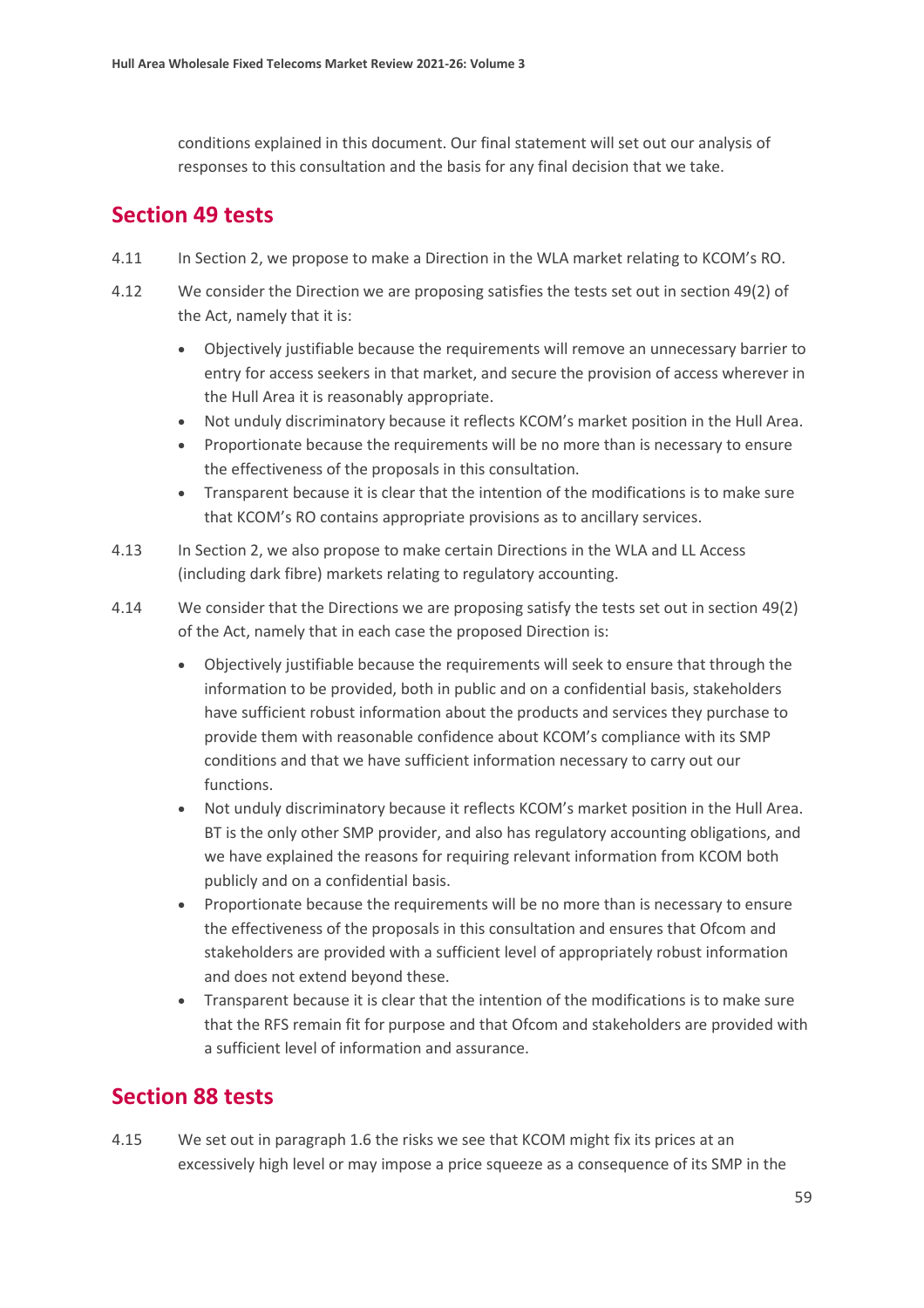WLA and LL Access markets, which would have adverse consequences for end-users of public electronic communications services.

- 4.16 In relation to our proposed controls on prices and the associated accounting separation and cost accounting obligations, as required by section 88 of the Act, we consider that the setting of the draft SMP conditions would be appropriate for the following purposes:
- 4.17 Promoting efficiency we consider that supporting access-based competition promotes efficiency. In the absence of competitive pressures, we believe that KCOM would have limited incentives to reduce the cost of providing WLA services and LL Access. Our proposals encourage KCOM to achieve greater productive efficiency by allowing it to keep any profits it earns from reducing costs over the review period.
- 4.18 Promoting sustainable competition the draft conditions are intended to encourage competitive entry at the most upstream level where we consider that it will be effective in the Hull Area. We consider that during the review period there is a reasonable prospect of wholesale access-based competition emerging.
- 4.19 Conferring the greatest possible benefits on end-users of public electronic communications services – we consider that wholesale access-based competition will offer the best longterm outcome for consumers and businesses. Our view is that it is necessary to require KCOM to provide wholesale access on fair and reasonable charges in order to set the right conditions for competitive entry. We consider that the long-term benefits to consumers of our proposed approach will be larger than any short-term costs incurred by KCOM.
- 4.20 We have also taken account of the extent of KCOM's investment in building a full-fibre network. We consider that a price control is an appropriate measure in each of the WLA and LL Access markets. A price control allows KCOM the ability to recover its costs (including a reasonable return on its investments) and can incentivise KCOM to increase its productive efficiency as a way of increasing its profitability. Our proposals also address the risk that KCOM would set wholesale access charges at a level which would discourage competitive entry.
- 4.21 As discussed in Annex 5, we anticipate that the test set out in section 88 of the Act may be amended before we issue our Final Statement, to give effect to Article 74 of the EECC. This requires NRAs, in determining whether price control obligations would be appropriate, to take into account the need to promote competition and long-term end-user interests related to the deployment and take-up of next-generation networks, and in particular of very high capacity networks. NRAs are also required to ensure that any mandated cost recovery methodology or pricing mechanism serves to promote the deployment of new and enhanced networks. We have explained in detail above how we expect our proposed pricing remedies to promote access-based competition, and why we consider this will be for the long-term benefit of consumers. We consider that these proposals will allow KCOM to adequately recover its costs of investment in deploying a high capacity full-fibre network.
- 4.22 Article 74 of the EECC also states that, when NRAs consider it appropriate to impose price control obligations on access to existing network elements, they should also take account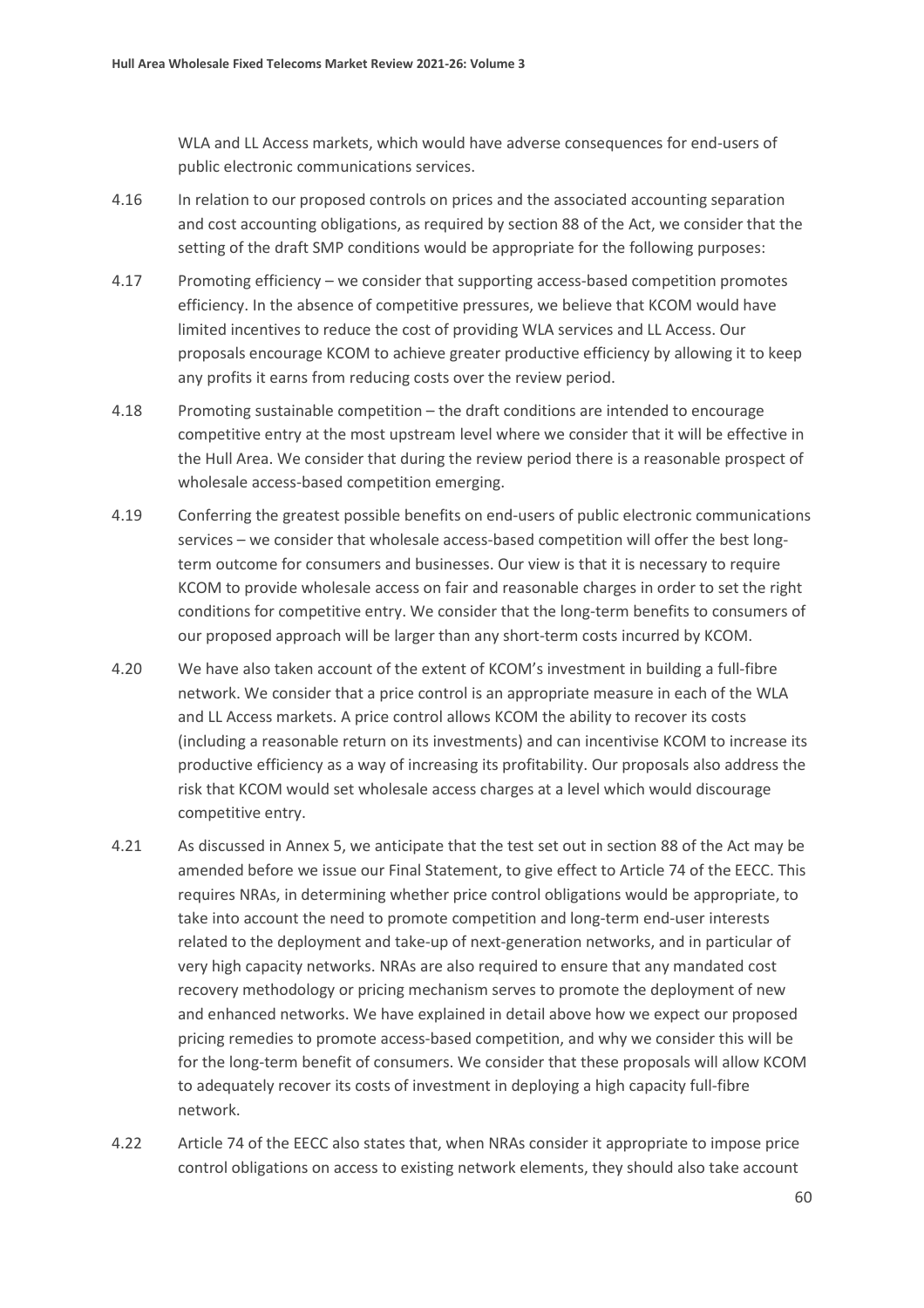of the benefits of predictable and stable wholesale prices in ensuring efficient market entry and sufficient incentives for all undertakings to deploy new and enhanced networks. We consider that our proposals would incentivise KCOM to keep prices sufficiently stable and predictable.

# **Ofcom's duties**

4.23 As set out in this volume, we consider the proposed package of SMP conditions and directions both individually and together meet our duties in sections 3 and 4 of the Act.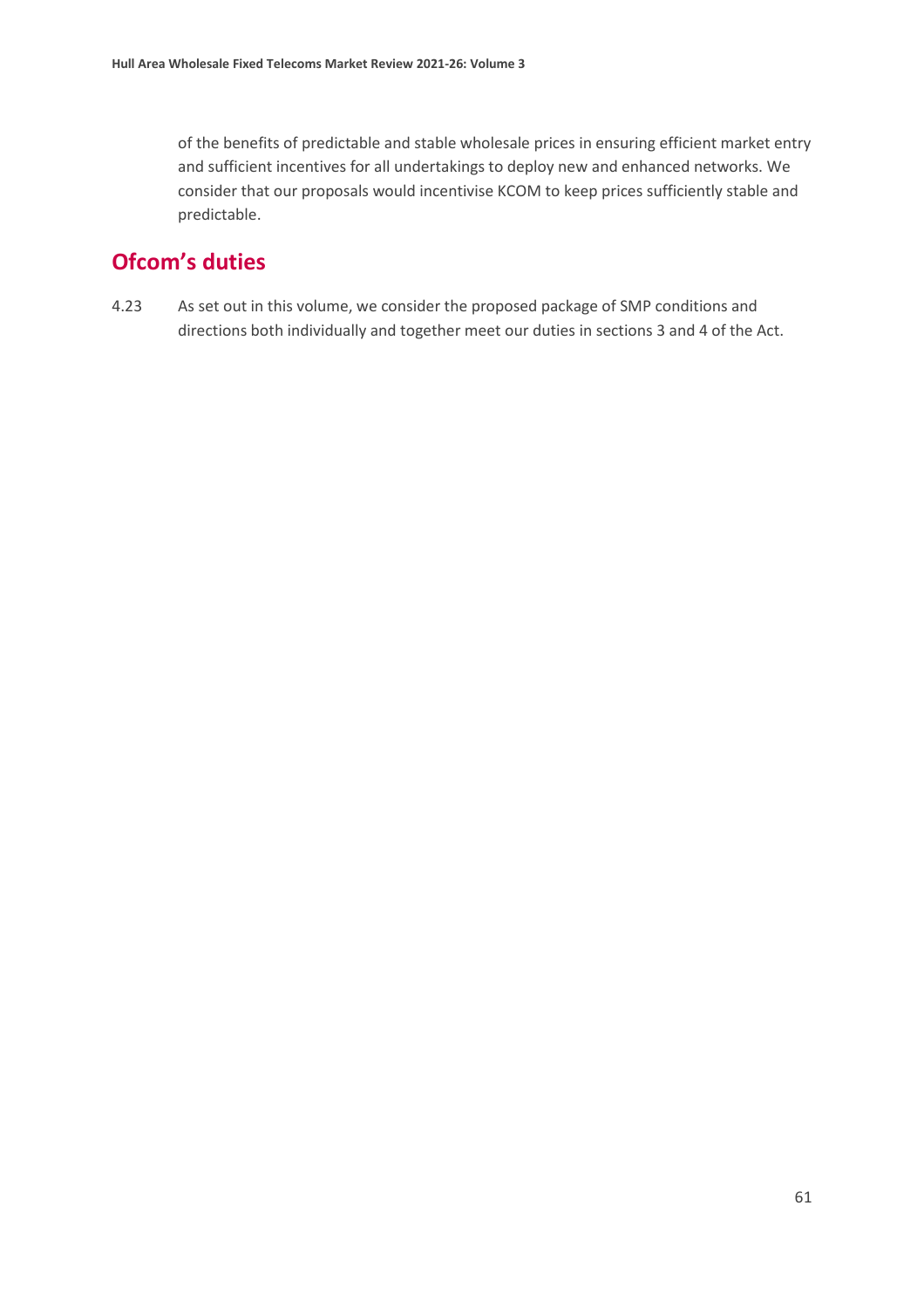# <span id="page-62-0"></span>5. Fixed voice transitional arrangements

- 5.1 Article 16(3) of the Framework Directive and section 84(4) of the Act require Ofcom to revoke SMP conditions where we find that a market is competitive.
- 5.2 However, as set out in Article 16(3) of the Framework Directive, where Ofcom revokes SMP conditions, it should provide an appropriate period of notice to parties affected by such a withdrawal.
- 5.3 Therefore, where Ofcom concludes that an undertaking no longer has SMP in a relevant market, it must revoke all SMP conditions which it had previously applied in that market. In doing so, Ofcom needs to consider the disruptive effects on the market of a removal of regulation and whether maintenance of existing regulation is necessary for a transitional period prior to the formal revocation of those conditions.
- 5.4 In Volume 2 we set out our proposals to deregulate the WFAEL, ISDN2/30 and WCO markets. In this section we set out our proposals for regulation of these markets for a transitional period.
- 5.5 We propose to maintain aspects of the existing regulation on the WFAEL, ISDN2/30 and WCO markets for a transitional period of 12 months. In particular, we consider that it is necessary that there should continue to be a requirement to provide general network access on fair and reasonable terms and conditions, and price regulation in the form of a fair and reasonable charges obligation for telecoms providers that currently purchase KLR from KCOM.

# **Summary of existing regulation**

5.6 In the 2017 NMR Statement, we imposed the following remedies on KCOM in the WFAEL, ISDN2, ISDN30 and WCO markets (Figure 5.1).

**Figure 5.1 Summary of the remedies imposed on KCOM in the WFAEL, ISDN2, ISDN30 and WCO markets in the Hull Area** 

| <b>WFAEL market</b>       | <b>ISDN2 and ISDN30</b><br><b>markets</b> | <b>WCO</b> market         |
|---------------------------|-------------------------------------------|---------------------------|
| Provide network access on | <b>All lines</b>                          | Provide network access on |
| reasonable request        | Accounting separation                     | reasonable request        |
| Requirement not to unduly | Cost accounting                           | Publish a Reference Offer |
| discriminate              | <b>Existing lines</b> <sup>85</sup>       | Notify changes to charges |
| Publish a Reference Offer |                                           | Accounting separation     |

<span id="page-62-1"></span><sup>85</sup> On the ISDN2 and ISDN30 markets, the remedies (with the exception of accounting separation and cost accounting which apply to all ISND2 and ISND30 lines) only apply to "existing" ISDN2 and ISDN30 lines. Lines that were purchased or ordered prior to 1 December 2018 are defined as "existing". 2017 NMR Statement, paragraphs 11.8 to 11.12.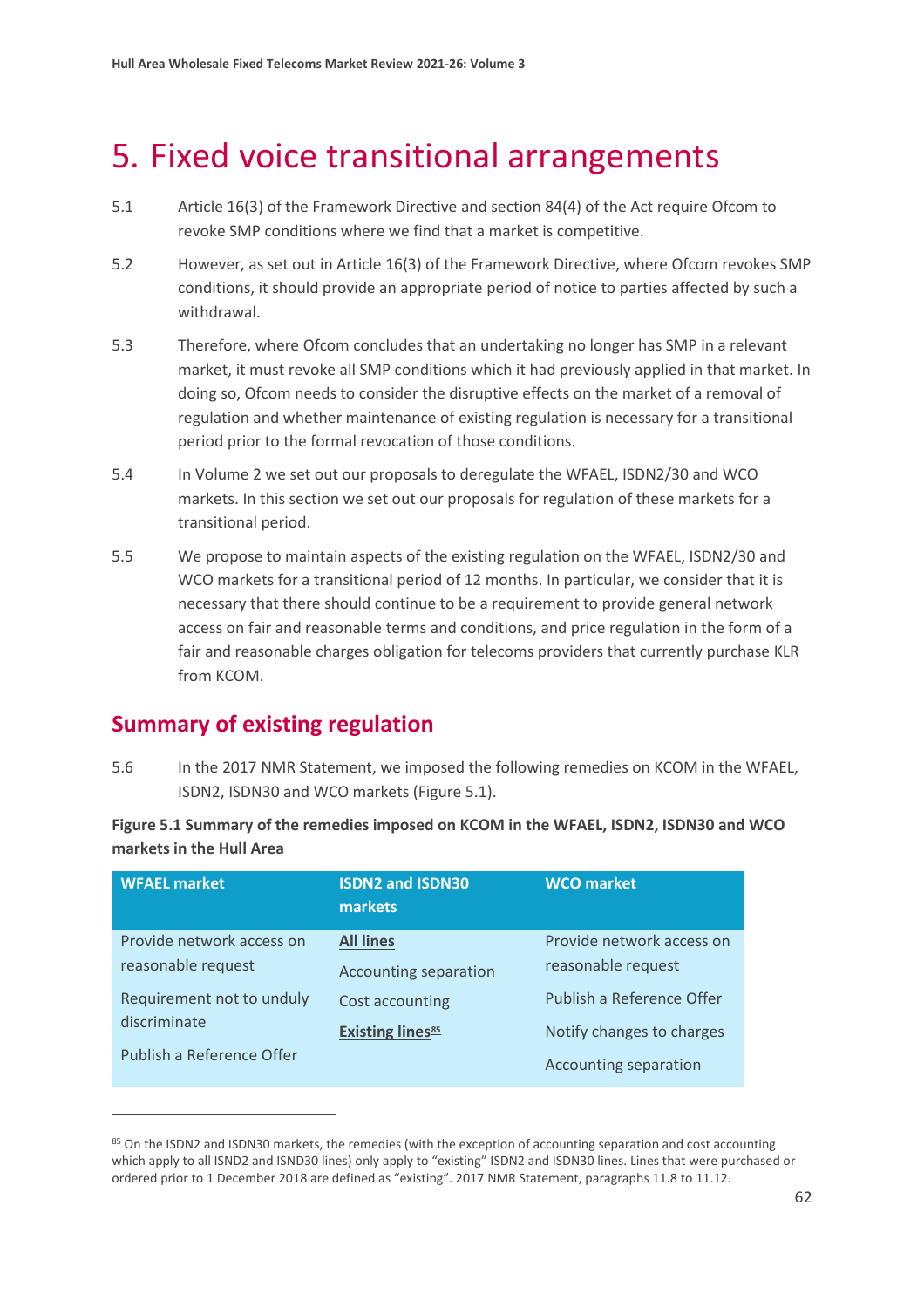| Notify changes to charges | Provide network access on<br>Cost accounting |                                                 |  |  |
|---------------------------|----------------------------------------------|-------------------------------------------------|--|--|
| Accounting separation     | reasonable request                           | Interconnection                                 |  |  |
| Cost accounting           | Requirement not to unduly<br>discriminate    | Provide network access on<br>reasonable request |  |  |
|                           | Publish a Reference Offer                    | Publish a Reference Offer                       |  |  |
|                           | Notify changes to charges                    | Notify changes to charges                       |  |  |

# **Partial maintenance of regulation for a 12-month transitional period**

- 5.7 While the WFAEL, ISDN2 and ISDN30 and WCO markets are no longer suitable for *ex ante* regulation we are conscious that there will remain a small number of telecoms providers who will continue to purchase KLR in order to serve consumers in the Hull Area.<sup>86</sup>
- 5.8 To enable telecoms providers that currently purchase these products sufficient time to consider their business case and transition to alternative arrangements if they wish, avoiding shocks to the market and harm to consumers, we provisionally consider it would be proportionate for these telecoms providers already purchasing regulated KLR services to be able to continue to purchase regulated KLR services for a transitional period of 12 months.

## **Network access on reasonable request, subject to a fair and reasonable pricing**

- 5.9 We provisionally consider it would be proportionate for existing KLR customers to be able to continue to purchase KLR services that are subject to a fair and reasonable pricing obligation for a 12-month period. Furthermore, we propose that such providers should also be able to continue to purchase WCO subject to a fair and reasonable pricing obligation, in relation to calls made on any regulated KLR services, for a 12-month period.
- 5.10 This means that KCOM would only be required to provide a given telecoms provider with KLR services subject to fair and reasonable pricing if they are purchasing any KLR services immediately prior to the beginning of the forthcoming market review period. The fair and reasonable pricing obligation would apply to existing regulated KLR circuits, as well as new KLR circuits that are purchased by such telecom providers within the first 12 months of the review period. KCOM would not be required to provide any other telecoms providers with new KLR circuits.
- 5.11 Consistent with the regulation of ISDN2 and ISDN30 markets in the 2017 NMR Statement, transitional regulation would only apply ISDN exchange lines that were purchased prior to 1 December 2018.

<span id="page-63-0"></span><sup>86</sup> Less than 0.5% of fixed telephone services are supplied by telecoms providers using KLR. KCOM's 1<sup>st</sup> RFI response.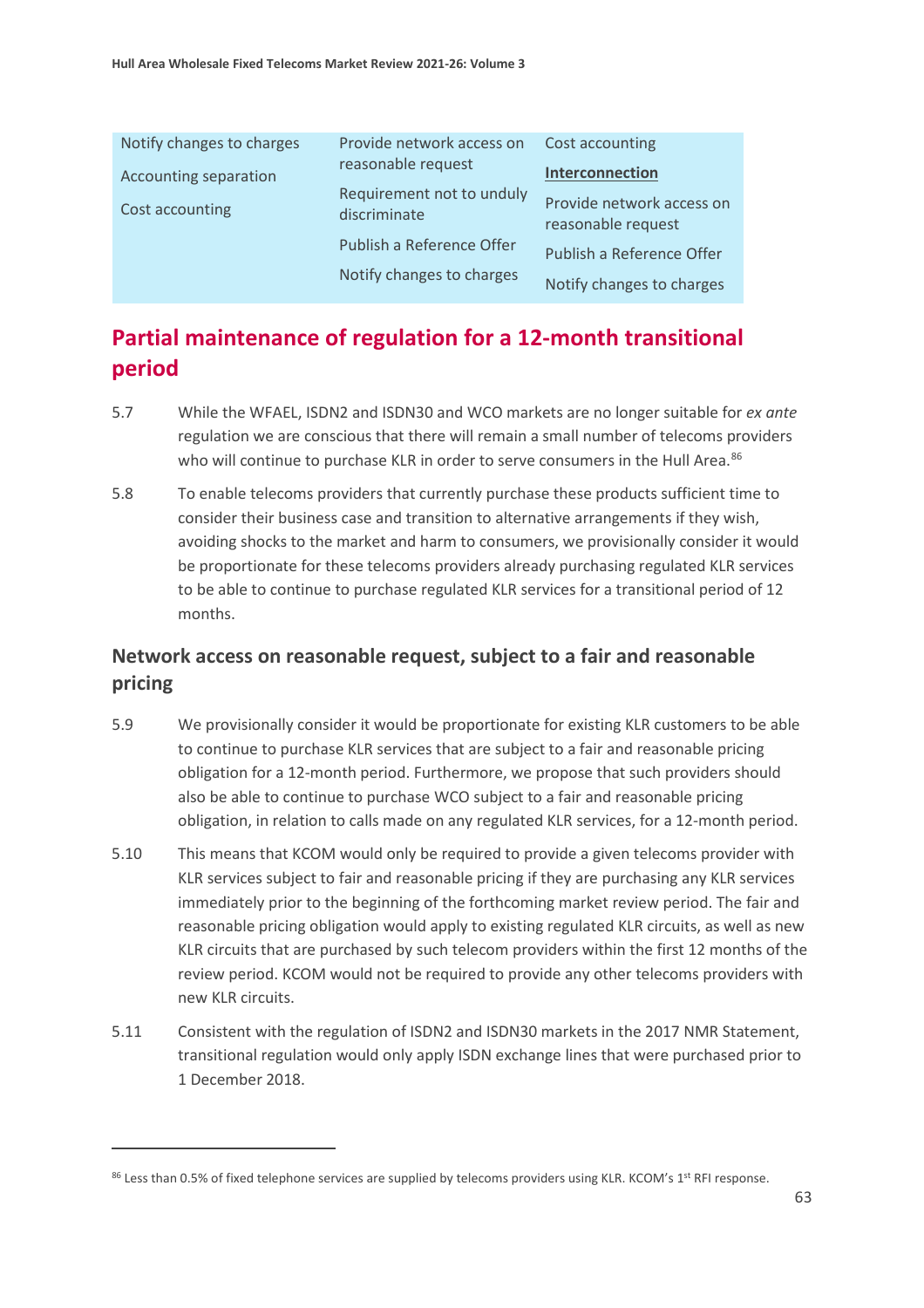5.12 Similarly, a requirement to provide reasonable network access to WCO, subject to a fair and reasonable pricing obligation should apply to calls originated on regulated KLR services. We propose that these existing WCO obligations should only apply to regulated KLR services purchased before the beginning of the market review period, as well as any new regulated KLR services which are purchased by those telecoms providers within the first 12 months of the review period. Existing WCO obligations should not apply to KLR services used to provide ISDN2 or ISDN30 exchange lines purchased after 1 December 2018.

#### **Publication of a reference offer**

- 5.13 KCOM is currently required to publish a Reference Offer for its services in the WFAEL, ISDN 2/30 and WCO markets, which include:
	- a) a clear description of the services on offer including technical characteristics and operational processes for service establishment, ordering and repair;
	- b) the locations of points of network access and the technical standards for network access;
	- c) conditions for access to ancillary and supplementary services associated with the network access including operational support systems and databases etc.;
	- d) contractual terms and conditions, including dispute resolution and contract negotiation/renegotiation arrangements;
	- e) charges, terms and payment procedures; and
	- f) SLAs and SLGs.
- 5.14 We propose to retain the condition on KCOM to publish a Reference Offer for its services in the WFAEL, ISDN 2/30 and WCO markets. We have proposed retaining the obligation to give visibility to the terms and conditions on which other providers can purchase wholesale services, and thereby ensure that KCOM complies with its obligations in relation to the WFAEL and WCO markets during the 12-month transitional period. The Reference Offer publication obligation is only to apply to services in the WFAEL, ISDN 2/30 and WCO markets that are still subject to the fair and reasonable pricing obligation.
- 5.15 While we acknowledge that some KLR users may have negotiated terms and conditions that differ from KCOM's standard contract for KLR, we expect that others may continue to use the standard terms and conditions, and therefore consider it is important for transparency for changes to KCOM's standard contract to be published.

#### **Notify changes to charges**

5.16 We propose that KCOM should be subject to an obligation to notify (by means of a written notice) changes to standard charges for wholesale network access in the WFAEL and WCO markets in the Hull Area for the first 12 months of the market review period. This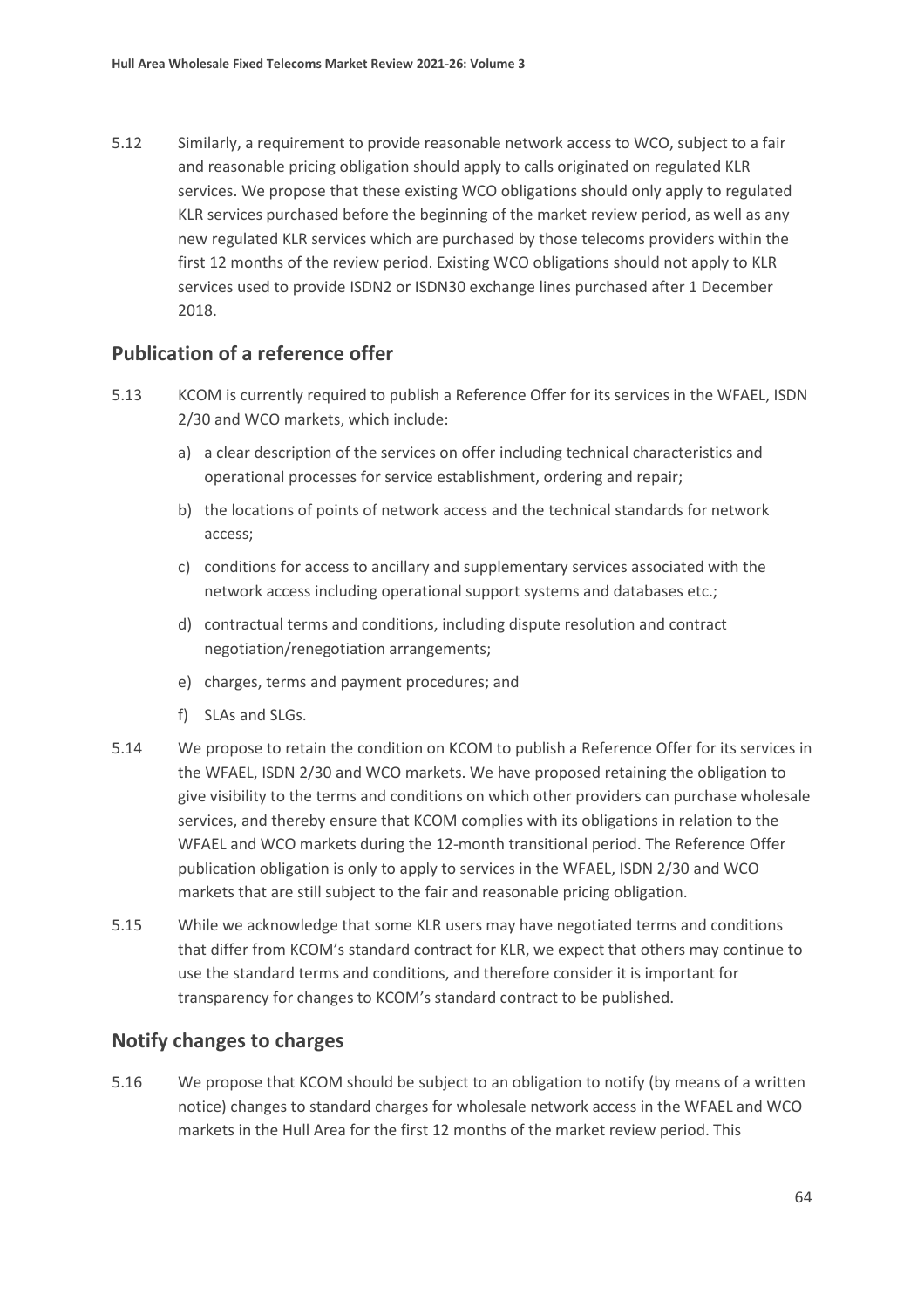obligation to notify would only apply to services in the WFAEL and WCO markets that are still subject to the fair and reasonable pricing obligation.

#### **No undue discrimination**

- 5.17 A non-discrimination obligation is intended to prevent the dominant provider from discriminating in favour of its own downstream divisions and, more generally, to ensure that competing providers are placed in an equivalent position. The retention of the nondiscrimination obligation for the WFAEL and ISDN markets will ensure that there is appropriate protection to remedy the incentive and ability for KCOM to engage in discriminatory pricing and/or discriminatory non-pricing practices for KLR services.
- 5.18 The no undue discrimination obligation is only to apply to services in the WFAEL and ISDN 2/30 markets that are still subject to the network access obligation. As already indicated in Figure 5.1 above, in the 2017 NMR Statement we did not impose a no undue discrimination obligation for the WCO market.

#### **Accounting separation and cost accounting obligations**

5.19 We propose that it is not necessary for KCOM to publish any financial information in relation to its regulated services in the WFAEL, ISDN32/30 and WCO markets for the first 12 months of the market review period. Given that transitional regulation is only to relate to existing services, we consider that the obligation to publish a Reference Offer for its services in the WFAEL, ISDN 2/30 and WCO markets is sufficient to ensure it complies with its transitional obligations.

#### **Interconnection**

5.20 The existing regulation on interconnection with KCOM's voice network is due to its SMP in the WCO market.<sup>[87](#page-65-0)</sup> The ability of competing telecoms providers to request, and be provided with, interconnect circuits is required in order to allow other providers to continue to offer competing fixed voice services using KLR during the first 12 months of the market review period.

#### **Requirement to provide network access on reasonable request**

5.21 We therefore propose that SMP obligations requiring KCOM to meet reasonable requests to provide access to interconnect circuits and to provide such access on fair and reasonable terms and conditions remain in place for the first 12 months of the market review period. This is necessary as KCOM could have an incentive not to provide interconnect circuits on a fair and reasonable basis, which would reduce the effectiveness of the other transitional remedies we are imposing on KCOM for WCO, in particular its network access obligation.

<span id="page-65-0"></span><sup>87 2017</sup> NMR Statement, paragraphs 17.112 to 17.113.